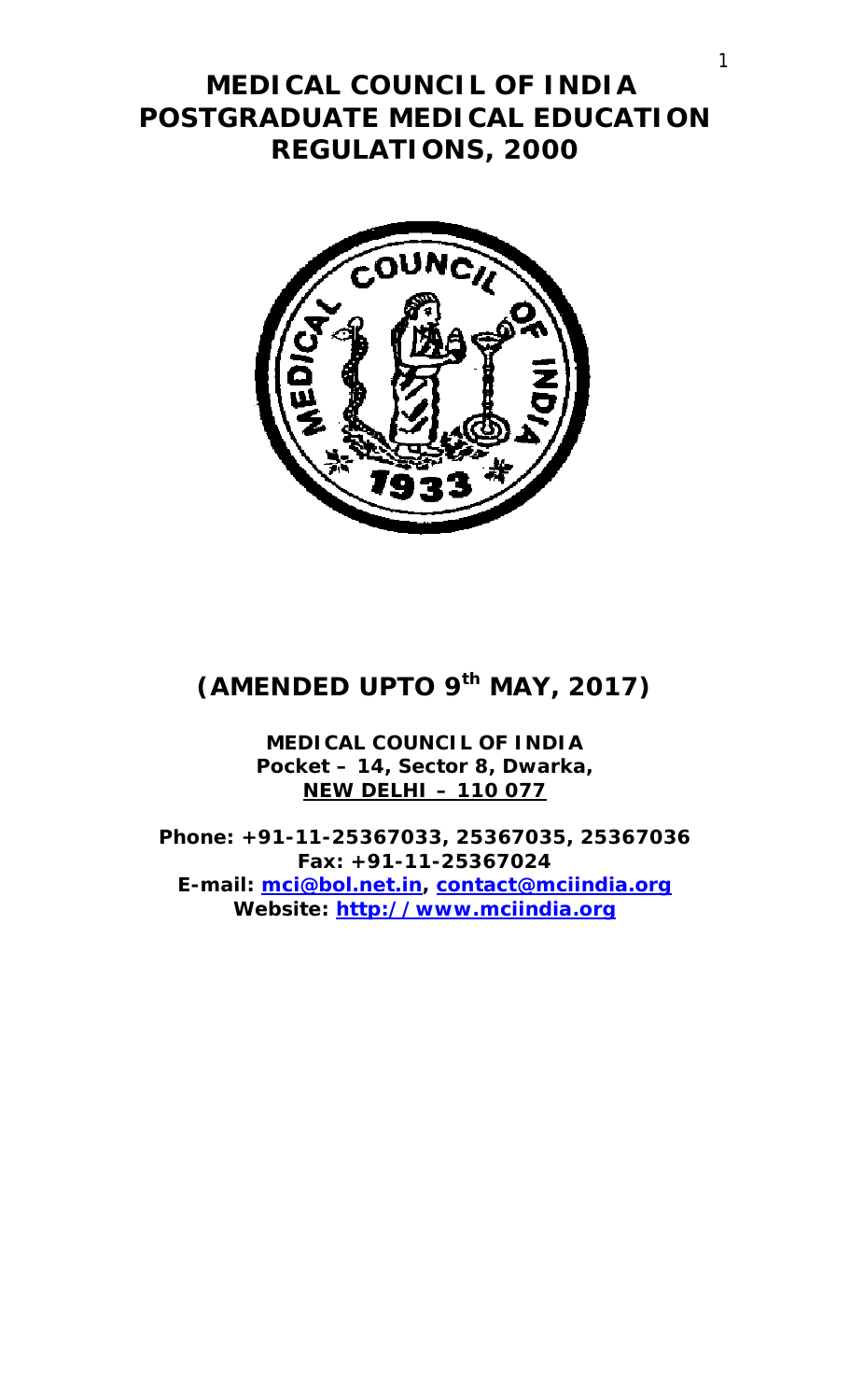### (PUBLISHED IN PART III, SECTION 4 OF GAZETTE OF INDIA DATED THE 7TH OCTOBER, 2000)

#### MEDICAL COUNCIL OF INDIA

## NEW DELHI, DATED THE 22<sup>ND</sup> AUGUST, 2000

No. MCI-18(1)/90-Med./ In exercise of the power conferred by Section 33 read with section 20 of the Indian Medical Council Act,1956 (102 of 1956), the Medical Council of India with the previous sanction of the Central Government, hereby makes the following regulations, namely:-

#### **1. SHORT TITLE AND COMMENCEMENT:-**

- 1. These regulations may be called "The Postgraduate Medical Education Regulations 2000.
- 2. They shall come into force on the date of their publication in the official Gazette.

## 2. **GENERAL CONDITIONS TO BE OBSERVED BY POSTGRADUATE TEACHING INSTITUTIONS:**

I. Postgraduate Medical Education in broad specialities shall be of three years duration in the case of degree course and two years in the case of Diploma course after MBBS and in the case of super specialities the duration shall be of three years after MD/MS with the exceptions wherever indicated.

# *In the above clause, the words "with the exceptions wherever indicated" are deleted in terms of Notification published on 20.10.2008 in Gazette of India .*

- II. Postgraduate curriculum shall be competency based.
- III. Learning in postgraduate programme shall be essentially autonomous and self directed.
- IV. A combination of both formative and summative assessment is vital for the successful completion of the PG programme.
- V. A modular approach to the course curriculum is essential for achieving a systematic exposure to the various sub-specialities concerned with a discipline.

## *In the above clause the words "various sub-specialties concerned with a discipline" are substituted by "various areas concerned with the discipline" in terms of Notification published on 20.10.2008 in Gazette of India .*

The training of PG students shall involve learning experience 'derived from' or 'targeted to' the needs of the community. It shall, therefore, be necessary to expose the students to community based activities.

#### **II. GOALS AND GENERAL OBJECTIVES OF POSTGRADUATE MEDICAL EDUCATION PROGRAMME TO BE OBSERVED BY POSTGRADUATE TEACHING INSTITUTION.**

#### **3.1 GOAL**

The goal of postgraduate medical education shall be to produce competent specialists and/or Medical teachers.

- i. who shall recognize the health needs of the community, and carry out professional obligations ethically and in keeping with the objectives of the national health policy
- ii. who shall have mastered most of the competencies, pertaining to the speciality, that are required to be practiced at the secondary and the tertiary levels of the health care delivery system;
- iii. who shall be aware of the contemporary advance and developments in the discipline concerned;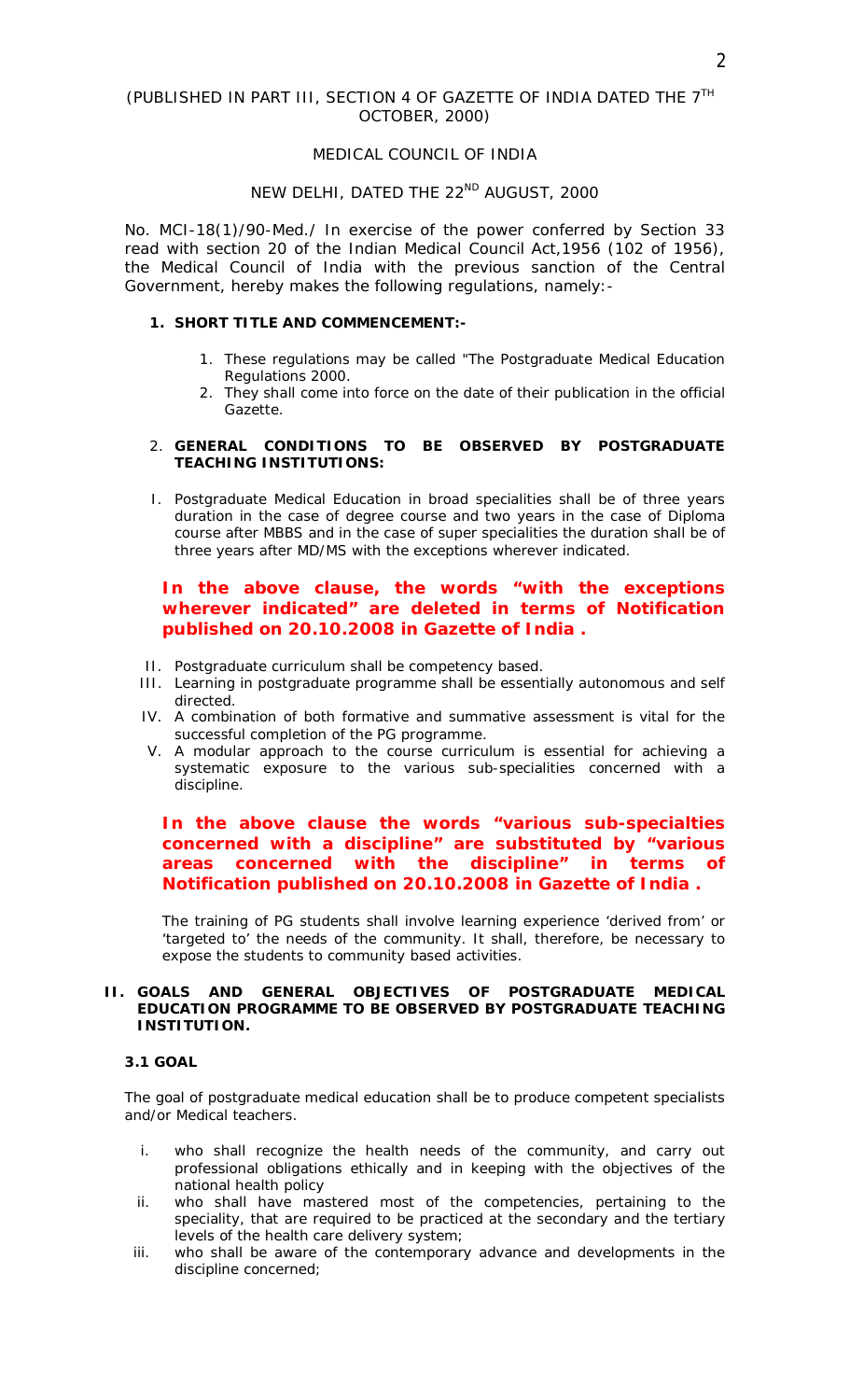- iv. who shall have acquired a spirit of scientific inquiry and is oriented to the principles of research methodology and epidemiology; and
- v. who shall have acquired the basic skills in teaching of the medical and paramedical professionals;

#### **3.2 GENERAL OBJECTIVES OF POST-GRADUATE TRAINING EXPECTED FROM STUDENTS AT THE END OF POST-GRADUATE TRAINING**

At the end of the postgraduate training in the discipline concerned the student shall be able to;

- i. Recognize the importance to the concerned speciality in the context of the health needs of the community and the national priorities in the health section.
- ii. Practice the speciality concerned ethically and in step with the principles of primary health care.
- iii. Demonstrate sufficient understanding of the basic sciences relevant to the concerned speciality.
- iv. Identify social, economic, environmental, biological and emotional determinants of health in a given case, and take them into account while planning therapeutic, rehabilitative, preventive and primitive measure/strategies.
- v. Diagnose and manage majority of the conditions in the speciality concerned on the basis of clinical assessment, and appropriately selected and conducted investigations.
- vi. Plan and advise measures for the prevention and rehabilitation of patients suffering from disease and disability related to the speciality.
- vii. Demonstrate skills in documentation of individual case details as well as morbidity and mortality rate relevant to the assigned situation.
- viii. Demonstrate empathy and humane approach towards patients and their families and exhibit interpersonal behaviour in accordance with the societal norms and expectations.
- ix. Play the assigned role in the implementation of national health programme, effectively and responsibly.
- x. Organize and supervise the chosen/assigned health care services demonstrating adequate managerial skills in the clinic/hospital or the field situation.
- xi. Develop skills as a self-directed learner, recognize continuing education needs; select and use appropriate learning resources.
- xii. Demonstrate competence in basic concepts of research methodology and epidemiology, and be able to critically analyze relevant published research literature.
- xiii. Develop skills in using educational methods and techniques as applicable to the teaching of medical/nursing students, general physicians and paramedical health workers.
- xiv. Function as an effective leader of a health team engaged in health care, research or training.

## **4. STATEMENT OF THE COMPETENCIES :**

Keeping in view the general objectives of postgraduate training, each discipline shall aim at development of specific competencies which shall be defined and spelt out in clear terms. Each department shall produce a statement and bring it to the notice of the trainees in the beginning of the programme so that he or she can direct the efforts towards the attainment of these competencies.

## **5. COMPONENTS OF THE POSTGRADUATE CURRICULUM :**

The major components of the Postgraduate curriculum shall be :

- Theoretical knowledge
- Practical and clinical skills
- Thesis skills.
- Attitudes including communication skills.
- Training in research methodology.

*In the above clause the words "Thesis skills" are substituted by the words "Writing Thesis/Research articles" and the words "Training in research methodology" are substituted by the words "Training in Research Methodology, Medical Ethics*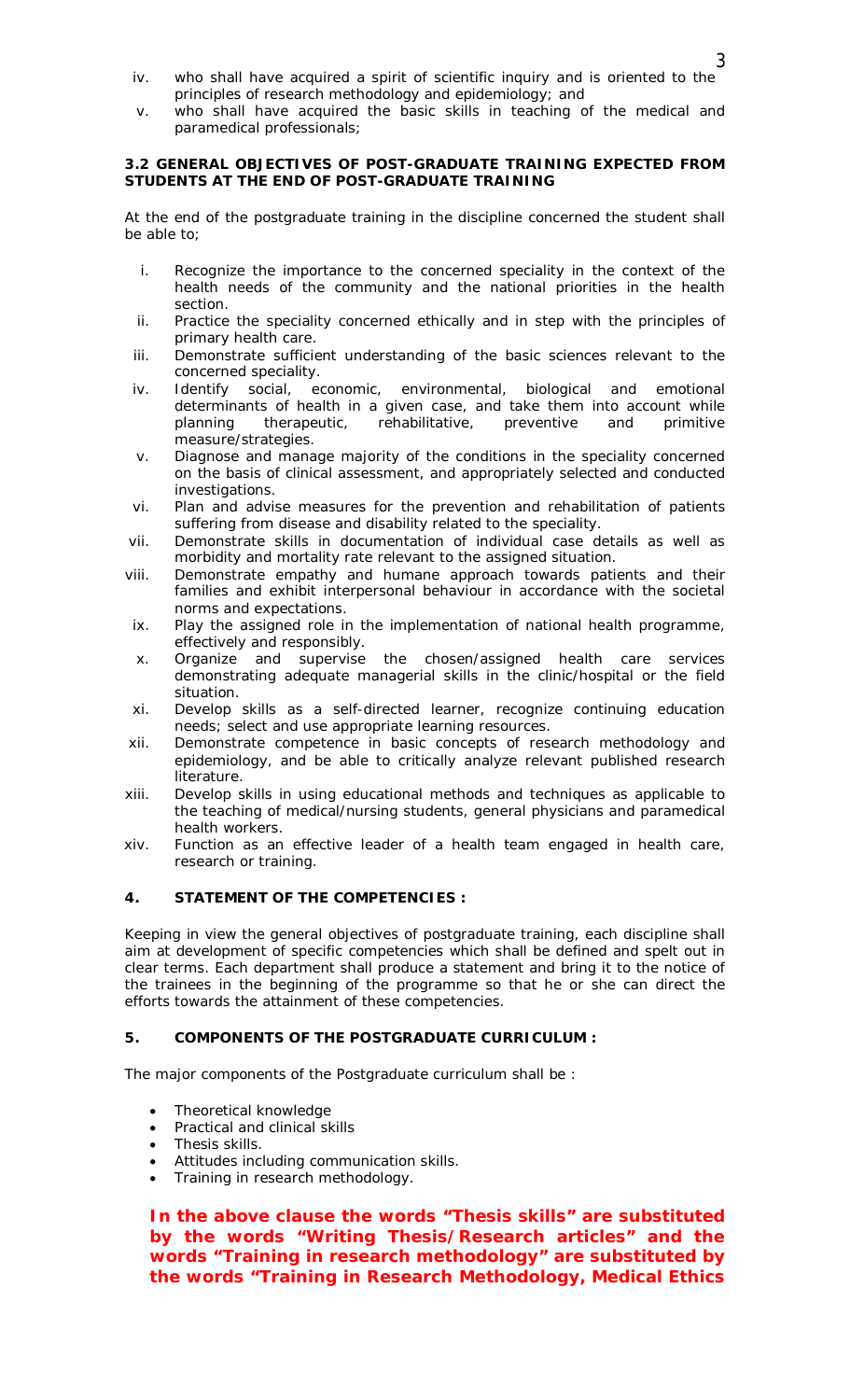# *and Medicolegal aspects" in terms of Notification published on 20.10.2008 in Gazette of India .*

#### 6. **STARTING OF POSTGRADUATE MEDICAL COURSES AND THEIR RECOGNITION.**

(1) An institution intending to start a Postgraduate Medical Education course or to increase the admission capacity shall obtain permission of the Central Government under Section 10A of the Act.

(2) The institution shall apply for recognition of the Postgraduate medical qualification to the Central Government through the affiliating university.

*The above Regulation 6 is substituted in terms of Notification published on 21.07.2009.*

*STARTING OF POST GRADUATE MEDICAL COURSES AND THEIR RECOGNITION.* 

*1. An institution intending to start a Post Graduate medical education course or to increase the annual intake capacity in an already ongoing course shall obtain prior permission of the Central Government as provided under section 10A of the Act.* 

*2. The institution shall apply for recognition of the Post Graduate medical qualification to the Central Government through the affiliating university, when the first admitted batch shall be due to appear for the examination to be conducted by the affiliating university.*

*3. Failure to seek timely recognition as required in sub-clause 2 shall invariably result in stoppage of admission to the concerned Post Graduate Course.*

*4. The recognition so granted to a Post Graduate Course shall be for a maximum period of 5 years, upon which it shall have to be renewed.*

*5. The procedure for 'Renewal' of recognition shall be same as applicable for the Award of recognition.*

*6. Failure to seek timely renewal of recognition as required in sub-clause-4 shall invariably result in stoppage of admissions to the concerned Post Graduate course.*

*7. In a period of 5 years from the date of Letter of Permission the college should have all pre and para clinical Post Graduate Courses.* 

*8. The existing/new medical colleges should mandatorily have the department of Blood Bank with component of blood separation unit and Transfusion Medicine.*

## 7. **NOMENCLATURE OF POSTGRADUATE COURSES.**

The nomenclature of postgraduate medical courses shall be as provided in the Schedule annexed to these Regulation :

Provided that in the case of postgraduate medical degree and diploma courses instituted prior to the commencement of these Regulations with the approval of the Medical Council of India and which have not been included in these regulations, the institutions concerned shall continue such course till the students admitted complete the said courses.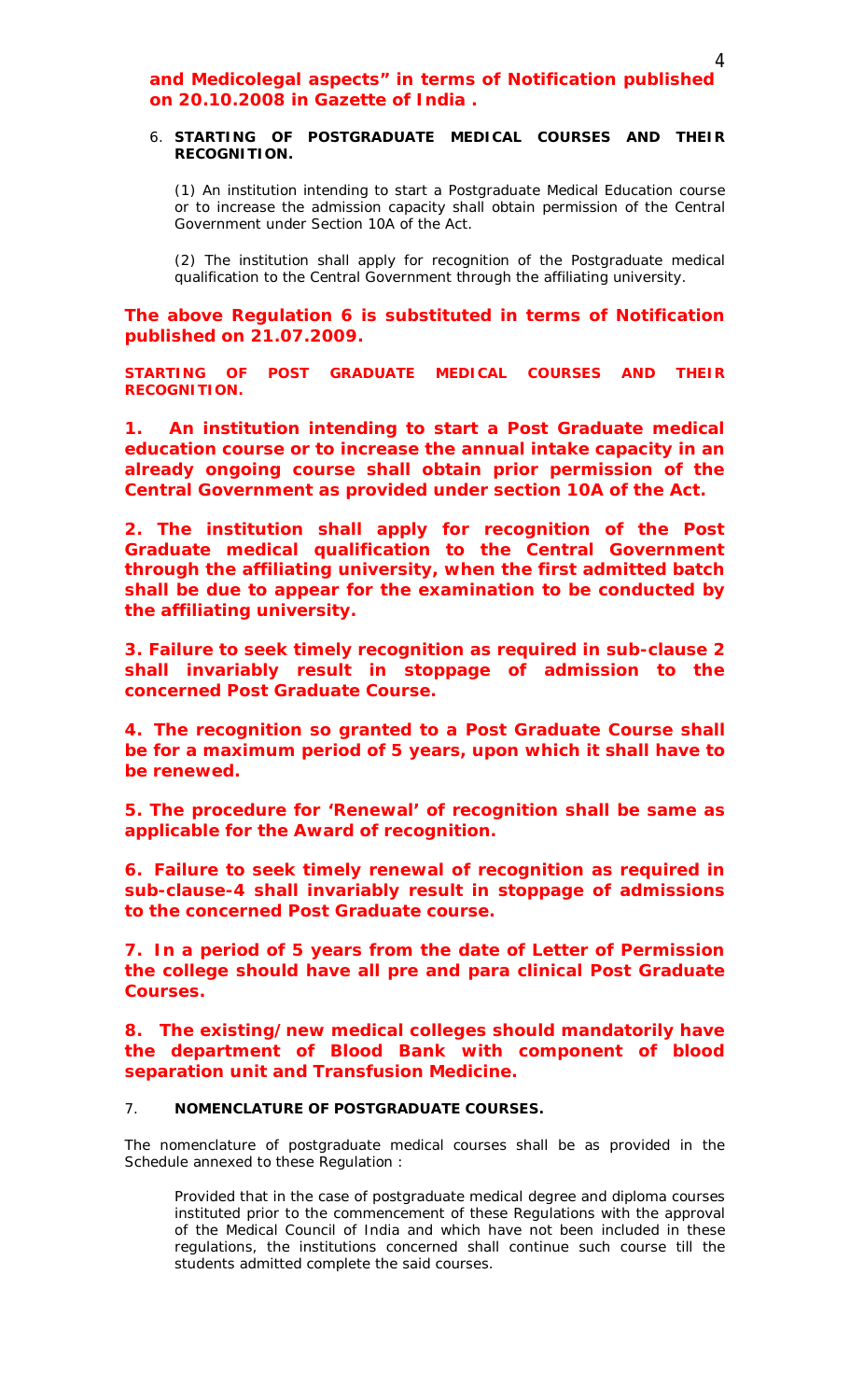#### **8. GENERAL**

(1) The institutions recognised by the Medical Council of India for running Postgraduate courses prior to the commencement of the Indian Medical Council (Amendment) Act,1993 and those medical colleges recognised for running Bachelor of Medicine and Bachelor of Surgery (MBBS) course or institutions established by the Central Government for the purpose of imparting postgraduate medical education shall be eligible for starting any postgraduate degree or diploma and higher specialty course.

*The following is included in clause 8(1) in terms of Notification published on 06.10.2009.*

*"However, the medical college/institute which is not yet recognised by Medical Council of India for the award of MBBS degree may apply for starting of a postgraduate course in pre clinical and para clinical subjects of Anatomy, Physiology, Biochemistry, Pharmacology, Forensic Medicine & Community Medicine at the time of third renewal – i.e. alongwith the admission of fourth batch for the MBBS course."*

(1A) The Central Government shall exempt any such existing/proposed non-teaching institutions or specialist institution or autonomous body owned and managed by the Central Government/State Government from fulfilling the prescribed provision of having an undergraduate teaching facility, and allow starting Postgraduate medical course.

(2) The maximum number of students for a postgraduate medical course, who can be registered in any recognised department, for training for the award of postgraduate degree or diploma by the affiliating university, shall be determined by the facilities available in the department in terms of infrastructure, teaching staff and clinical teaching material.

(3) Every student, selected for admission to postgraduate medical course in any of the medical institutions in the country, shall possess recognised MBBS degree or equivalent qualification and should have obtained permanent Registration with the Medical Council of India, or any of the State Medical Councils or should obtain the same within on month from the date of his admission, failing which the admission of the candidate shall be cancelled;

*The above Clause 8(3) is substituted in terms of Notification published in the Gazette of India on 20.10.2008.*

*"Every student, selected for admission to a Post Graduate medical course in any of the medical institutions on acquiring MBBS Degree or an equivalent qualification thereto shall have obtained permanent registration with the Medical Council of India, or any of the State Medical Council(s) or shall obtain the same within a period of one month from the date of his/her admission, failing which his/her admission shall stand cancelled;*

Provided that in the case of a foreign national, the Medical Council of India may, on payment of the prescribed fee for registration, grant temporary registration for the duration of the Post Graduate training restricted to the medical college/institution to which he is admitted for the time being exclusively for Post Graduate studies.

*The sentence "training restricted to the medical college/institution to which he is admitted for the time being exclusively for Post Graduate studies" has been substituted in terms of Notification published in the Gazette of India on 20.10.2008.*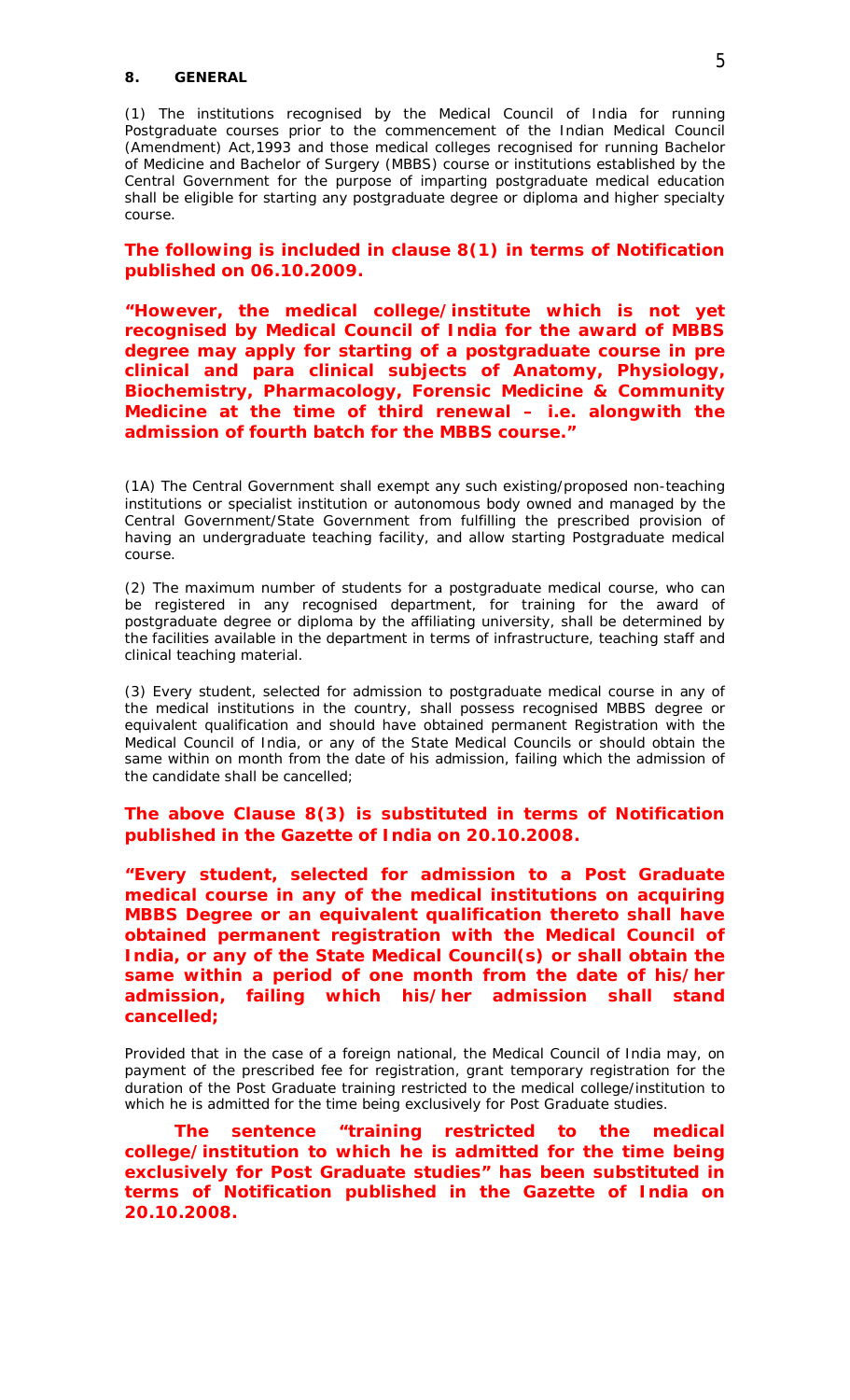*"course limited to the medical college/institution to which he/she is admitted for the time being exclusively for pursuing postgraduate studies";*

Provided further that temporary registration to such foreign national shall be subject to the condition that such person is duly registered as medical practitioner in his own country from which he has obtained his basic medical qualification and that his degree is recognized by the corresponding medical council or concerned authority.

*The sentence "as medical practitioner in his own country from which he has obtained his basic medical qualification and that his degree is recognized by the corresponding medical council or concerned authority" has been substituted in terms of Notification published in the Gazette of India on 20.10.2008 .*

*"with appropriate registering authority in his own country wherefrom he has obtained his Basic Medical qualification, and is duly recognized by the corresponding Medical Council or concerned authority."*

(4) The students undergoing postgraduate courses shall be exposed to the following :-

- a. Basics of statistics to understand and critically evaluate published research paper.
- b. Few lectures or other type of exposure to human behaviour studies.
- c. Basic understanding of pharmaco-economics.
- d. Introduction to the non-linear mathematics.

*The above sub-Clause 8(4)(b) is substituted in terms of Notification published in the Gazette of India on 20.10.2008 .*

#### *(b) 'Exposure to Human Behaviour studies'.*

*The above sub- clauses 8(4)(c) and 8(4)(d) are deleted in terms of Notification published in the Gazette of India on 20.10.2008.*

#### **9. SELECTION OF POSTGRADUATE STUDENTS.**

1. Students for Postgraduate medical courses shall be selected strictly on the basis of their academic merit.

*The above Clause 9(1) is substituted in terms of Notification published in the Gazette of India on 20.10.2008.*

*9(1) (a) Students for Post Graduate medical courses shall be selected strictly on the basis of their Inter-se Academic Merit.* 

*b) 50% of the seats in Post Graduate Diploma Courses shall be reserved for Medical Officers in the Government service, who have served for at least three years in remote and difficult areas. After acquiring the PG Diploma, the Medical Officers shall serve for two more years in remote and/or difficult areas.* 

*In Clause 9(1)(b) after the words "remote and/or difficult areas" and in the proviso to the clause 9(2)(d), the following shall be inserted in terms of Notification published on 16.04.2010.*

*"As decided by the competent State authorities from time to time."*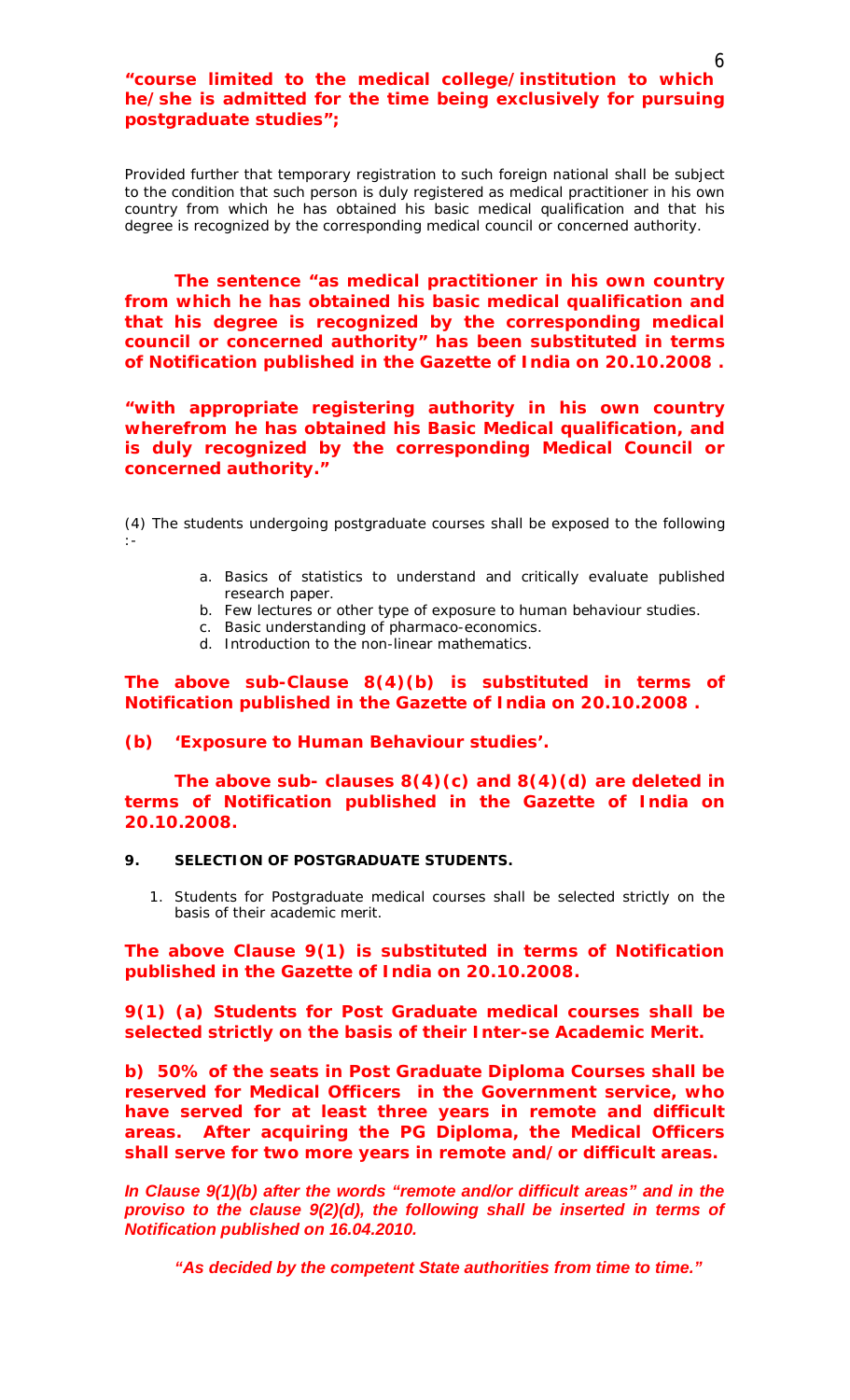- 2. For determining the academic merit, the university/institution may adopt any one of the following procedures both for degree and diploma courses :-
- i. On the basis of merit as determined by the competitive test conducted by the State Government or by the competent authority appointed by the State Government or by the university/group of universities in the same state; or
- ii. On the basis of merit as determined by a centralized competitive test held at the national level; or
- iii. On the basis of the individual cumulative performance at the first, second and their MBBS examination, if such examination have been passed from the same university; or
- iv. Combination of (i) and (iii):

Provided that wherever entrance test for Postgraduate admission is held by a State Government or a university or any other authorized examining body, the minimum percentage of marks for eligibility for admission to postgraduate medical courses shall be fifty per cent for candidates belonging to general category and 40 per cent for the candidate belonging to Scheduled Castes, Scheduled Tribes and Other Backward classes.

Provided further that in non-Governmental institutions fifty percent of the total seats shall be filled by the competent authority and the remaining fifty per cent by the management of the institution on the basis of merit.

## *The above Clause 9 (2) is substituted in terms of Notification published in the Gazette of India on 20.10.2008 .*

*9(2) For determining the 'Academic Merit', the University/Institution may adopt the following methodology:-*

*(a) On the basis of merit as determined by a 'Competitive Test' conducted by the state government or by the competent authority appointed by the state government or by the university/group of universities in the same state; or* 

*(b) On the basis of merit as determined by a centralized competitive test held at the national level; or* 

*(c) On the basis of the individual cumulative performance at the first, second and third MBBS examinations provided admissions are University wise. Or* 

*(d) Combination of (a) and (c)* 

*Provided that wherever 'Entrance Test' for postgraduates admission is held by a state government or a university or any other authorized examining body, the minimum percentage of marks for eligibility for admission to postgraduate medical course shall be 50 percent for general category candidates and 40 percent for the candidates belonging to Scheduled Castes, Scheduled Tribes and Other Backward Classes.* 

*Provided further that in Non-Governmental institutions fifty percent of the total seats shall be filled by the Competent authority notified by the State Government and the remaining fifty percent by the management(s) of the institution on the basis of Inter-se Academic Merit.*

*The following proviso is added after clause 9(2)(d) in terms of Gazette Notification published on 17.11.2009 .*

*"Further provided that in determining the merit and the entrance test for postgraduate admission weightage in the*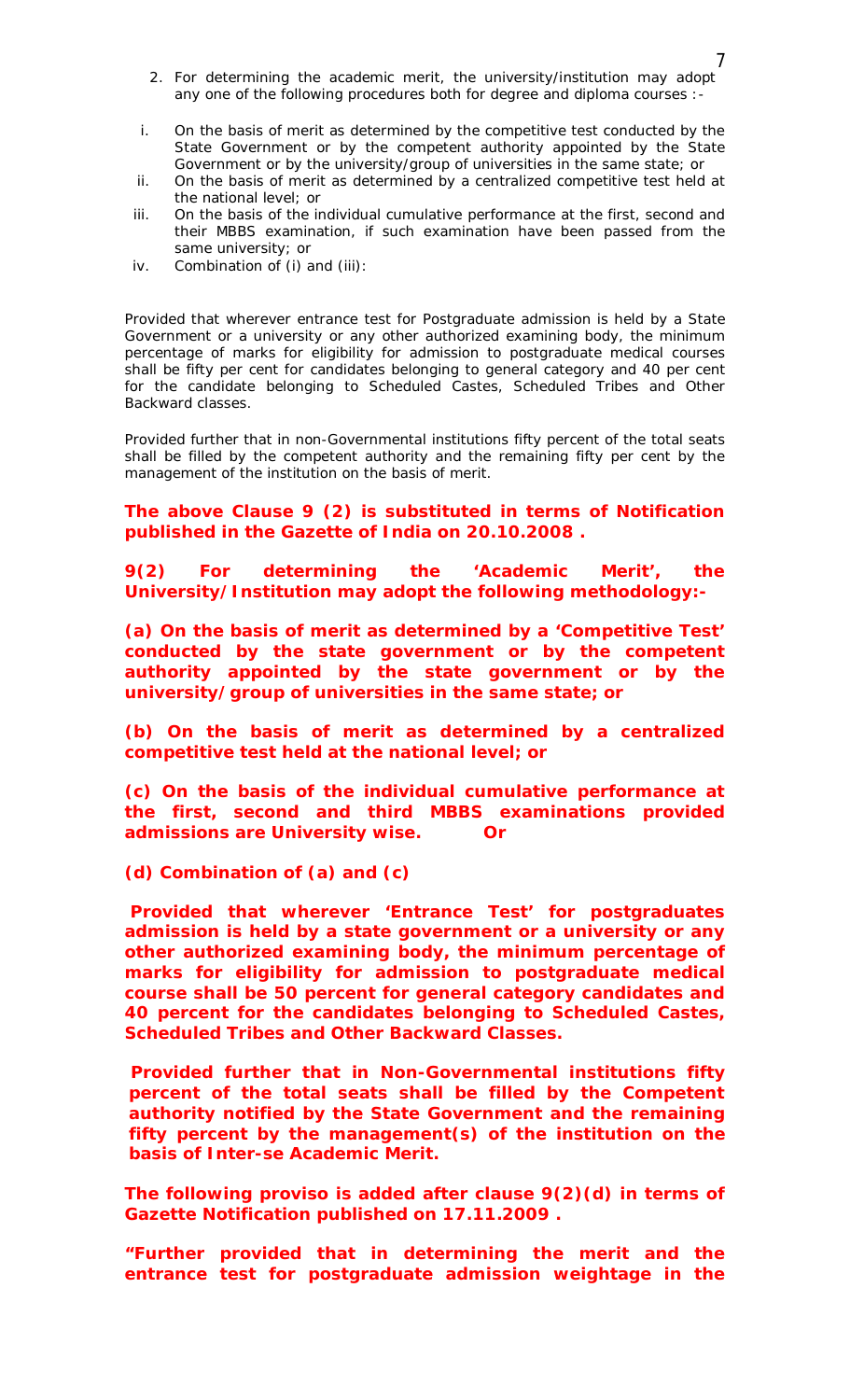*marks may be given as an incentive at the rate of 10% of the marks obtained for each year in service in remote or difficult areas upto the maximum of 30% of the marks obtained."*

*The following is added after the word General Category candidates in the fourth line of first proviso to Clause 9(2) (iv) in terms of Gazette Notification dated 25.3.2009.*

*"45% for persons with locomotory disability of lower limbs in the same manner as stipulated in Clause 9(1) (a) above."*

*The following sub clause 9(1)(a) is added after sub-clause 9(1) in terms of Notification published in the Gazette of India on 25.03.2009 .*

*"1(a). 3% seats of the annual sanctioned intake capacity shall be filled up by candidates with locomotory disability of lower limbs between 50% to 70%.*

*Provided that in case any seat in this 3% quota remains unfilled on account of unavailability of candidates with locomotory disability of lower limbs between 50% to 70% then any such unfilled seat in this 3% quota shall be filled up by persons with locomotory disability of lower limbs between 40% to 50% - before they are included in the annual sanctioned seats for General Category candidates.* 

*Provided further that this entire exercise shall be completed by each medical college / institution as per the statutory time schedule for admissions and in no case any admission will be made in the Postgraduate Medical course after 31st of May."*

*The following sub-clause 9(3) is included after sub-regulation 9(2) in terms of Gazette notification dated 23rd March, 2006 .*

*"3. (i) The Universities and other authorities concerned shall organize admission process in such a way that teaching in postgraduate courses starts by 2nd May and by 1st August for super speciality courses each year. For this purpose, they shall follow the time schedule indicated in Appendix-III.*

*(ii) There shall be no admission of students in respect of any academic session beyond 31st May for postgraduate courses and 30th September for super speciality courses under any circumstances. They Universities shall not register any student admitted beyond the said date.*

*(iii) The Medical Council of India may direct, that any student identified as having obtained admission after the last date for closure of admission be discharged from the course of study, or any medical qualification granted to such a student shall not be a recognized qualification for the purpose of the Indian Medical Council Act, 1956.*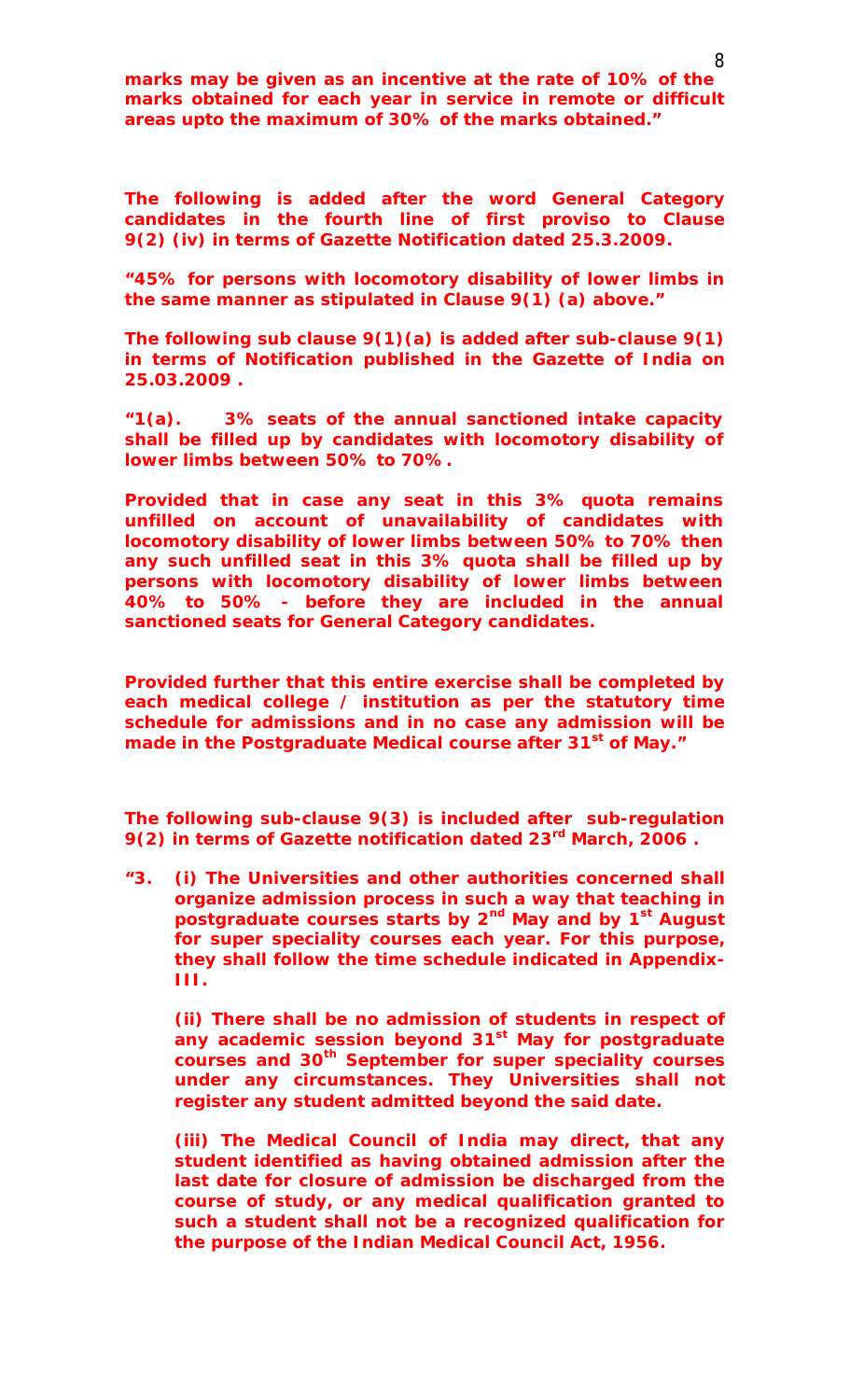*The institution which grants admission to any student after the last date specified for the same shall also be liable to face such action as may be prescribed by MCI including surrender of seats equivalent to the extent of such admission made from its sanctioned intake capacity for the succeeding academic year."* 

*The Clause 9 under the heading 'SELECTION OF POSTGRADUATE STUDENTS' shall be substituted as under, in terms of Notification dated 21.12.2010:-*

*"9. Procedure for selection of candidate for Postgraduate courses shall be as follows:*

- *I. There shall be a single eligibility cum entrance examination namely 'National Eligibility-cum-Entrance Test for admission to Postgraduate Medical Courses' in each academic year. The overall superintendence, direction and control of National Eligibility-cum-Entrance Test shall vest with Medical Council of India*. *However, Medical Council of India with the previous approval of the Central Government shall select organization/s to conduct 'National Eligibility-cum-Entrance Test for admission to Postgraduate courses'.*
- *II. 3% seats of the annual sanctioned intake capacity shall be filled up by candidates with locomotory disability of lower limbs between 50% to 70%.*

*Provided that in case any seat in this 3% quota remains unfilled on account of unavailability of candidates with locomotory disability of lower limbs between 50% to 70% then any such unfilled seat in this 3% quota shall be filled up by persons with locomotory disability of lower limbs between 40% to 50% - before they are included in the annual sanctioned seats for General Category candidates.* 

*Provided further that this entire exercise shall be completed by each medical college / institution as per the statutory time schedule for admissions.*

*III. In order to be eligible for admission to any postgraduate course in a particular academic year, it shall be necessary for a candidate to obtain minimum of 50% (Fifty Percent) marks in 'National Eligibility-cum-Entrance Test for Postgraduate courses' held for the said academic year. However, in respect of candidates belonging to Scheduled Castes, Scheduled Tribes, Other Backward Classes, the minimum percentage marks shall be 40% (Forty Percent) and in respect of candidates as provided in clause 9 (II) above with locomotory disability of lower limbs, the minimum percentage marks shall be 45% (Forty Five Percent) in the National Eligibility-cum-Entrance Test :* 

*Provided when sufficient number of candidates in the respective categories fail to secure minimum marks as prescribed in National Eligibility-cum-Entrance Test held for any academic year for admission to Post Graduate Courses, the Central Government in consultation with Medical Council of India may at its discretion lower the minimum marks required for admission to Post Graduate Course for candidates belonging to respective categories and marks so lowered by the Central Government shall be applicable for the said academic year only.* 

- *IV. The reservation of seats in medical colleges/institutions for respective categories shall be as per applicable laws prevailing in States/ Union Territories. An all India merit list as well as State-wise merit list of the eligible candidates shall be prepared on the basis of the marks obtained in National Eligibility-cum-Entrance Test and candidates shall be admitted to Post Graduate courses from the said merit lists only.*
- *V. No candidate who has failed to obtain the minimum eligibility marks as prescribed in Sub Clause (II) above shall be admitted to any Postgraduate courses in the said academic year.*
- *VI. In non-Governmental medical colleges/institutions, 50% (Fifty Percent) of the total seats shall be filled by State Government or the Authority appointed by them, and the remaining 50% (Fifty Percent) of the seats shall be filled by the concerned medical colleges/institutions on the basis of the*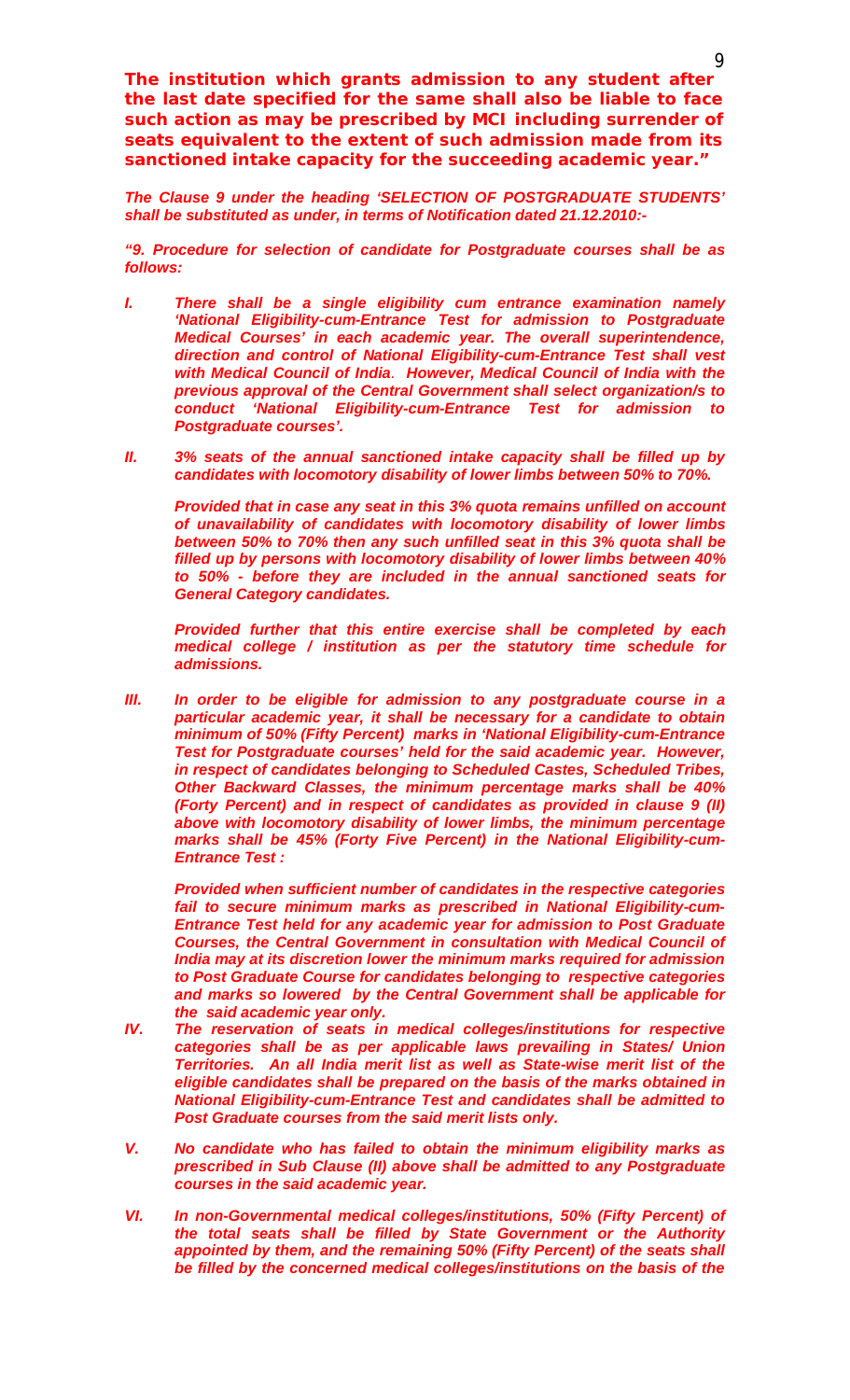*merit list prepared as per the marks obtained in National Eligibility-cum-Entrance Test."*

*The Clause 9 subclause III. under the heading 'SELECTION OF POSTGRADUATE STUDENTS, as amended vide notification No. MCI.18(1)/2010-Med/49070 dated 21st December 2010, following shall be substituted as under, in terms of Notification dated 15.02.2012:-*

*"In order to be eligible for admission to any postgraduate course in a particular academic year, it shall be necessary for a candidate to obtain minimum of marks at 50th percentile in 'National Eligibility-cum-Entrance Test for Postgraduate courses' held for the said academic year. However, in respect of candidates belonging to Scheduled Castes, Scheduled Tribes, Other Backward Classes, the minimum marks shall be at 40th percentile. In respect of candidates as provided in clause 9(II) above with locomotory disability of lower limbs, the minimum marks shall be at 45th percentile. The percentile shall be determined on the basis of highest marks secured in the All-India common merit list in 'National Eligibility-cum-Entrance Test for Postgraduate courses.*

*Provided when sufficient number of candidates in the respective categories fail to secure minimum marks as prescribed in National Eligibility-cum-Entrance Test held for any academic year for admission to Post Graduate Courses, the Central Government in consultation with Medical Council of India may at its discretion lower the minimum marks required for admission to Post Graduate Course for candidates belonging to respective categories and marks so lowered by the Central Government shall be applicable for the said academic year only."*

*The Clause 9 under the heading 'SELECTION OF POSTGRADUATE STUDENTS, as amended vide notification No. MCI.18(1)/2010-Med/49070 dated 21st December 2010, following shall be added after sub-clause IV which is as under, in terms of Notification dated 15.02.2012:-*

*"Provided that in determining the merit of candidates who are in service of government/public authority, weightage in the marks may be given by the Government/Competent Authority as an incentive at the rate of 10% of the marks obtained for each year of service in remote and/or difficult areas upto the maximum of 30% of the marks obtained in National Eligibility-cum-Entrance Test. The remote and difficult areas shall be as defined by State Government/Competent authority from time to time."*

*The Clause 9 under the heading 'SELECTION OF POSTGRADUATE STUDENTS, as amended vide notification No. MCI.18(1)/2010-Med/49070 dated 21st December 2010, following shall be added after sub-clause VI which is as under, in terms of Notification dated 15.02.2012:-*

*"VII. 50% of the seats in Post Graduate Diploma Courses shall be reserved for Medical Officers in the Government service, who have served for at least three years in remote and/or difficult areas. After acquiring the PG Diploma, the Medical Officers shall serve for two more years in remote and/or difficult areas as defined by State Government/Competent authority from time to time.*

*VIII. The Universities and other authorities concerned shall organize admission process in such a way that teaching in postgraduate courses starts by 2nd May and by 1st August for super speciality courses each year. For this purpose, they shall follow the time schedule indicated in Appendix-III*

*IX. There shall be no admission of students in respect of any academic session beyond 31st May for postgraduate courses and 30th September for super speciality courses under any circumstances. They Universities shall not register any student admitted beyond the said date.* 

*X. The Medical Council of India may direct, that any student identified as having obtained admission after the last date for closure of admission be discharged from the course of study, or any medical qualification granted*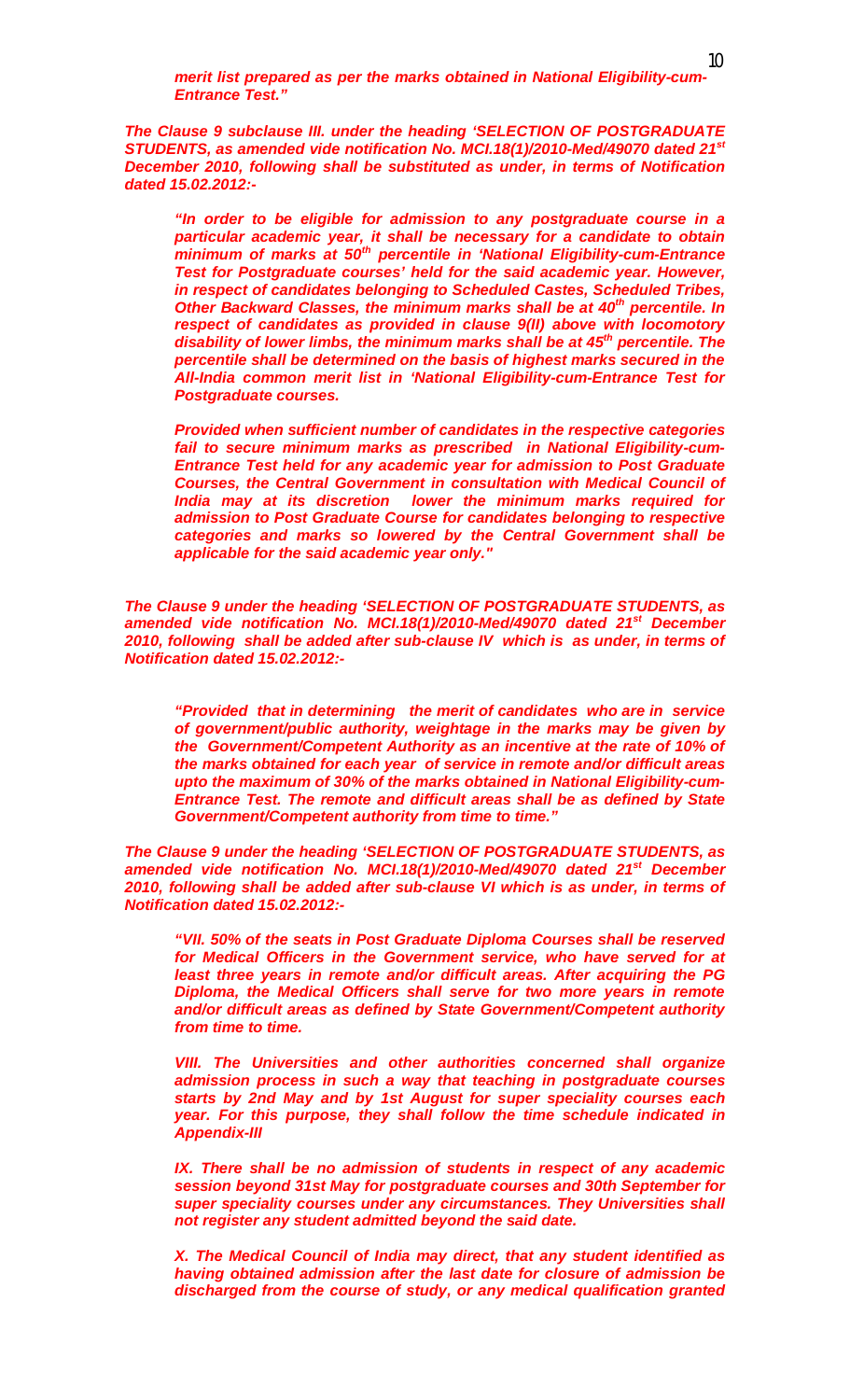*to such a student shall not be a recognized qualification for the purpose of the Indian Medical Council Act, 1956. The institution which grants*  admission to any student after the last date specified for the same shall *also be liable to face such action as may be prescribed by MCI including surrender of seats equivalent to the extent of such admission made from its sanctioned intake capacity for the succeeding academic year."*

*(The above notification was quashed by the Honble Supreme Court on 18.07.2013 and has been revived on 11.04.2016 by the Hon'ble Supreme Court.)*

*The following shall be added in terms of Notification published in the Gazette of India on 11.03.2017*

*9A. Common Counseling*

- *(1) There shall be a common counseling for admission to all Postgraduate Courses (Diploma/ MD/ MS/ DM/ M.Ch.) in all Medical Educational Institutions on the basis of merit list of the National Eligibility-cum-Entrance Test*.
- *(2) The designated authority for counselling for the 50*% *All India Quota seats of the contributing States shall be conducted by the Directorate General of Health Services*. *Such counselling as per the existing scheme shall be only for Diploma and MD*/*MS courses*.
- *(3) The counseling for all Postgraduate Courses (Diploma/ MD/ MS/ DM/ M.Ch.) in all Medical Educational Institutions in a State/Union Territory, including Medical Educational Institutions established by the Central Government, State Government University, Deemed University, Trust, Society or a Company*/ *Minority Institutions*/ *Corporations shall be conducted by the State Government. Such common counselling shall be under the over-all superintendence, direction and control of the State Government*.

#### **10. PERIOD OF TRAINING**

The period of training for the award of various postgraduate degrees or diplomas shall be as follows:

#### **(1) Doctor of Medicine (M.D.) / Master of Surgery (M.S.)**

The period of training for obtaining these degrees shall be three completed years including the period of examination.

Provided that in the case of students having a recognised two year postgraduate diploma course in the same subject, the period of training, including the period of examination, shall be two year.

## *In the above clause 10(1) the word "having" is substituted by the word "possessing" in terms of Notification published in the Gazette of India on 20.10.2008.*

#### **(2) Doctor of Medicine (D.M.) / Master Chirurgiae (M.Ch.)**

The period of training for obtaining these degrees shall be three completed years (including the examination period) after obtaining M.D./M.S. degrees, or equivalent recognised qualification in the required subject;

## *The above clause has been substituted in terms of Notification published in the Gazette of India on 20.10.2008 .*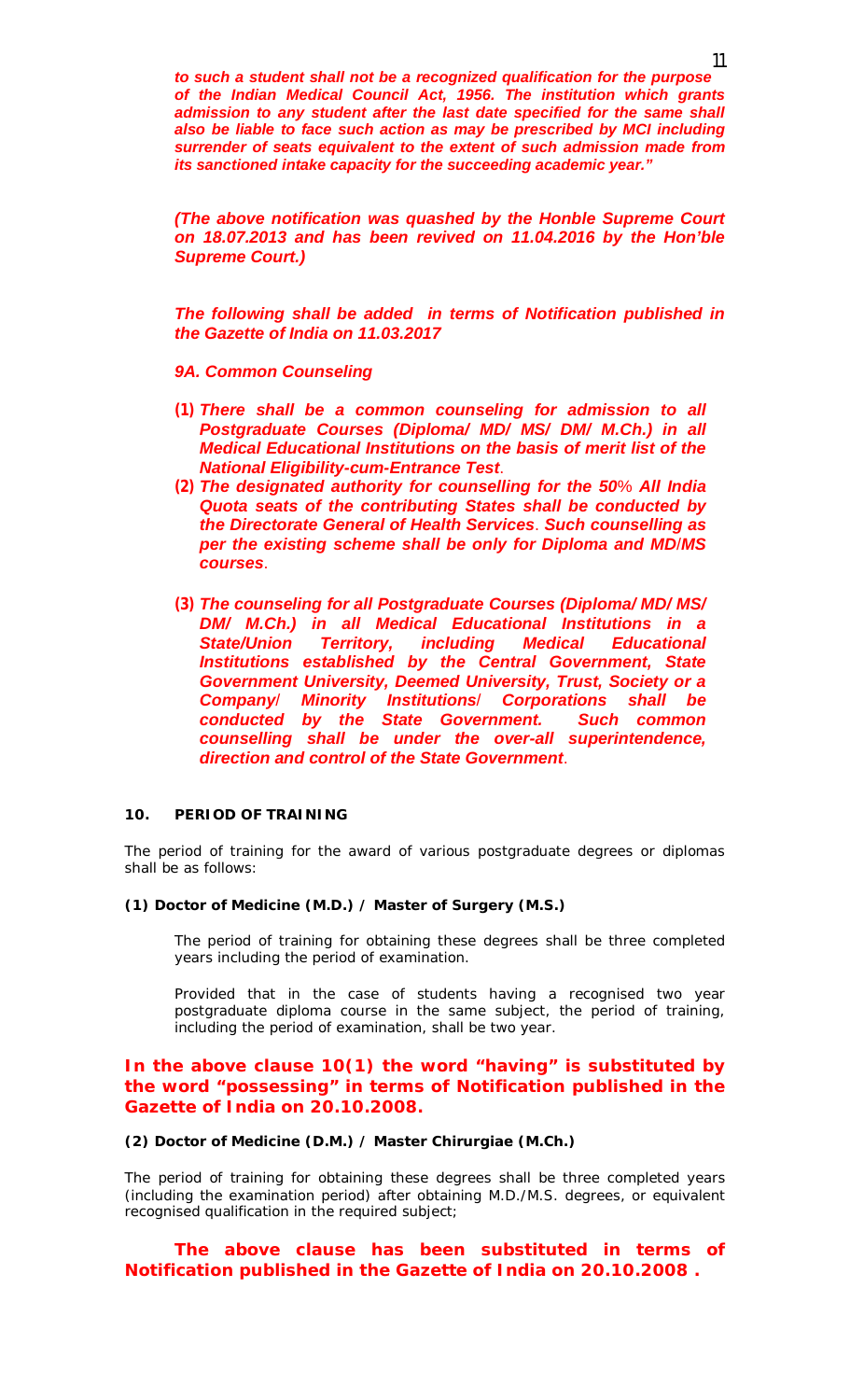## *"The period of training for obtaining these Degrees shall be three completed years including the examination period."*

Provided that where an institution on the date of commencement for these Regulation, is imparting five year training in Neurology and Neuro-Surgery, such institution shall continue to have five year training course.

# *The above proviso to Section 10(2) is substituted in terms of Notification published in the Gazette of India on 21.07.2009 .*

*"Provided that where an institution, on the date of commencement of these Regulations, is imparting five years training in Neurology and Neurosurgery, such institution shall alter it to six years training course."*

#### **(3) Diplomas**

The period of training for obtaining a postgraduate Diploma shall be two completed years including the examination period.

#### **Migration/transfer of postgraduate student from one medical college or institution to another.**

Migration/transfer of students undergoing any postgraduate course – degree /diploma shall not be permitted by any university or any authority**.** 

## *The above para is substituted in terms of Notification published in the Gazette of India on 20.10.2008.*

### *"MIGRATION*

## *Under no circumstance, Migration/transfer of student undergoing any Post Graduate Degree/ Diploma / Super Specialty course shall be permitted by any University/ Authority"*

11 Departmental training Facilities: -

A department having an independent academic entity of a teaching institution, consisting of one or more units, each having the prescribed minimum strength of faculty, staff and beds shall be recognised for Post Graduate training.

## *The above clause is substituted in terms of Notification published on 20.10.2008 in Gazette of India .*

*"A department having an independent academic identity in a teaching institution, comprising of one or more units, having prescribed strength of faculty, staff and teaching beds shall be recognised for Post Graduate training."*

#### **11.1 Staff – Faculty**

(a) A clinical department or its unit training candidates for broad or super specialities, shall have a minimum of three full time faculty members belonging to the concerned disciplines of whom one shall be a Professor, one Associate Professor/ Reader/ and one Astt. Professor/ Lecturer, possessing the qualification and experience prescribed by the Medical Council of India;

Provided that the second or subsequent additional unit may be headed by an Associate professor.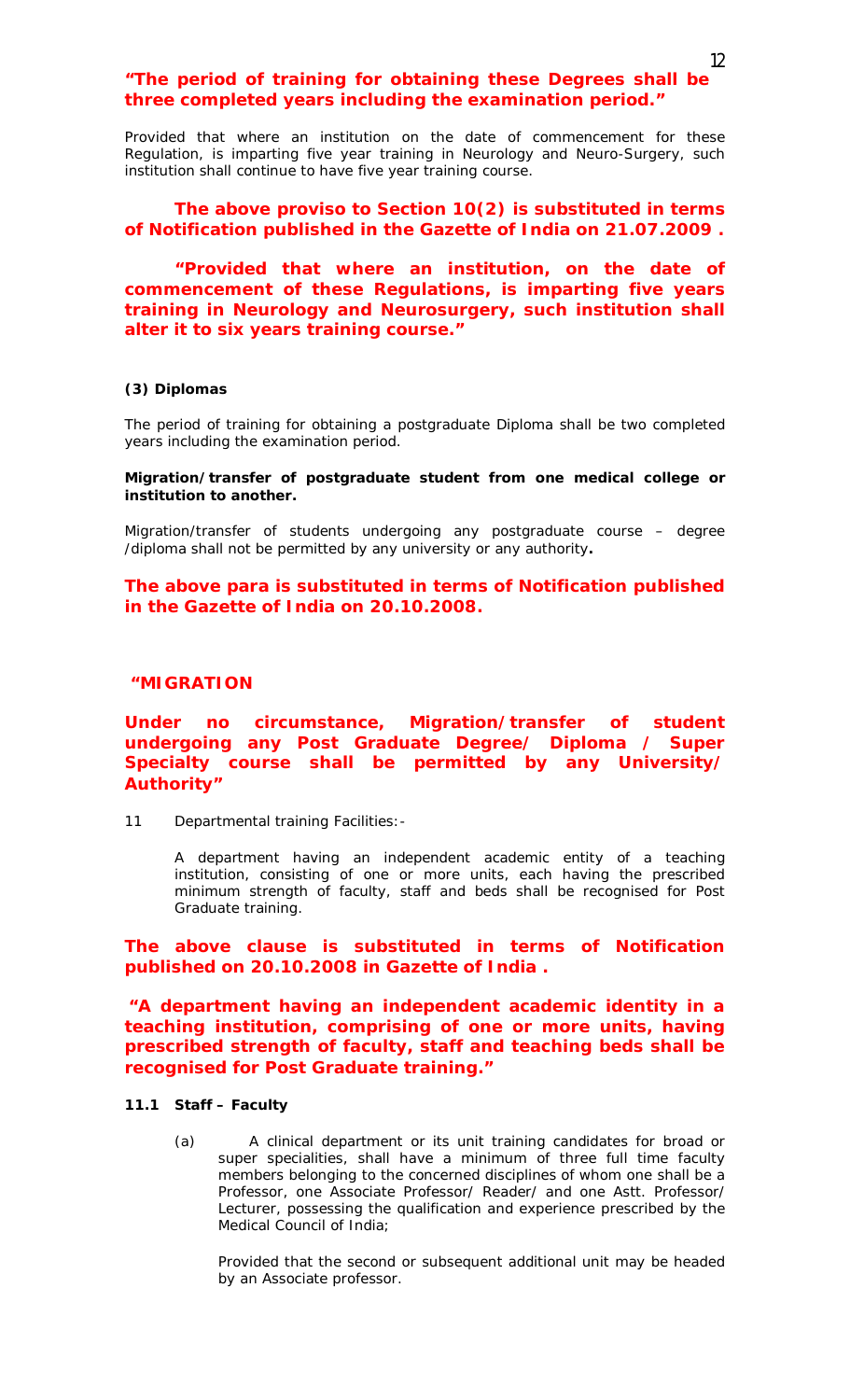Of these faculty members only those who possess a total of eight years teaching experience, out of which at least five years teaching experience as Assistant Professor/Lecturer gained after obtaining Post Graduate degree, shall be recognised as Post Graduate teachers.

*The above sub-clause 11.1(a) is substituted in terms of Notification published in the Gazette of India on 20.10.2008 .*

## *"11.1 Staff – Faculty*

*(a) A clinical department or its unit training candidates for Broad or Super Specialities, shall have a minimum of three full time faculty members belonging to the concerned disciplines of whom one shall be a Professor, one Associate Professor/ Reader and one Astt. Professor/ Lecturer, possessing requisite qualification and teaching experience prescribed by the Medical Council of India.*

*Provided that the second or subsequent unit may be headed by an Associate Professor alongwith two Assistant Professors/Lecturers.* 

*Of these faculty members only those who possess a total of eight years teaching experience, of which at least five years teaching experience is as Assistant Professor gained after obtaining Post Graduate Degree, shall be recognised as Post Graduate teachers."*

*The following provisio is added to Regulation 11.1(a) in terms of Gazette Notification dated 9th December, 2009 .*

*"Further provided that no teacher shall be considered as a postgraduate teacher in any other institution during the period till the postgraduate course at the institute which has been granted permission considering him as a postgraduate teacher is recognized u/s 11(2) of the Indian Medical Council Act, 1956."*

(b) In each department, training candidates for super specialities, there shall be a minimum of three faculty members with requisite Post Graduate qualification and experience - One Professor, One Associate Professor / Reader and one Assistant Professor / Lecturer, with atleast two of them holding the degree of D.M./M.Ch. in the concerned discipline.

Of these faculty members only those who possess eight years teaching experience out of which at least five years teaching experience as Assistant Professor / Lecturer gained after obtaining the higher speciality degree shall be recognised as Post Graduate teachers;

Provided that in the case of super speciality courses which are being newly instituted relaxation of qualification and experience of Post Graduate teachers may be granted by the Medical Council of India for sufficient cause.

*The above sub-clause 11.1(b) is substituted in terms of Notification published in the Gazette of India on 20.10.2008.*

*"(b) In a Department, training candidates for Super Speciality, there shall be a minimum of three faculty members with requisite Post Graduate qualification and experience, one shall be Professor, One Associate Professor / Reader and one Assistant Professor / Lecturer.*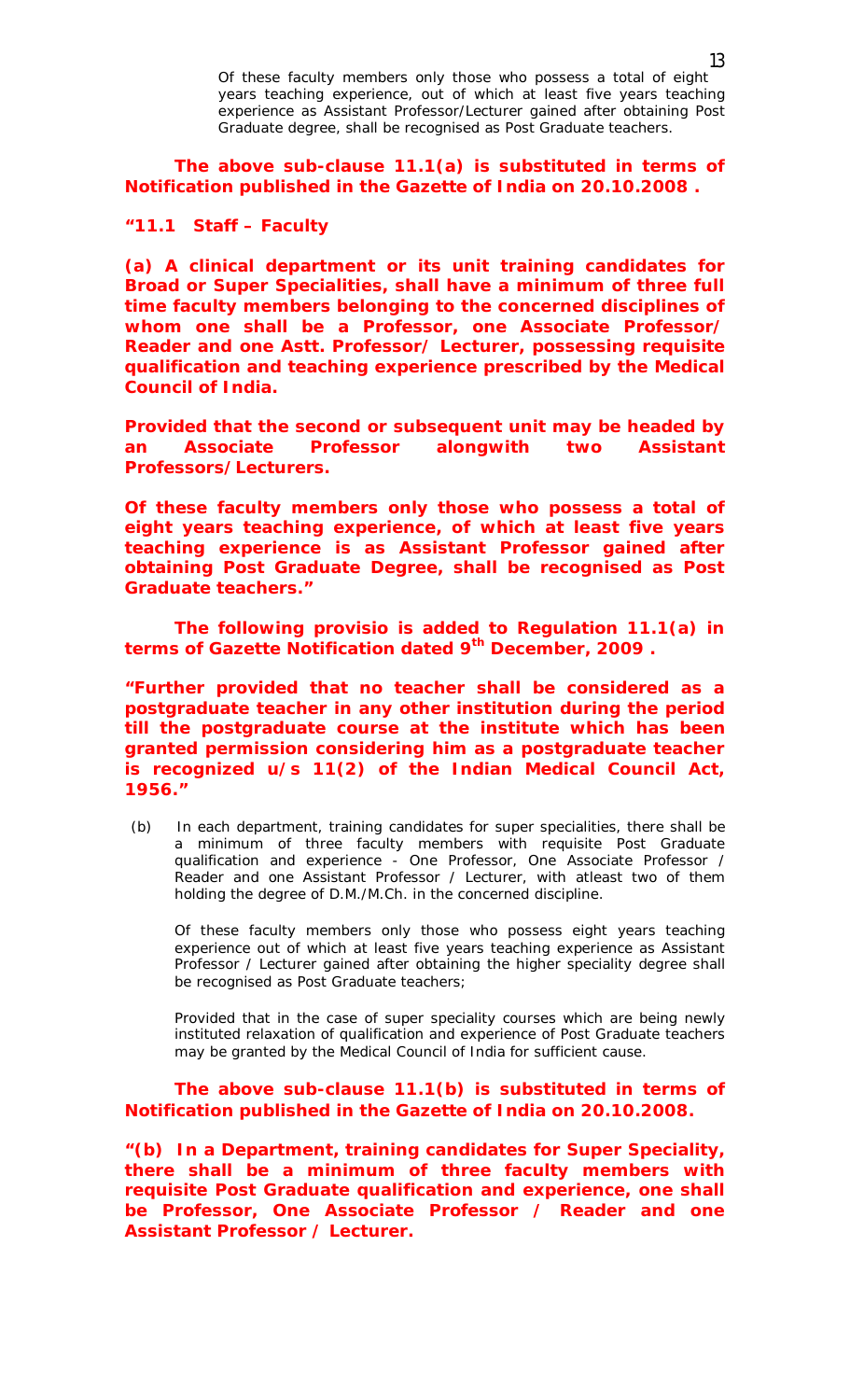*Provided that the second or subsequent unit may be headed by an Associate Professor along with two Assistant Professors /Lecturers.*

*Of these only those faculty members who possess eight years teaching experience of which at least five years teaching experience is as Assistant Professor or above gained after obtaining the Post Graduate degree shall be recognised as Post Graduate teachers :* 

*Provided that in the case of super speciality courses which are newly instituted, relaxation of qualification and experience for recognition as Post Graduate teachers, may be granted by the Medical Council of India for sufficient cause."*

*The following provisio is added to Regulation 11.1(b) in terms of Gazette Notification dated 9th December, 2009.*

*"Further provided that no teacher shall be considered as a postgraduate teacher in any other institution during the period till the postgraduate course at the institute which has been granted permission considering him as a postgraduate teacher is recognized u/s 11(2) of the Indian Medical Council Act, 1956."*

(c) In addition to the faculty staff, the strength of Residents / Registrars / Tutors / Demonstrators, as well as technical and other para medical staff shall be as per the staff strength prescribed for 50 or 100 or 150 students in the "Minimum Requirements for 50/100/150 MBBS Admissions Annually Regulations.'

## *The following sub-clause 11.1(d) has been included in terms of Notification published in the Gazette of India on 16th March, 2005.*

*"(d) Consultants of specialists who have the experience of working for a period of not less than 18 years and 10 years in the teaching and other general departments in the institution or hospitals, not attached to any medical college, where with the affiliation from any university, postgraduate teaching is being imparted as contemplated under sub-regulation (1A) of regulation 8, shall respectively be eligible to be equated as Professor and Associate Professor in the department concerned. The requisite experience for equating a Consultant or Specialist working in the super-speciality department of the said institution or hospitals as Professor and Associate Professor shall respectively be 16 years and 8 years. Consultants or specialists having postgraduate degree qualification, working in such an institution or hospital, who do not have the said period of experience, shall be eligible to be equated as Assistant Professor in the department concerned."*

*The following proviso has been included to clause 11.1(d) in terms of Notification published in the Gazette of India on 17th November, 2009.*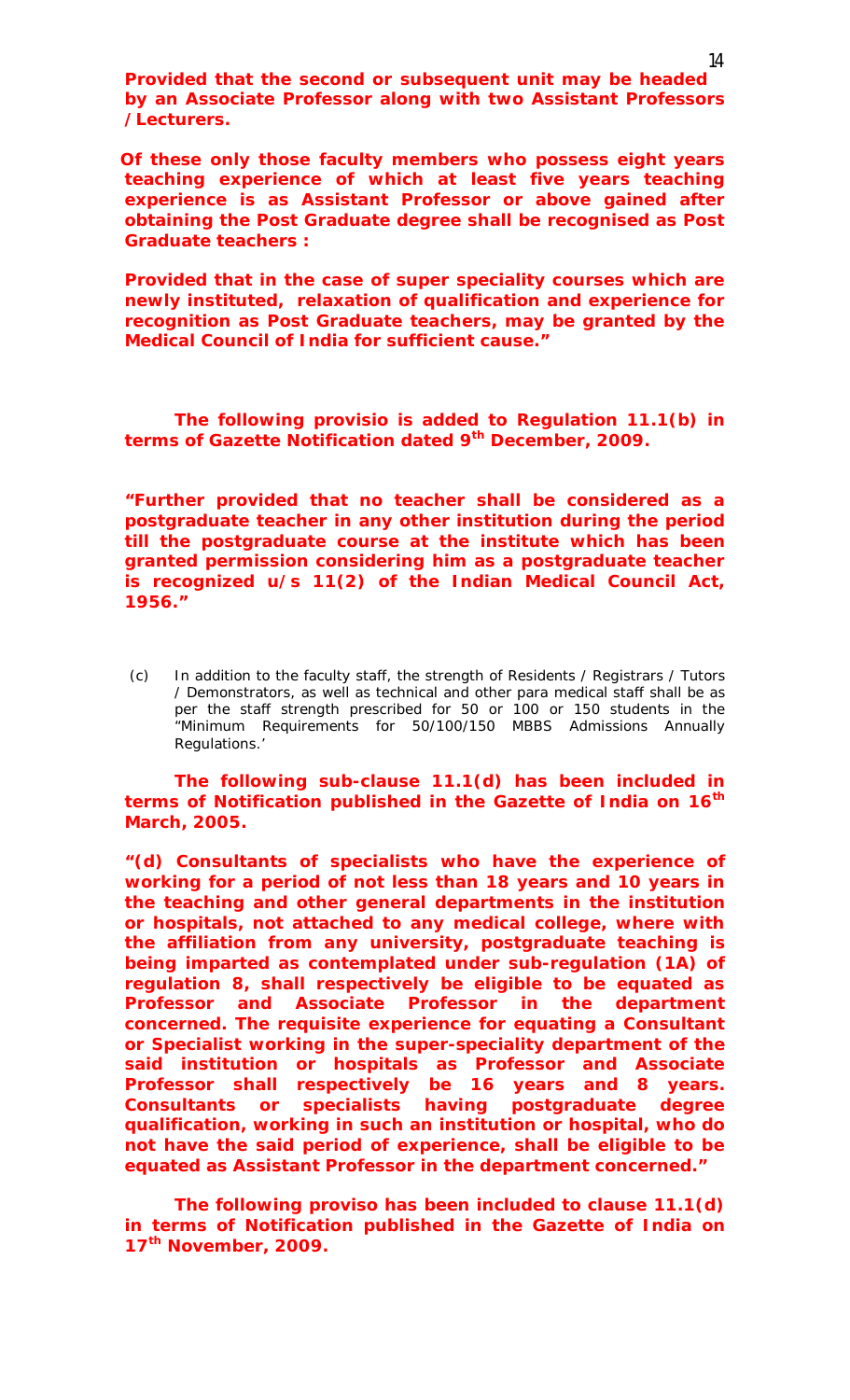*"Provided that such conferment of the nomenclature of the designation/status of postgraduate medical teachers shall be awarded only to those many number of consultants in the concerned hospital/institution so as to fulfil the minimum requirement for imparting Postgraduate Medical Education to the sanctioned annual intake of the respective Govt. Hospital/Institute".*

#### **11.2 Minimum requirements for a Post Graduate institution :**

(a) An institution conducting both undergraduate and Post Graduate teaching shall satisfy the minimum requirement for undergraduate training as prescribed by the Medical Council of India and shall also fulfil additional requirements for Post Graduate training depending on the type of work being carried out in the department. The extra staff required to be provided in various departments shall be as given in Appendix-I.

# *The above sub-clause 11.2(a) is substituted in terms of Gazette Notification dated 20.10.2008.*

*"(a) An institution conducting both Undergraduate and Post Graduate teaching shall fulfil the prescribed minimum requirements for undergraduate training and also additional requirements for Post Graduate training depending on the type of work being carried out in the Department. The additional staff required to be provided in following Departments shall be as under :-*

- *1) Department of Pathology*
- *i) Associate Professor/Reader - 1*
- *ii) Assistant Professor/Lecturer - 1 iii*) Tutor/Demonstrator
- *2) Department of Radio-diagnosis*
- *i) Associate Professor/Reader - 1*
- *ii) Assistant Professor/Lecturer - 1*
- *iii*) **Tutor/Demonstrator 1**
- *3) Department of Anaesthesiology*

| $\boldsymbol{i}$ | <b>Associate Professor/Reader</b> | $-7$  |
|------------------|-----------------------------------|-------|
|                  | ii) Assistant Professor/Lecturer  | - 7   |
|                  | iii) Tutor/Demonstrator           | $-1"$ |

- (b) A Department imparting only Post Graduate training shall:-
- (i) Provide facilities consistent with the all round training including training in basic medical science and other departments related to the subject of training as recommended by the Medical Council of India.
- (ii) have as many autopsies, biopsies and cytopsies as possible for teaching purposes; and
- (iii) make available facilities of ancillary department for coordination of Training.

*The following sub-clause 11.2(c) is included in terms of Notification published in the Gazette of India on 16th March, 2005.*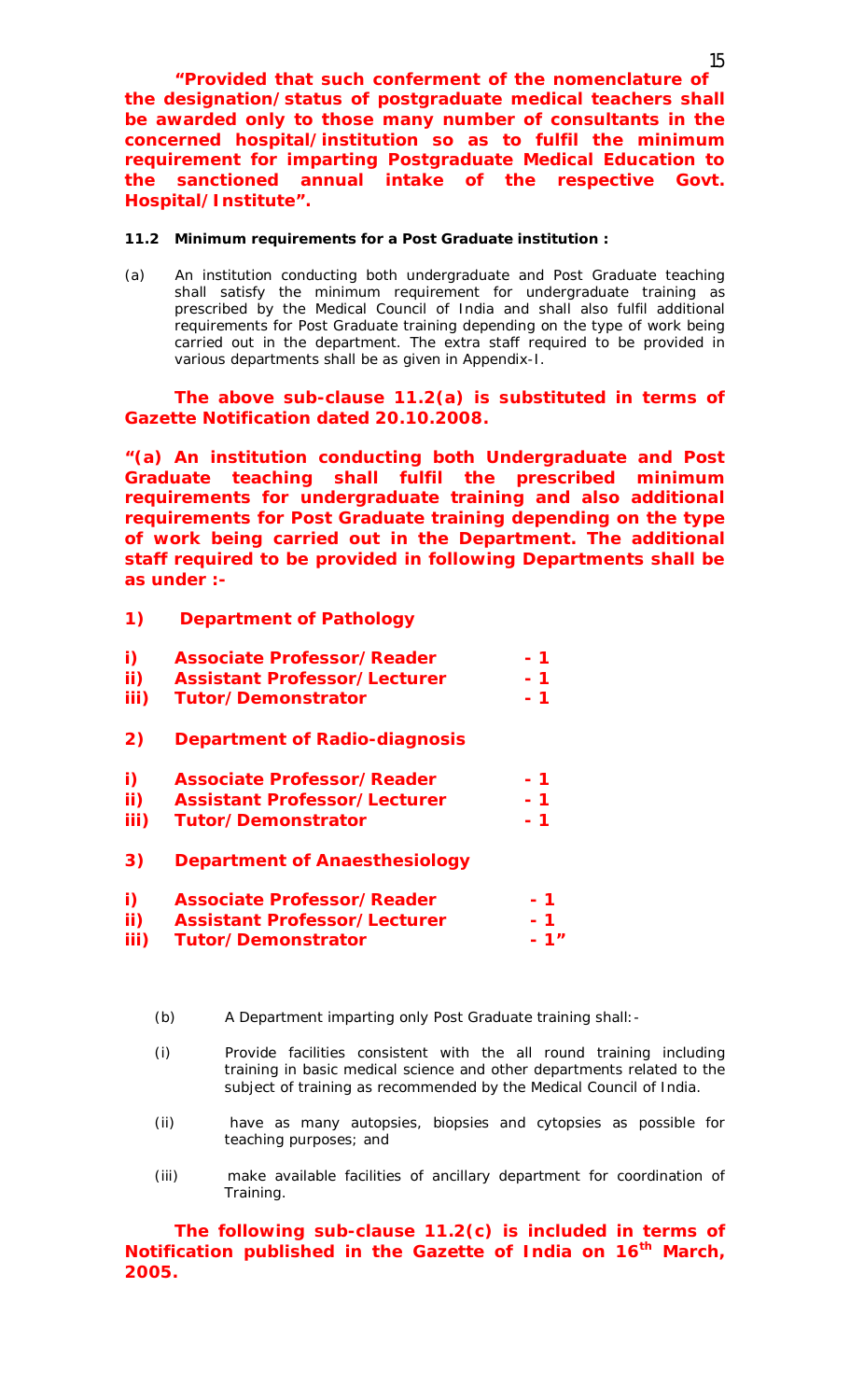*(c) An institution eligible to start postgraduate course(s) under sub-regulation (1A) of regulation 8 may enter into a comprehensive Memorandum of Understanding with an ongoing recognized medical college, located within a reasonable distance from it as would not disrupt the smooth running of the said course(s), for the purpose of availing the facilities of the basic medical sciences departments of the college concerned; or it shall create the requisite facilities in its own set-up as per the guidelines indicated in Appendix-III. In addition, such an institution shall set up full-fledged departments of Pathology, Biochemistry, Microbiology and Radiology".* 

#### **11.3 Bed Strength in Clinical Departments**

A department to be recognised for training of Post Graduate students, shall have not less than 60 (Sixty) beds each of General Medicine, General Surgery, Obstetrics and Gynecology, 30 (thirty) beds each for others incase of M.D/M.S. and diploma and 20 (twenty) beds each in case of D.M./M.Ch

**Explanation: -** A unit shall consist of 30 beds for MD/MS and 20 beds for DM/M.Ch. respectively.

*The above sub-clause is substituted in terms of Gazette Notification dated. 20.10.2008 .*

#### *"11.3 Bed Strength in Clinical Departments*

*A Department to be recognised for training of Post Graduate students, shall have at least 60 (Sixty) beds each of General Medicine, General Surgery, Obstetrics and Gynecology and 30 (thirty) beds each for others specialties for Degree and Diploma courses, and 20 (twenty) beds each in case of Super Specialty courses.* 

*Explanation: - A unit shall consist of not less than 30 and more than 40 beds for Degree/Diploma courses and not less than 20 and more than 30 beds for Super Specialty courses respectively."*

#### **11.4 Out – patient departments**

There shall be adequate space and sufficient number of examination cubicles available in the out – patient Department. Besides the general outpatient services, Speciality Clinics shall also be available for the training of postgraduate students in the relevant broad and super speciality;

To determine the number of students who may be admitted for training, outpatient attendance, work turnover and ambulatory care also have to be taken into consideration.

#### **11.5 Laboratory Facilities**

The institution shall have adequate laboratory facilities for the training of the Post Graduate students, and such laboratories shall provide all the investigative facilities required and shall be regularly updated keeping in view the advancement of knowledge and technology and research requirements, and for training of students in non-clinical departments, proper and contemporary laboratory facilities shall be made available.

#### **11.6 Equipment**

The department shall have adequate number of all equipments including the latest ones necessary for training and as may be prescribed by the Council for each speciality from time to time.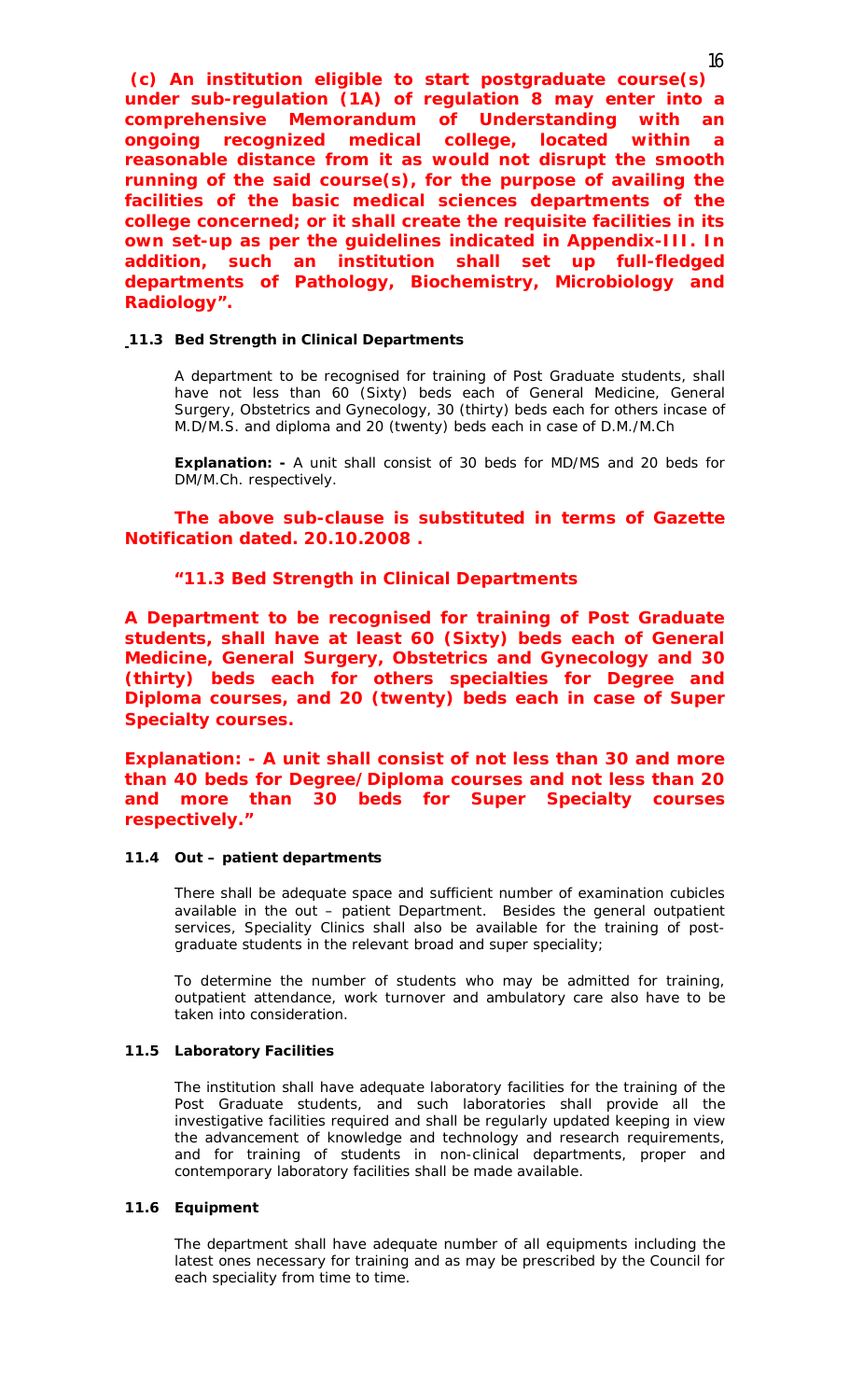#### *"11.6 Equipment*

*The department shall have adequate number of all such equipments including the latest ones necessary for training and as may be prescribed by the Council for each speciality from time to time."*

#### **12. Number of Post Graduate Students to be admitted.**

(1) The ratio of recognised Post Graduate teacher to number of students to be admitted for the degree and diploma courses shall be 1:1 each for degree and diploma courses in each unit per year, to the extent that in no circumstances more than two students for degree and one for Diploma shall be registered in a unit in one academic year.

## *The above sub-clause 12(1) is substituted in terms of Gazette Notification dated. 21.07.2009 as follows.*

*"The ratio of recognized postgraduate teacher to the number of students to be admitted for the degree course where diploma is not prescribed shall be 1:2 for a Professor and 1:1 for other cadres in each unit per year subject to a maximum of 4 PG seats for the degree per unit per academic year provided a complement of 10 teaching beds is added to the prescribed bed strength of 30 for the unit for broad specialities."* 

*The above sub-clause 12(1) is substituted in terms of Gazette Notification dated. 24.04.2012 as follows.*

*"The ratio of recognized postgraduate teacher to the number of students to be admitted for the degree course where diploma is not prescribed shall be 1:2 for a Professor and 1:1 for other cadre covered by the general note following this rule in each unit per year subject to a maximum of 5 PG seats for the degree per unit per academic year provided a complement of 10 teaching beds is added to the prescribed bed strength of 30 for the unit for broad specialties.*

*Further in case of Anesthesiology, Forensic Medicine and Radiotherapy where the ratio of recognized postgraduate teacher to the number of students to be admitted for the degree course where diploma is not prescribed shall be 1:3 for a Professor and 1:1 for other cadre covered by the general note following this rule subject to a maximum of 6 PG seats for the degree per academic year."*

*In the above sub-clause 12(1) as amended on 24.04.2012 in the Gazette of India, the subject "Psychiatry" shall also be added after Radiotherapy in 2nd paragrah in terms of Gazette notification dated 01.02.2016.*

*In the above sub-clause 12(1) as amended on 24.04.2012 in the Gazette of India, the following shall be deleted in 2nd paragrah in terms of Gazette notification dated 21.06.2016.*

**"***subject to a maximum of 6 PG seats for the degree per academic year."*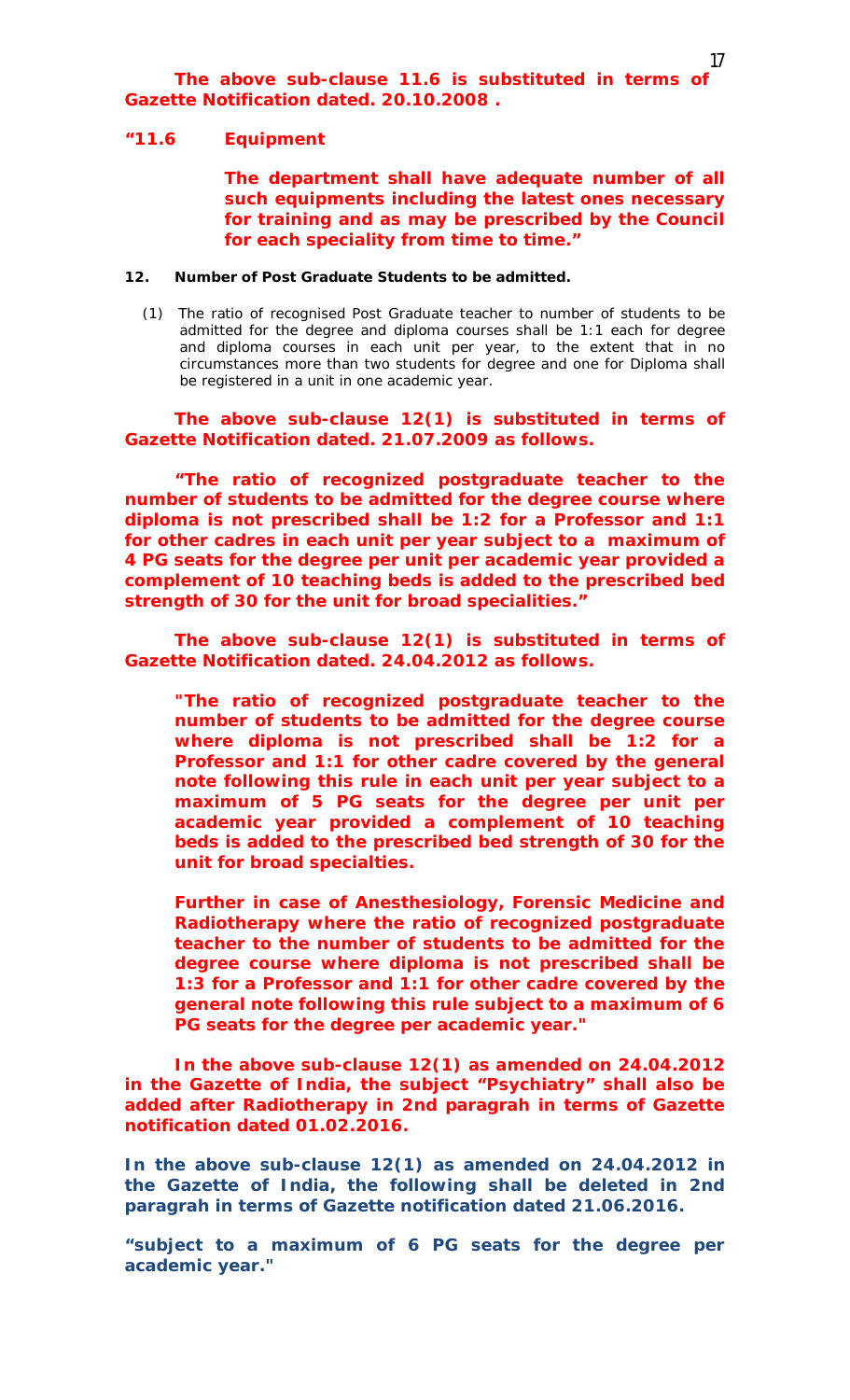*In the above Clause 12(1) under the heading "Number of Postgraduate Students to be admitted", the following shall be added in terms of Gazette notification dated 31.01.2017.:-*

*Provided that in Public funded Government Medical Colleges the teacher:student ratio shall be 1:3 for Professor and 1:2 for Associate Professor if the Associate Professor is a unit head, in all clinical subjects.* 

(2) In case the institution is having only Post Graduate diploma courses in any subject then it shall have a unit of 30 beds with three full time teachers. The ratio of number of students and recognised Post Graduate teachers shall be 1:1 and in no circumstances more than three students can be admitted in a unit per year.

*The above sub-clause 12(2) is substituted in terms of Gazette Notification dated. 21.07.2009.*

*"The ratio of recognized postgraduate teacher to the number of students to be admitted for the degree course in broad specialities where diploma is prescribed shall be 1:2 for a Professor and 1:1 for other cadres in each unit per year subject to a maximum of 4 PG seats including diploma per unit per academic year provided a complement of 10 teaching beds is added to the prescribed bed strength of 30 for the unit. "*

*The above sub-clause 12(2) is substituted in terms of Gazette Notification dated. 24.04.2012 as follows.*

*"The ratio of recognized postgraduate teacher to the number of students to be admitted for the degree course in broad specialties where diploma is prescribed shall be 1:2 for a Professor and 1:1 for other cadre covered by the general note in each unit per year subject to a maximum of 5 PG seats including diploma per unit per academic year provided a complement of 10 teaching beds is added to the prescribed bed strength of 30 for the unit.* 

*Further in case of Anesthesiology, Forensic Medicine and Radiotherapy where the ratio of recognized postgraduate teacher to the number of students to be admitted for the degree course where diploma is prescribed shall be 1:3 for a Professor and 1:1 for other cadre covered by the general note following this rule subject to a maximum of 6 PG seats including diploma seats per academic year. "*

*In the above sub-clause 12(2) as amended on 24.04.2012 in the Gazette of India, the subject "Psychiatry" shall also be added after Radiotherapy in 2nd paragrah in terms of Gazette notification dated 01.02.2016.*

*In the above sub-clause 12(2) as amended on 24.04.2012 in the Gazette of India, the following shall be deleted in 2nd paragrah in terms of Gazette notification dated 21.06.2016.*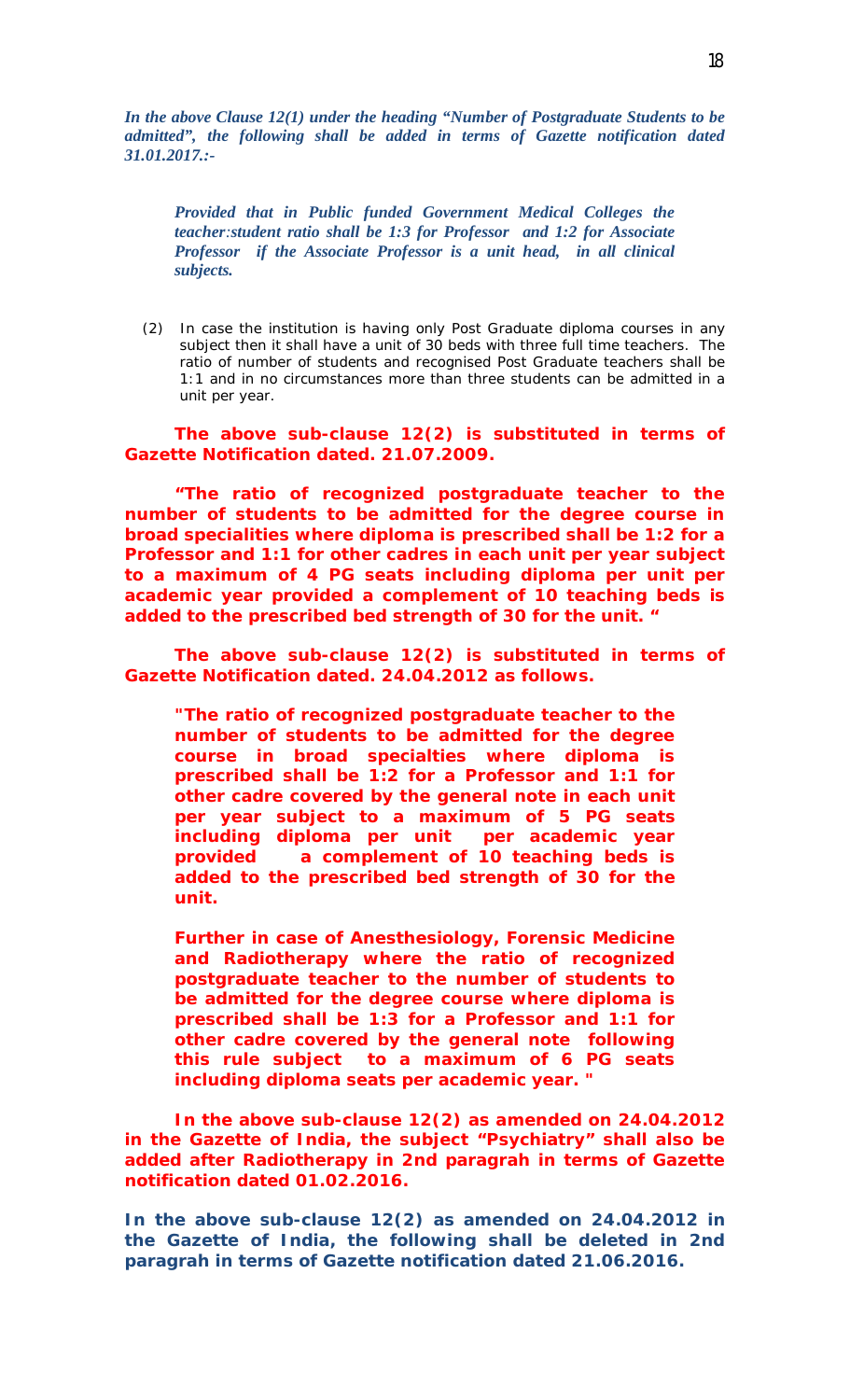*In above Clause 12(2) under the heading "Number of Postgraduate Students to be admitted", the following shall be added :-*

*Provided that in Public funded Government Medical Colleges the teacher:student ratio shall be 1:3 for Professor and 1:2 for Associate Professor if the Associate Professor is a unit head, in all clinical subjects.* 

(3) The requirement of units and beds shall not apply in the case of Post Graduate degree or diploma courses in Basic and para-clinical departments. The ratio of recognised Post Graduate teacher to students shall, however be maintained at 1:1 both at degree as well as diploma level.

*The above sub-clause 12(3) is substituted in terms of Gazette Notification dated. 21.07.2009 .*

*"The requirement of units and beds shall not apply in the case of Postgraduate degree or diploma courses in Basic and para-clinical departments.* 

*Provided that against the very same units, teaching personnel and infrastructure, no other postgraduate courses under any other streams like National Board of Examinations, College of Physicians & Surgeons etc. are permitted."*

*The Following is also added after clause 12(3) in terms of Gazette Notification dated. 17/11/2009 .*

*"Provided that the additional complement of 10 beds in the unit is to be made applicable only when the allocation by higher teachers students ratio of 1:2 in the case of a Professor results in awarding 4 postgraduate seats in degree/diploma courses in the unit, further clarifying that the strength of 30 beds per unit as prescribed in the present regulations will be considered adequate upto total 3 postgraduate seats in degree/diploma courses."*

*The above sub-clause 12(3) is substituted in terms of Gazette Notification dated. 24.04.2012 as follows.*

*"The requirement of units and beds shall not apply in the case of Postgraduate degree or diploma courses in Basic and para- clinical departments.* 

*Provided that against the very same units, teaching personnel and infrastructure, no other postgraduate courses under any other body like National Board of Examinations, College of Physicians & Surgeons, etc. are permitted.* 

*Provided that the additional complement of 10 beds in the unit is to be made applicable only when the allocation by higher teachers students ratio of 1:2 in the case of a Professor result in awarding 5 postgraduate seats in degree/diploma courses in the unit, further clarification that the strength of 30 beds per unit as prescribed in the present regulations, will*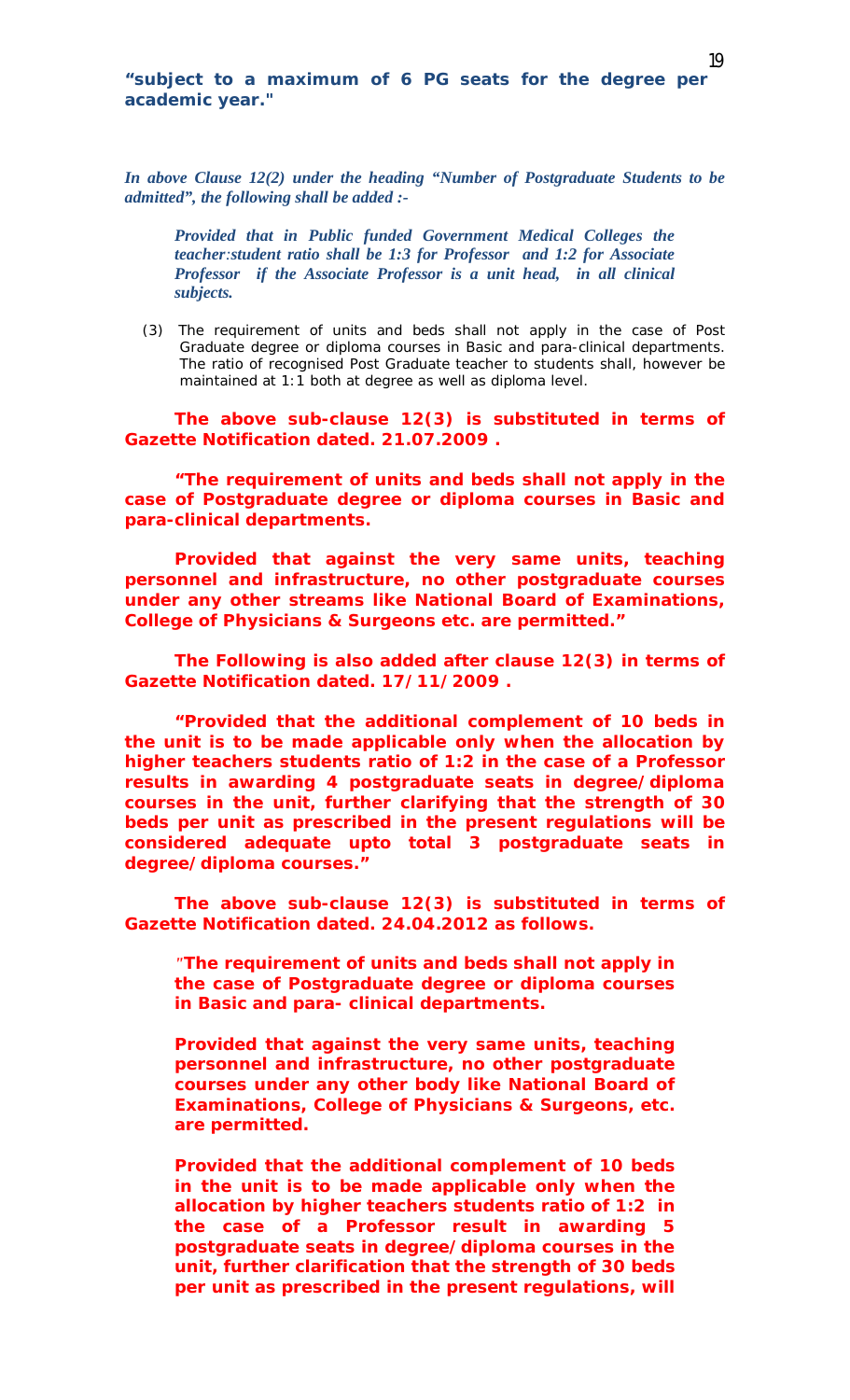## *be considered adequate upto total 3 postgraduate seats in degree/diploma courses."*

(4) The number of students to be admitted in case of Post Graduate degree (Super speciality) courses shall be one student per year per recognised Post Graduate teacher in a department having a minimum of three faculty members (one Professor, one Associate Professor/Reader & one Asstt. Professor/Lecturer) and twenty beds. If the number of Post Graduate teachers in the unit is more than one then the number of students may be increased proportionately but not more than two in a unit per year in any circumstances. For this purpose one student should associate with one Post Graduate teacher:

 Provided that no Post Graduate seats left unfilled in an academic year, shall be carried forward to the next or subsequent academic years, being from 1st January to 31<sup>st</sup> December of any calendar year.

*The above sub-clause 12(4) is substituted in terms of Gazette Notification dated. 21.07.2009 as follows.*

*"The ratio of PG teacher to the number of students to be admitted for super specialities course shall be 1:2 for Professor/Assoc. Professor and 1:1 for remaining cadre in each unit per year subject to a maximum of 4 PG seats for the course per unit per academic year provided the complement of 10 teaching beds per seat is added to the prescribed bed strength of 20 for the unit."* 

*Provided that against the very same units, teaching personnel and infrastructure, no other postgraduate courses under any other streams like National Board of Examinations, College of Physicians & Surgeons etc. are permitted."*

*The following is also added after clause 12(4) in terms of Gazette Notification dated. 17/11/2009.*

*"Provided that the additional complement of 10 beds in the unit is to be made applicable only when the allocation by higher teachers students ratio of 1:2 in the case of a Professor results in awarding 3 or more postgraduate seats in D.M./M.Ch. course in the unit, further clarifying that the strength of 20 beds per unit as prescribed in the present regulations will be considered adequate upto total 2 postgraduate seats in D.M./M.Ch.courses."*

*The above sub-clause 12(4) is substituted in terms of Gazette Notification dated. 24.04.2012 as follows.*

*"The ratio of PG teacher to be number of students to be admitted for super specialties course shall be 1:2 for Professor/Assoc. Professor and 1:1 for remaining cadre covered by the general note following this rule in each unit per year subject to a maximum 5 PG seats for the course per unit per academic year provided the complement of 10 teaching beds per seat is added to the prescribed bed strength of 20 for the unit. The Strength of 20 beds per unit as prescribed in the present regulations, will be considered adequate upto total 4 postgraduate seats in D.M./M.Ch. courses.*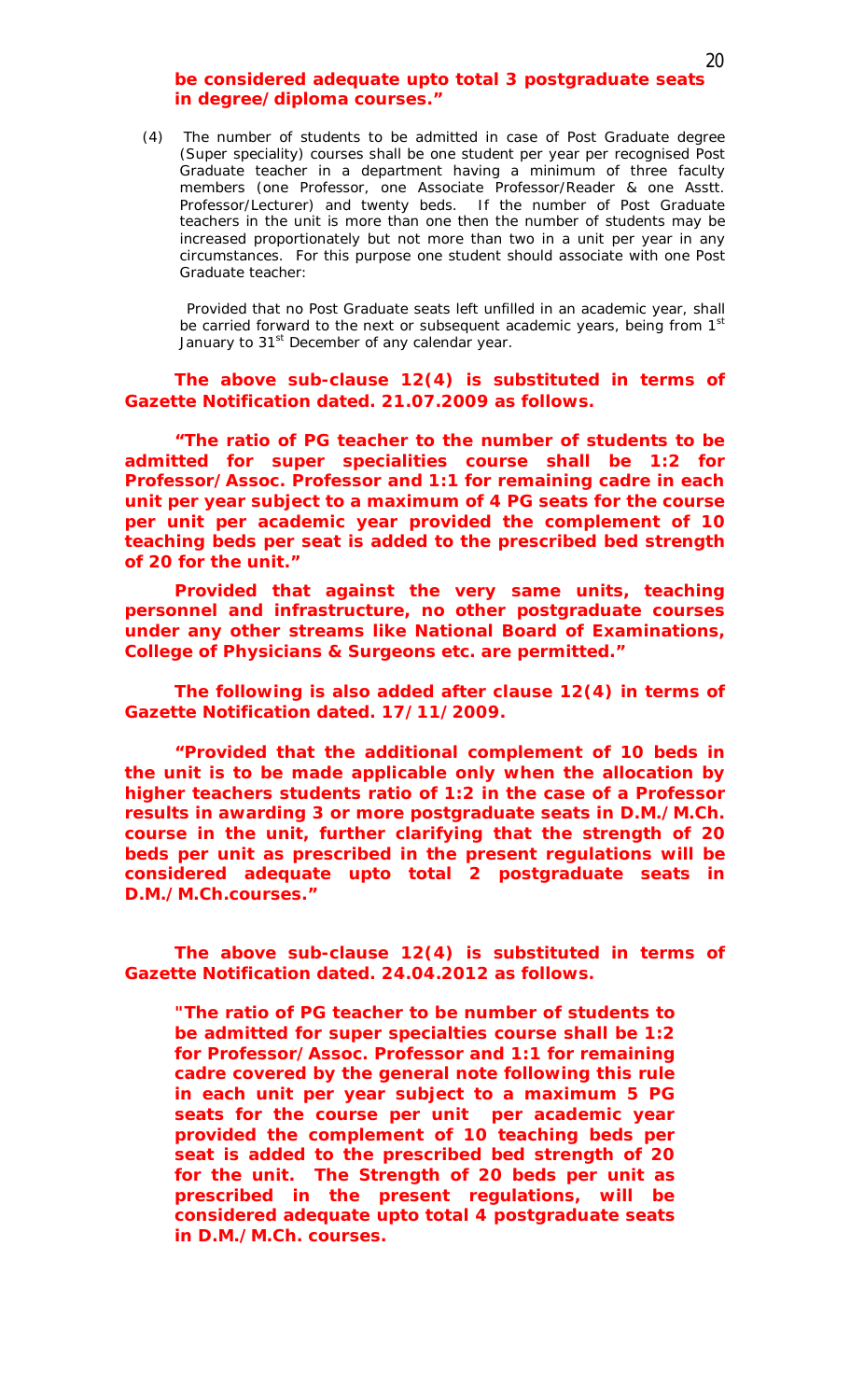*Further in case of full fledged dedicated department of medical oncology and surgical Oncology the ration of PG teacher to the number of students to be admitted shall be 1:3 for Professor, for Assoc. Professor 1:2 and 1:1 for remaining cadre covered by the general note following this rule in each unit per year subject to a maximum of 6 PG seats for the degree per unit per academic year provided a bed strength of 30 for the unit for super specialties.* 

*Provided that against the very same units, teaching personnel and infrastructure, no other postgraduate courses under any other body like National Board of Examinations, College of Physicians & Surgeons etc. are permitted."* 

*In clause 12, the following shall be inserted after sub-Clause 12(1), 12(2), 12(3) and 12(4) in terms of Gazette Notification dated. 24.04.2012 :*

#### *General Note:*

*"For Associate Professor:- If an Associate Professor fulfills all the eligibility criteria for the post of Professor as laid down in the medical Council of India Regulations, namely "Minimum Qualification for Teachers in Medical institutions, Regulations, 1998", and fulfils all the requirement of postgraduate teacher as per Postgraduate Medical Education Regulations, (Amendment) but has not been promoted to the higher post due to administrative non-availability of post or delay in filling up of post in the Govt. organization if he/she continue to work at the same government organization then such postgraduate teacher shall be allotted 2 (two) postgraduate students".* 

*"For Assistant Professor:- If an Assistant Professor fulfills all the eligibility criteria for the post of Associate Professor as laid down in the Medical Council of India Regulations namely "Minimum Qualification for Teachers in medical Institutions Regulations 1998", and fulfills all the requirement of Postgraduate teacher as per the Postgraduate Medical Education Regulations, (Amendment) , but has not been promoted to the higher post due to administrative nonavailability of post or delay in filling up of post in the Govt. organization, if he/she continues to work at the same government organization then such postgraduate teacher shall be all allotted 1 (one) postgraduate student."*

**Under the clause 12, Sub-clause 4, the General Note in respect of Assistant Professor shall be further substituted in terms of**  *Gazette Notification dated 21.06.2016* **as under:-**

> *"If an Assistant Professor fulfils all the requirements of Postgraduate Teacher as per Postgraduate Medical Education Regulations, 2000 as amended, he shall be considered a Postgraduate teacher and shall be allotted 1 (one) Postgraduate student."*

## **13. TRAINING PROGRAMME**

13.1 The training given with due care to the Post Graduate students in the recognised institutions for the award of various Post Graduate medical

21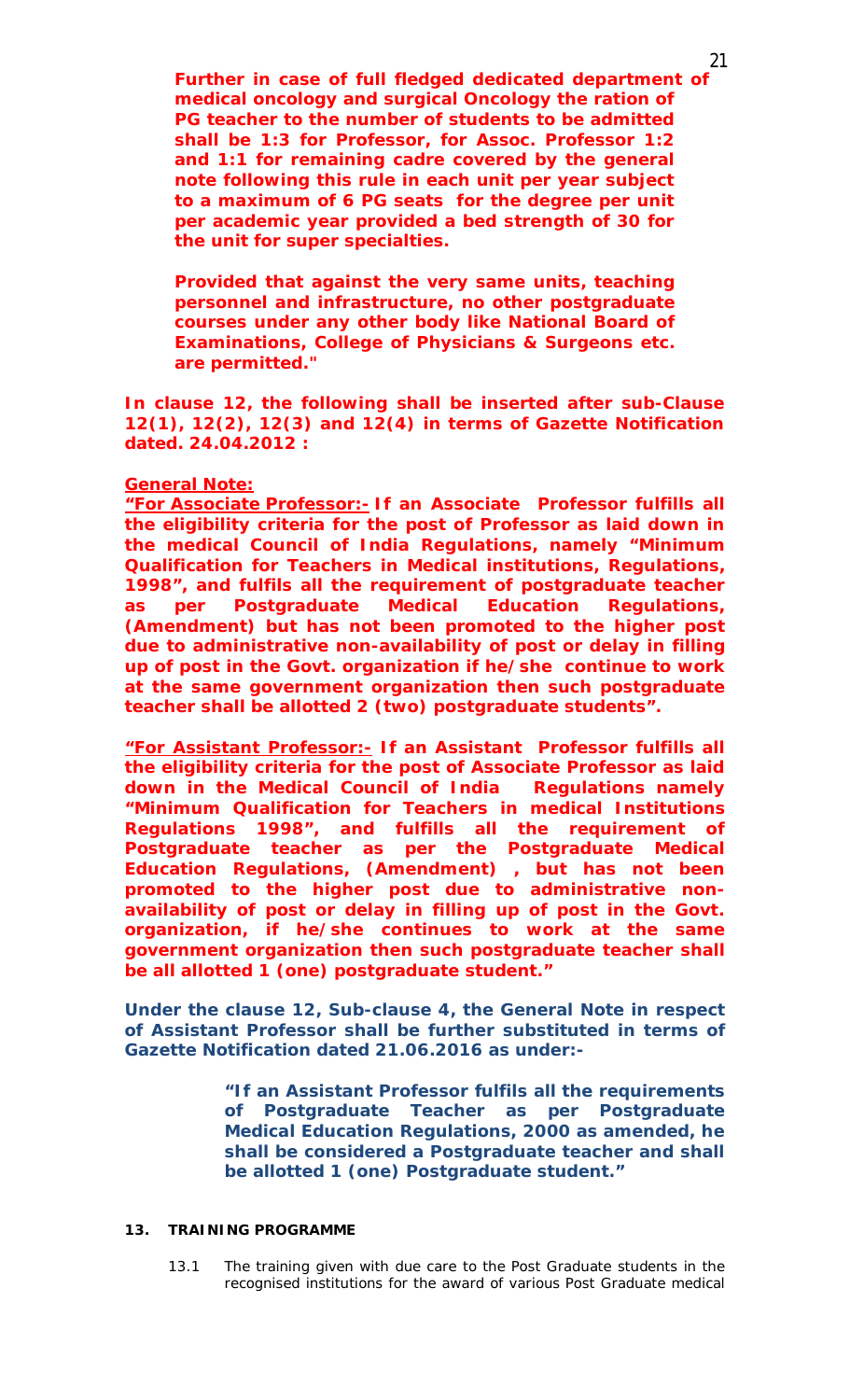degrees / diplomas shall determine the expertise of the specialist and / or medical teachers produced as a result of the educational programme during the period of stay in the institution.

13.2 All candidates joining the Post Graduate training programme shall work as full time residents during the period of training, attending not less than 80% (Eighty percent) of the training during each calendar year, and given full time responsibility, assignments and participation in all facets of the educational process.

*The above sub-clause 13.2 is substituted in terms of Gazette Notification published on 20.10.2008 and the same is as under:-*

*Clause 13.2* 

*"All the candidates joining the Post Graduate training programme shall work as 'Full Time Residents' during the period of training and shall attend not less than 80% (Eighty percent) of the imparted training during each academic year including assignments, assessed full time responsibilities and participation in all facets of the educational process."*

13.3 The Post Graduate students of the institutions which are located in various States / Union Territories shall be paid remuneration at par with the remuneration being paid to the Post Graduate students of State Government medical institutions / Central Government Medical Institutions, in the State/Union Territory in which the institution is located. Similar procedure shall be followed in the matter of grant of leave to Post Graduate students.

## *The above sub-clause 13.3 is substituted in terms of Gazette Notification published on 20.10.2008 and the same is as under:-*

*Clause 13.3* 

*"The Post Graduate students undergoing Post Graduate Degree/Diploma/Super-Specialty course shall be paid stipend on par with the stipend being paid to the Post Graduate students of State Government Medical Institutions / Central Government Medical Institutions, in the State/Union Territory where the institution is located. Similarly, the matter of grant of leave to Post Graduate students shall be regulated as per the respective State Government rules."* 

- 13.4 (a) Every institution undertaking Post Graduate training programme shall set up an Academic cell or a curriculum committee, under the chairmanship of a senior faculty member, which shall work out the details of the training programme in each speciality in consultation with other department faculty staff and also coordinate and monitor the implementation of these training Programmes.
	- (b) The training programmes shall be updated as and when required. The structured training programme shall be written up and strictly followed, to enable the examiners to determine the training undergone by the candidates and the Medical Council of India inspectors to assess the same at the time of inspection.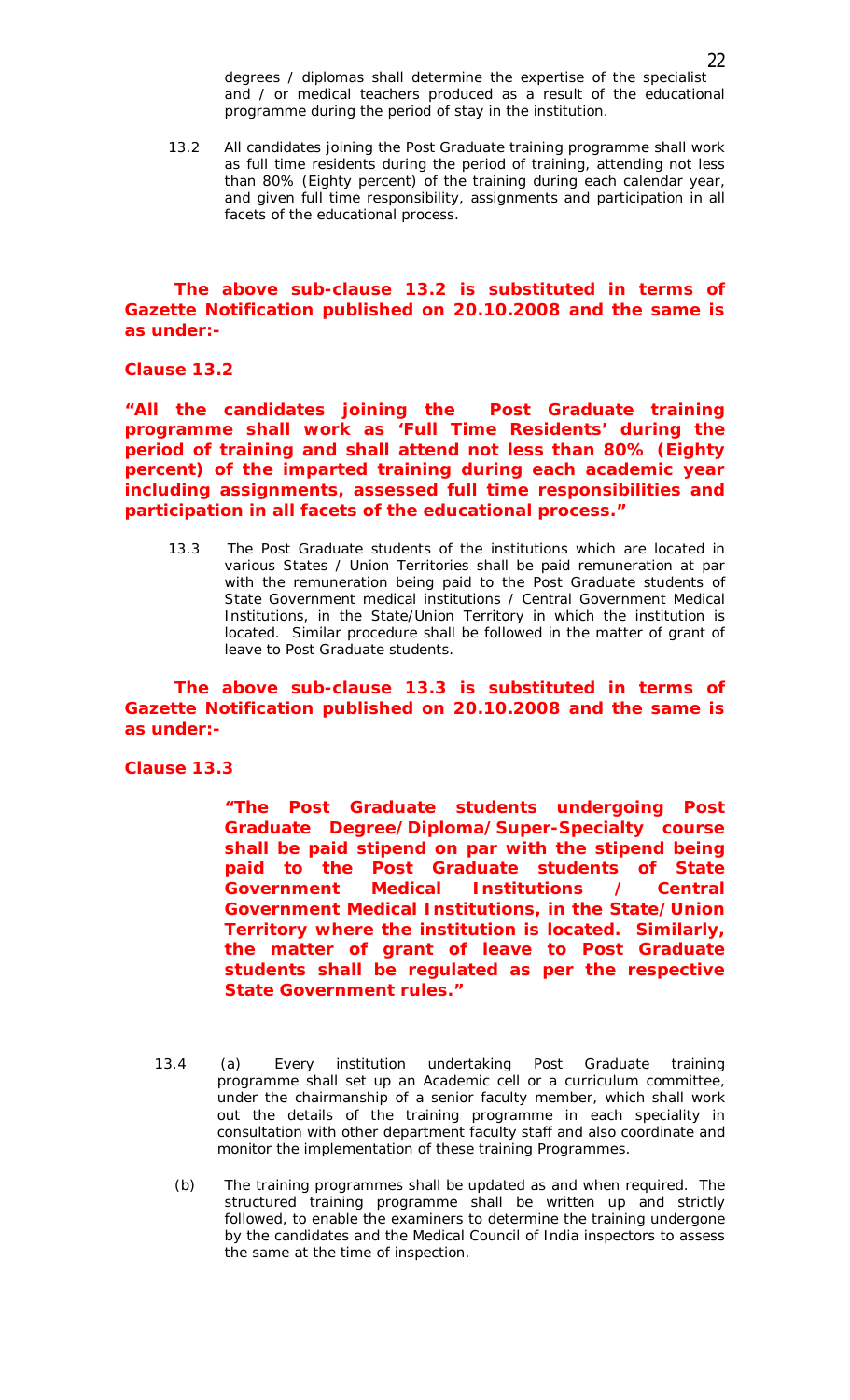- (c) Post Graduate students shall maintain a record (log) book of the work carried out by them and the training programme undergone during the period of training including details of surgical operations assisted or done independently by M.S./M.Ch. candidates.
- (d) The record books shall be checked and assessed by the faculty members imparting the training.

## *The above sub-clause 13.4(d) is substituted in terms of Gazette Notification published on 20.10.2008 and the same is as under:-*

## *Clause 13.4 (d)*

## *"The Record (Log) Books shall be checked and assessed periodically by the faculty members imparting the training."*

13.5 During the training for Degree / Diploma to be awarded in clinical disciplines, there shall be proper training in basic medical sciences related to the disciplines concerned; during the training for the degree to be awarded in basic medical sciences, there shall be training in applied aspects of the subject; and there shall be training in allied subjects related to the disciplines concerned. In all Post Graduate training programmes, both clinical and basic medical sciences, emphasis is to be laid on preventive and social aspects and emergency care facilities for autopsies, biopsies, cytopsies, endoscopic and imaging etc. also be made available for training purposes.

*The above sub-clause 13.5 is substituted in terms of Gazette Notification published on 20.10.2008 and the same is as under:-*

*Clause 13.5*

*"During the training for award of Degree / Superspecialty/Diploma in clinical disciplines, there shall be proper training in Basic medical sciences related to the disciplines concerned; so also in the applied aspects of the subject; and allied subjects related to the disciplines concerned. In the Post Graduate training programmes including both Clinical and Basic medical sciences, emphasis has to be laid on Preventive and Social aspects. Emergency care, facilities for Autopsies, Biopsies, Cytopsies, Endoscopy and Imaging etc. shall also be made available for training purposes."*

- 13.6 The Post Graduate students shall be required to participate in the teaching and training programme of undergraduate students and interns.
- 13.7 Training in Medical Audit, Management, Health Economics, Health Information System, basics of statistics, exposure to human behaviour studies, knowledge of pharmaco – economics and introduction to non- linar mathematics shall be imparted to the Post Graduate students.
- 13.8 Implementation of the training programmes for the award of various Post Graduate degree and diplomas shall include the following:-
	- (a) **Doctor of Medical (M.D.) / Master of surgery (M.S.)**
	- **(i) Basic Medical Sciences**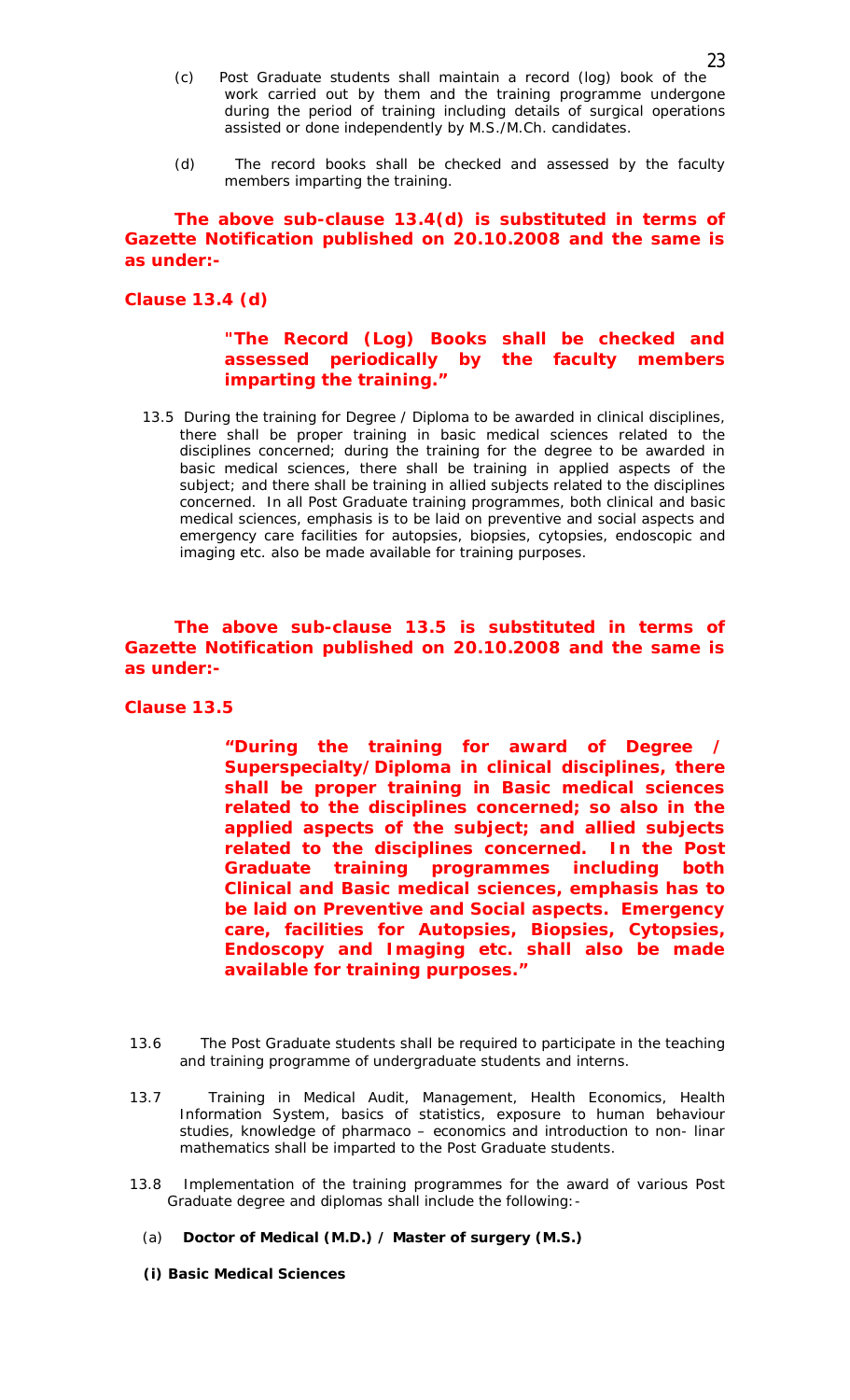## **(ii) Clinical disciplines**

In service training, with the students being given graded responsibility in the management and treatment of patients entrusted to their care; participation in Seminars, Journal clubs, Group Discussions, Clinical Meetings, Grand rounds, and Clinico - Pathological Conferences; practical training in Diagnosis and medical and Surgical treatment; training in the Basic Medical Sciences, as well as in allied clinical specialitites.

## (b) **Doctor of Medicine (D.M.) / Magister Chirurgiae (M.Ch.)**

The training programme shall be on the same pattern as for M.D. / M.S. in clinical disciplines; practical training including advanced Diagnostic, Therapeutic and Laboratory techniques, relevant to the subject of specialisation. For M.Ch. Candidates, there shall be participation in surgical operations.

#### (c) **Diplomas**

In – service training, with students being given graded clinical responsibility; Lectures, Seminars, Journal Clubs, Group Discussions and participation in clinical and Clinico-Pathological Conferences, practical training to manage independently common problems in the speciality; and training in the Basic Medical Sciences.

# *The above sub-clause 13.8 is substituted in terms of Gazette Notification published on 20.10.2008 and the same is as under:-*

## *Clause 13.8*

# *"Implementation of the training programmes for the award of various Post Graduate Degree and Diplomas shall include the following:-*

- *(a) Doctor of Medical (M.D.) / Master of surgery (M.S.)*
- *(i) Basic Medical Sciences – The teaching and training of the students shall be through Lectures, Seminars, Journal Clubs, Group Discussions, Participation in laboratory and experimental work, and involvement in Research Studies in the concerned speciality and exposure to the 'Applied aspects' of the subject relevant to clinical specialities.*

# *(ii) Clinical disciplines*

*The teaching and training of the students shall include graded responsibility in the management and treatment of patients entrusted to their care; participation in Seminars, Journal Clubs, Group Discussions, Clinical Meetings, Grand Rounds, and Clinico-Pathological Conferences; practical training in Diagnosis and Medical and Surgical treatment; training in the Basic Medical Sciences, as well as in allied clinical specialitites.*

*(b) Doctor of Medicine (D.M.) / Magister Chirurgiae (M.Ch.)*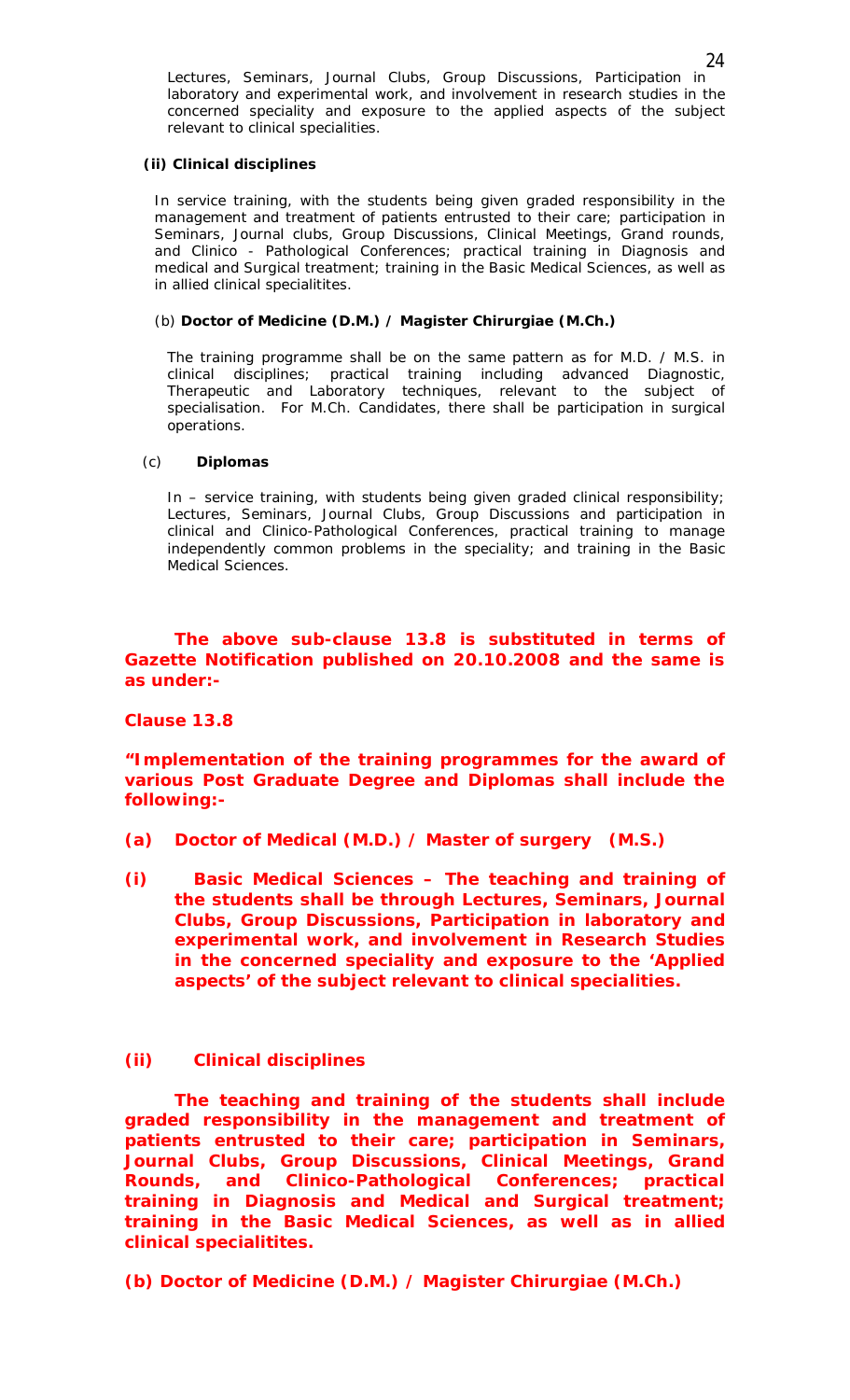*The training programme shall be on the same pattern as for M.D. / M.S. in clinical disciplines; with practical training including advanced Diagnostic, Therapeutic and Laboratory techniques, relevant to the subject of specialization. Postgraduate Degree/Diploma/Superspecialty Residents in Surgical Specialties shall participate in Surgical operations as well.* 

## *(c) Diplomas*

*The teaching and training of the students shall include graded clinical responsibility; Lectures, Seminars, Journal Clubs, Group Discussions and participation in Clinical and Clinico-Pathological Conferences, practical training to manage independently common problems in the specialty; and training in the Basic Medical Sciences".*

*The following Sub-clause is added after clause 13.8(c) in terms of Gazette Notification dated 9.12.2009 and the same is as under:-*

*"13.9 A postgraduate student of a postgraduate degree course in broad specialities/super specialities would be required to present one poster presentation, to read one paper at a national/state conference and to present one research paper which should be published/accepted for publication/sent for publication during the period of his postgraduate studies so as to make him eligible to appear at the postgraduate degree examination."*

#### **14. EXAMINATIONS**

The examinations shall be organised on the basis of grading or marking system to evaluate and certify candidates level of knowledge, skill and competence at the end of the training and obtaining a minimum of 50% marks in theory as well as practical separately shall be mandatory for passing the whole examination. The examination for M.S., M.D, M.Ch shall be held at the end of 3 academic years (six academic terms) and for diploma at the end of 2 academic years (four academic terms). The academic terms shall mean six months training period.

*The above clause 14 is substituted in terms of Gazette Notification published on 20.10.2008 and the same is as under:-*

*"The examinations shall be organised on the basis of 'Grading' or 'Marking system' to evaluate and to certify candidate's level of knowledge, skill and competence at the end of the training. Obtaining a minimum of 50% marks in 'Theory' as well as 'Practical' separately shall be mandatory for passing examination as a whole. The examination for M.D./ MS, D.M., M.Ch shall be held at the end of 3rd academic year and for Diploma at the end of 2nd academic year. An academic term shall mean six month's training period."*

#### (1) **EXAMINERS**

(a) All the Post Graduate Examiners shall be recognised Post Graduate Teachers holding recognised Post Graduate qualifications in the subject concerned.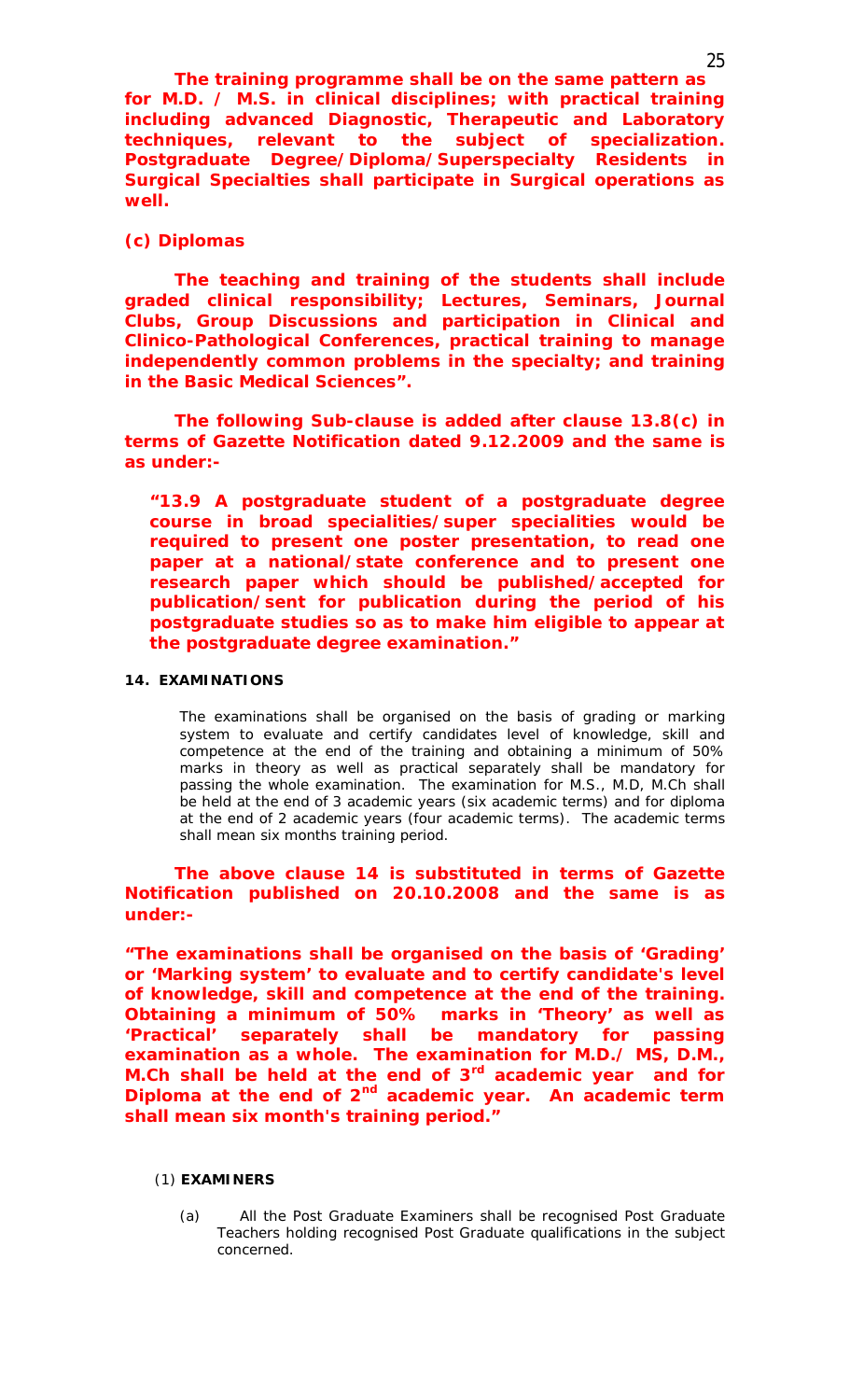- (b) For all Post Graduate Examinations, the minimum number of Examiners shall be four, out of which at least two (50%) shall be External Examiners, who shall be invited from other recognised universities from outside the State. Two sets of internal examiners may be appointed one for M.D./M.S. and one for diploma.
- (c) Under exceptional circumstances, examinations may be held with 3 (three) examiners provided two of them are external and Medical Council of India is intimated the justification of such action prior to publication of result for approval. Under no circumstances, result shall be published in such cases without the approval of Medical Council of India.
- (d) In the event of there being more than one centre in one city, the external examiners at all the centres in that city shall be the same. Where there is more than one centre of examination, the University shall appoint a Supervisor to coordinate the examination on its behalf.

## *The above clause 14.1(d) is deleted in terms of Gazette Notification published on 20.10.2008.*

(e) The examining authorities may follow the guidelines regarding appointment of examiners given in Appendix-I.

#### **(2) Number of candidates**

The maximum number of candidates to be examined in Clinical / practical and Oral on any day shall not exceed eight for M.D./M.S. degree, eight for diploma and three for D.M./M/Ch examinations.

## **(3) Number of examinations**

The university shall conduct not more than two examinations in a year, for any subject, with an interval of not less than 4 and not more than 6 months between the two examinations.

#### **(4) Doctor of Medicine (M.D.)/Master of Surgery (M.S.)**

M.D./M.S. examinations, in any subject shall consist of Thesis, Theory Papers, and clinical/Practical and Oral examinations.

#### **(a) Thesis**

Every candidate shall carry out work on an assigned research project under the guidance of a recognised Post Graduate Teacher, the result of which shall be written up and submitted in the form of a Thesis.

Work for writing the Thesis is aimed at contributing to the development of a spirit of enquiry, besides exposing the candidate to the techniques of research, critical analysis, acquaintance with the latest advances in medical science and the manner of identifying and consulting available literature. Thesis shall be submitted at least six months before the theoretical and clinical / practical examination.

## *In the above sub-clause 14(4)(a) the sentence "Thesis shall be submitted at least six months before the theoretical and clinical / practical examination" shall be substituted by the sentence "Thesis shall be submitted at least six months before the Theory and Clinical / Practical examination" in terms of Gazette Notification published on 20.10.2008*

The thesis shall be examined by a minimum of three examiners; one internal and two external examiners, who shall not be the examiners for Theory and Clinical; and on the acceptance of the thesis by two examiners, the candidate shall appear for the final examination.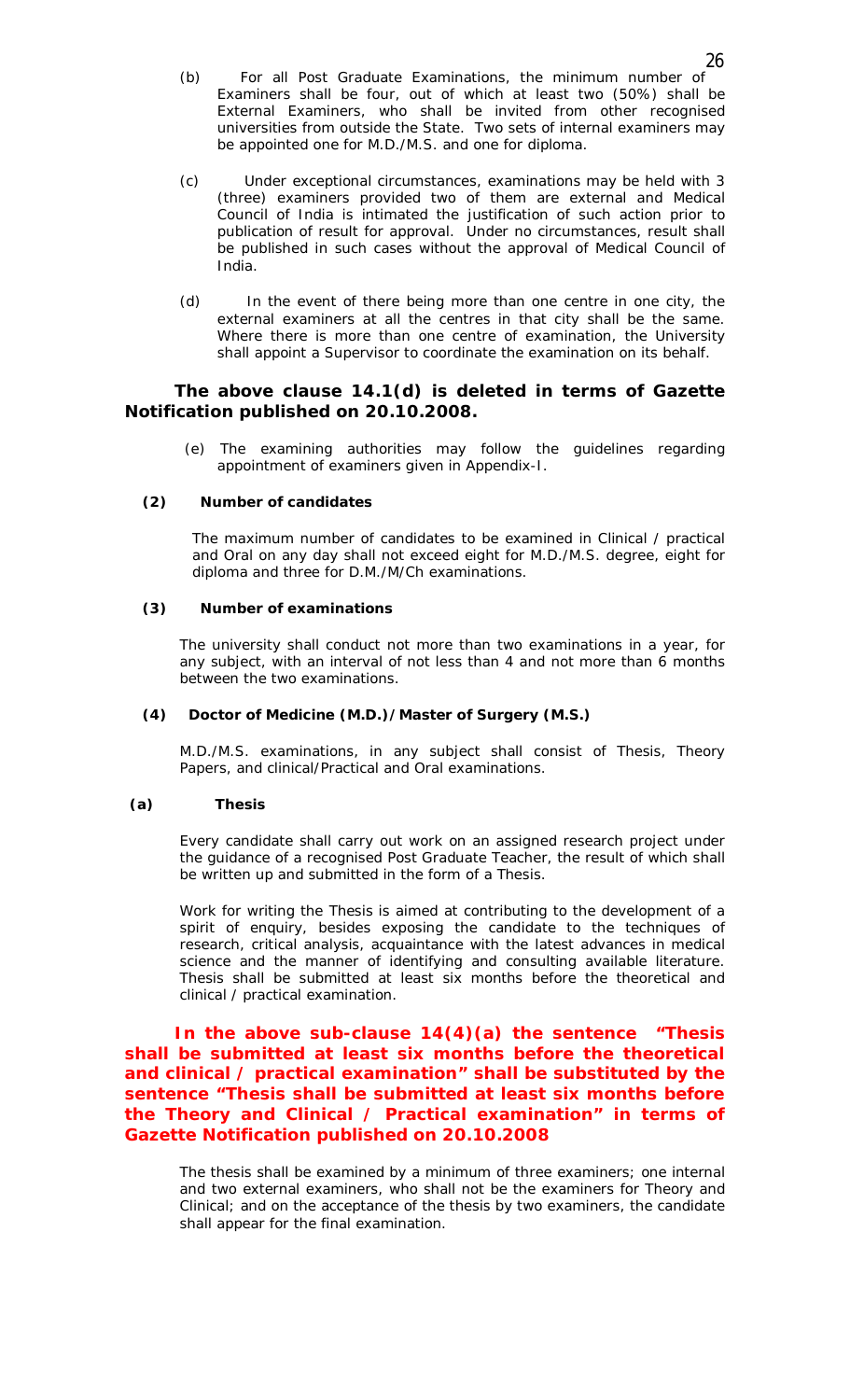*The above clause of 14.4(a) is substituted in terms of Gazette Notification published on 20.10.2008 and the same is as under:-*

*"The thesis shall be examined by a minimum of three examiners; one internal and two external examiners, who shall not be the examiners for Theory and Clinical examination. A candidate shall be allowed to appear for the Theory and Practical/Clinical examination only after the acceptance of the Thesis by the examiners."*

#### **(b) Theory**

- (i) There shall be four theory papers.
- (ii) Out of these one shall be of Basic Medical Sciences and one shall be of recent advances.
- (iii) The theory examinations shall be held sufficiently earlier than the Clinical and Practical examination, so that the answer books can be assessed and evaluated before the start of the Clinical/Practical and Oral examination.

## *In the above sub-clause 14(4)(b) (iii), the words the words "sufficiently earlier than" are substituted by "well in advance before", and the word "start" is substituted by "commencement" in terms of Gazette Notification dated 20.10.2008.*

Provided that after five years from the commencement of these regulations, there shall be one theory paper of 'multiple choice questions'; unless any institution wants to have such paper earlier.

## *The above proviso to sub-clause 14(4)(b) is deleted in terms of Gazette Notification dated 20.10.2008.*

#### **(c) Clinical / Practical and Oral**

- (i) Clinical examination for the subjects in Clinical Sciences shall be conducted to test the knowledge and competence of the candidates for undertaking independent work as a specialist/Teacher, for which candidates shall examine a minimum one long case and two short cases.
- (ii) Practical examination for the subjects in Basic Medical Sciences shall be conducted to test the knowledge and competence of the candidates for making valid and relevant observations based on the experimental/Laboratory studies and his ability to perform such studies as are relevant to his subject.
- (iii) The Oral examination shall be thorough and shall aim at assessing the candidate knowledge and competence about the subject, investigative procedures, therapeutic technique and other aspects of the speciality, which form a part of the examination.

 A candidate shall secure not less than 50% marks in each head of passing which shall include (1) Theory, (2) Practical including clinical and viva voce examination.

#### **II. Doctor of Medicine (D.M.)/Magister of Chirurgiae (M,Ch.)**

The examination shall consist of: Theory and Clinical/Practical and Oral.

*The sentence "The examination shall consist of: Theory and Clinical/Practical and Oral" is substituted by the sentence "The Examination consists of: (i) Theory and (ii) Clinical/Practical and Oral" in terms of Gazette Notification dated 20.10.2008.*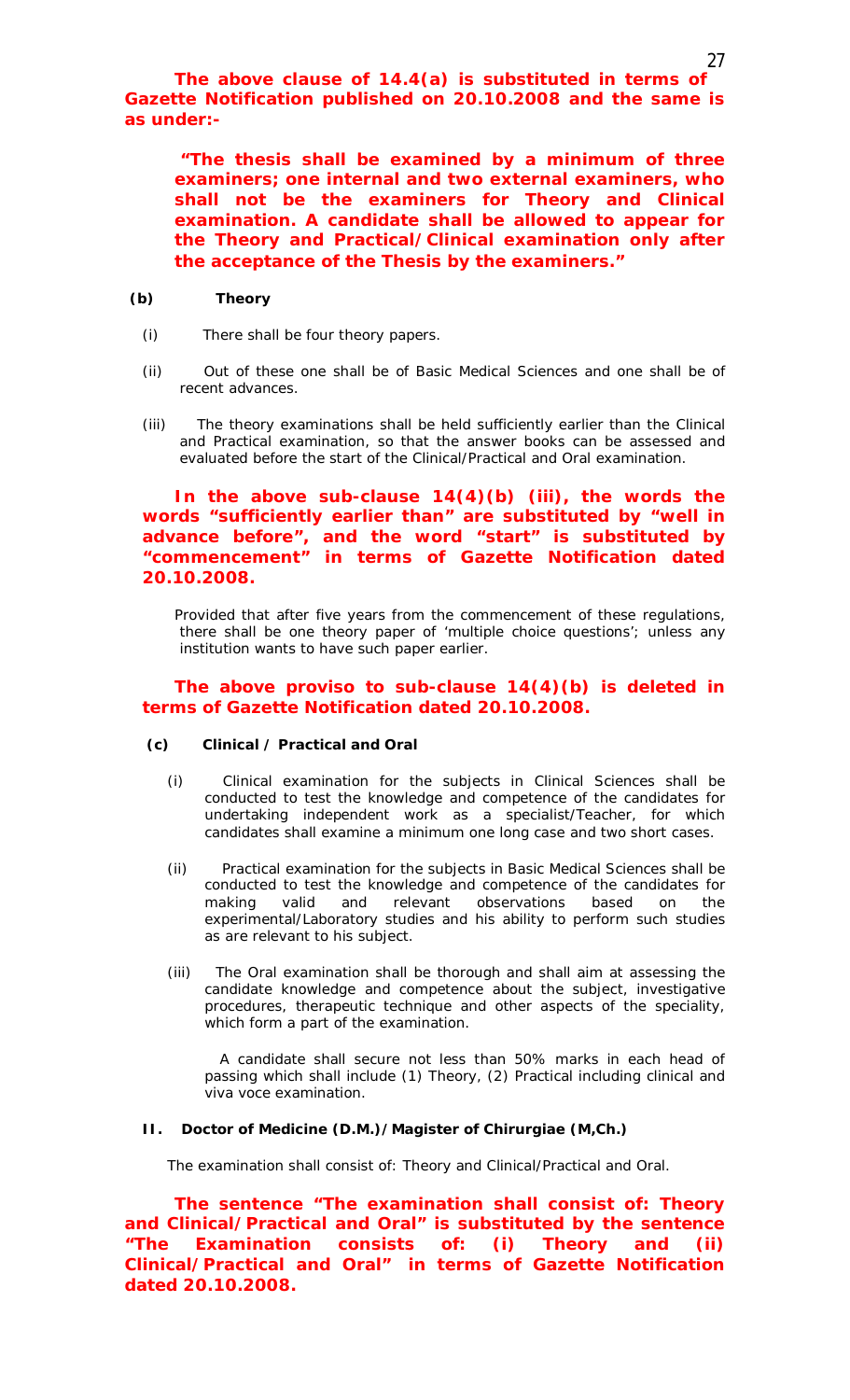#### **(a) Theory**

There shall be four theory papers, one paper out of these shall be on Basic Medical Sciences, and another paper on Recent Advances. The theory examination will be held sufficiently earlier than the Clinical and Practical examination, so that the answer books can be assessed and evaluated before the start of the clinical/Practical and Oral examination.

# *The above clause of 14(II)(a) is substituted in terms of Gazette Notification published on 20.10.2008 and the same is as under:-*

*"There shall be four theory papers, one paper out of these shall be on 'Basic Medical Sciences', and another paper on 'Recent Advances'. The theory examination shall be held in advance before the Clinical and Practical examination, so that the answer books can be assessed and evaluated before the commencement of the clinical/Practical and Oral examination."*

#### **(b) Clinical / Practical and Oral**

Practical examination shall consist of carrying out special investigative techniques for Diagnosis and Therapy. M.Ch candidates shall also be examined in surgical procedures. Oral examination shall be comprehensive to test the candidate's overall knowledge of the subject.

A candidate shall secure not less than 50% marks in each head of passing which shall include (1) Theory (2) Practical including clinical and viva voce examination.

*The above sub-clause 14(II) (b) the word "shall" is substituted by "may", the word "comprehensive" is substituted by "'comprehensive' enough" and the sentence "clinical viva voce examination" shall be substituted by "Clinical and Viva Voce examination" in terms of Gazette Notification dated 20.10.2008.*

#### **III Post Graduate Diploma**

Diploma examination in any subject shall consist of Theory, Clinical and Oral.

## *In the above Clause under heading "Post Graduate Diploma", the sentence "Theory, Clinical and Oral" is substituted by "Theory, Practical / Clinical and Oral in terms of Gazette Notification dated 20.10.2008.*

## **(a) Theory**

There shall be three theory papers. One paper out of these shall be on Basic Medical Sciences. The examination shall be held sufficiently earlier than the clinical examination, so that the answer books can be assessed before the start of the clinical examination.

## *The above sub-clause 14(III)(a) under heading "Theory" is substituted in terms of Gazette Notification dated 20.10.2008 and the same is as under:-*

*"There shall be three 'Theory' papers, one paper out of these shall be on 'Basic Medical Sciences'. The theory of examination will be held well in advance before the Clinical examination, so that the answer books can be assessed before the commencement of the Practical / Clinical and Viva-Voce examination."*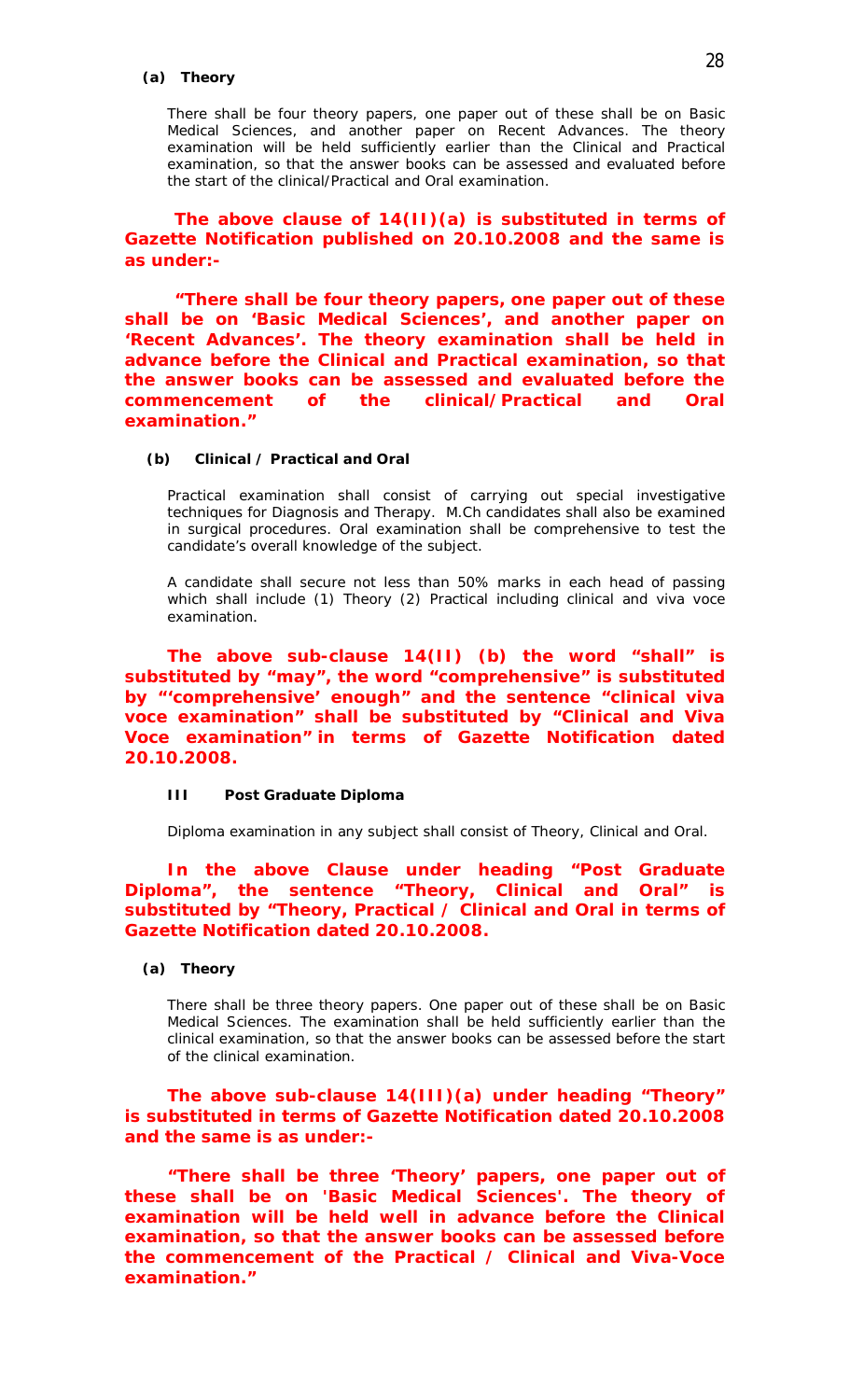#### **(b) Clinical and Oral**

Clinical examination for the subject in clinical Science shall be conducted to test /aimed at assessing the knowledge and competence of the candidate for undertaking independent work as a Specialist / Teacher for which a candidate shall examine a minimum of one long case and two short cases.

The oral examination shall be thorough and shall aim at assessing the candidate's knowledge and competence about the subject, investigative procedures, therapeutic technique and other aspects of the speciality, which shall from a part of the examination.

The candidate shall secure not less than 50% marks in each head of passing which shall include (1) Theory (2) Practical including clinical and viva voce examinations.

#### **Appendix-I**

Extra staff required in the following departments in addition to that prescribed in the Minimum Standard Requirements for the Medical College for 50/100/150 Admissions Annually Regulations respectively for conducting postgraduate courses in an undergraduate medical college.

|     | Name of the department           | Additional<br>department                                                                                                               | staff | required | for | each |
|-----|----------------------------------|----------------------------------------------------------------------------------------------------------------------------------------|-------|----------|-----|------|
| 1.  | Department of Antomy             | (i) Assoc.Professor/Reader-1<br>(ii) Asstt.Professor/Lecturer-1<br>(iii) Tutor/Demonstrator-1<br>(iv) Steno typist/Computer Operator-1 |       |          |     |      |
| 2.  | Department of physiology         |                                                                                                                                        | -do-  |          |     |      |
| 3.  | Department of Biochemistry       |                                                                                                                                        | -do-  |          |     |      |
| 4.  | Department of Pharmacology       |                                                                                                                                        | -do-  |          |     |      |
| 5.  | Department of Pathology          |                                                                                                                                        | -do-  |          |     |      |
| 6.  | Department of Microbiology       |                                                                                                                                        | -do-  |          |     |      |
| 7.  | Department of Community Medicine |                                                                                                                                        | -do-  |          |     |      |
| 8.  | Department of Radio-Diagnosis    |                                                                                                                                        | -do-  |          |     |      |
| 9.  | Department of Radiotherapy       |                                                                                                                                        | -do-  |          |     |      |
| 10. | Department of Anaesthesiology    |                                                                                                                                        | -do-  |          |     |      |

*The following is included in terms of Notification published in Gazette of India on 6th October, 2001.*

*11. Department of Forensic Medicine. -do-*

*The above Appendix-I is deleted in terms of Notification published in the Gazette of India on 20.10.2008.*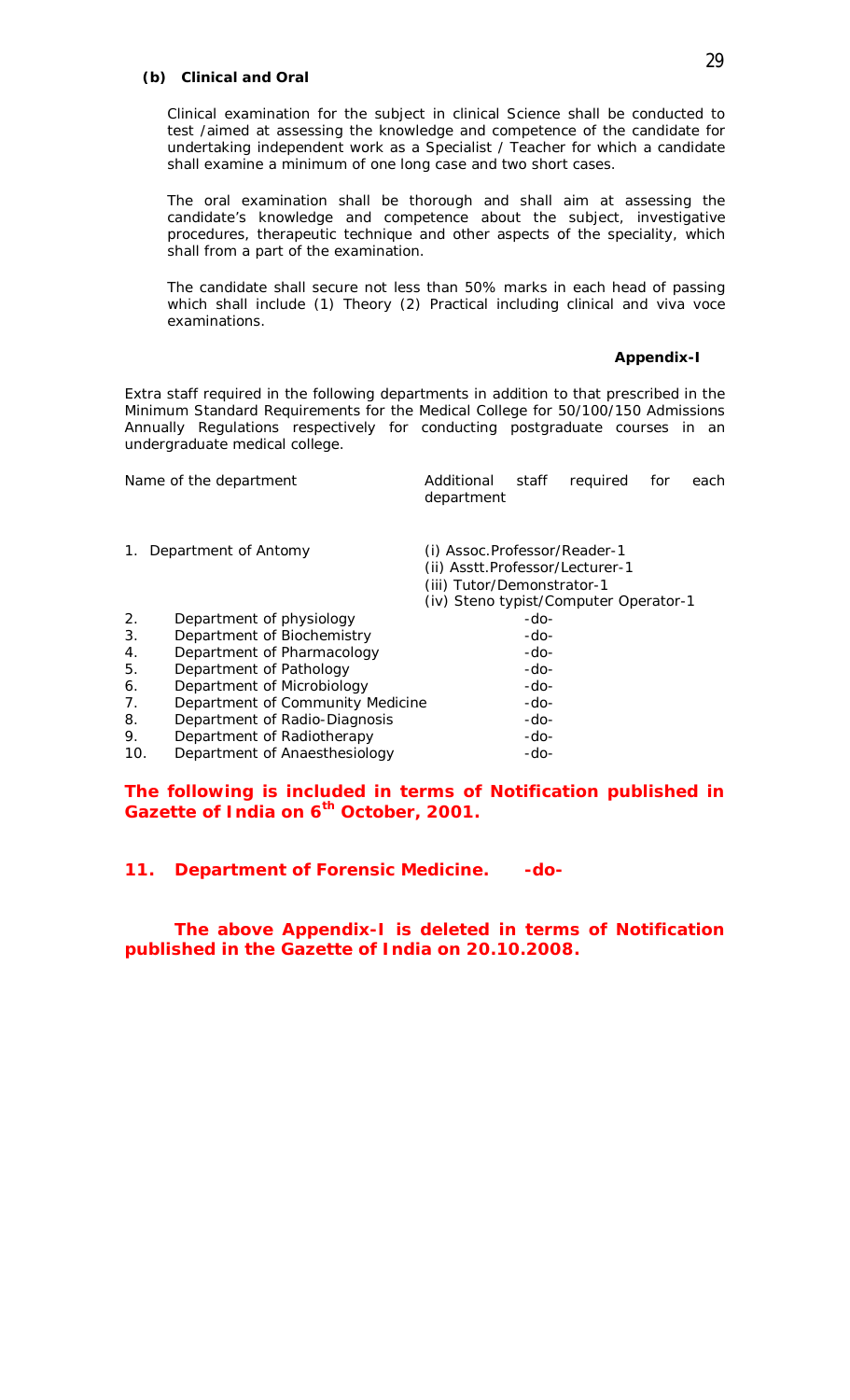## **APPENDIX-II**

#### **POST GRADUATE EXAMINATION GUIDELINES ON APPOINTMENT OF POST GRADUATE EXAMINERS**

1. No person shall be appointed as an examiner in any subject unless he fulfils the minimum requirements for recognition as a Post Graduate teacher as laid down by the Medical Council of India and has teaching experience of 8 (Eight) years as a Lecturer / Asstt. Professor out of which he has not less than 5 (Five) years teaching experience after obtaining Post Graduate degree. For external examiners, he should have minimum three years experience of examinership for Post Graduate diploma in the concerned subject. Out of internal examiners, one examiner shall be a professor and Head of Department or Head of Department.

## *The above clause 1 is substituted in terms of Gazette Notification dated 20.10.2008 and the same is as under:-*

*'No person shall be appointed as an internal examiner in any subject unless he/she has three years experience as recognized PG teacher in the concerned subject. For external examiners, he/she should have minimum six years of experience as recognized PG teacher in the concerned subject.'*

2. There shall be at least four examiners in each subject at an examination out of which at least 50% (Fifty percent) shall be external examiners. The external examiner who fulfils the condition laid down in clause – 1 above shall ordinarily be invited from another recognised university, from outside the State: provided that in exceptional circumstances examinations may be held with 3 (three) examiners if two of them are external and Medical council of India is intimated whit the justification of such examination and the result shall be published in such a case with the approval of Medical council of India.

*In the above clause 2 the sentence "and the result shall be published in such a case with the approval of Medical council of India" is substituted by the sentence "The result in such a case shall be published with the approval of Medical Council of India" in terms of Gazette Notification dated 20.10.2008.*

3. An external examiner may be ordinarily been appointed for not more than three years consecutively. Thereafter he may be reappointed after an interval of two years.

## *The above clause 3 is substituted in terms of Gazette Notification dated 20.10.2008 and the same is as under:-*

## *"An examiner shall ordinarily be appointed for not more than two consecutive terms".*

- 4. The internal examiner in a subject shall not accept external examinership for a college from which external examiner is appointed in his subject.
- 5. The same set of examiners shall ordinarily be responsible for the written, practical or part of examination.

# *The above clause 5 is deleted in terms of Gazette Notification dated 20.10.2008.*

6. In the event of there being more than one centre in one city, the external examiners at all the centres in the city shall be the same.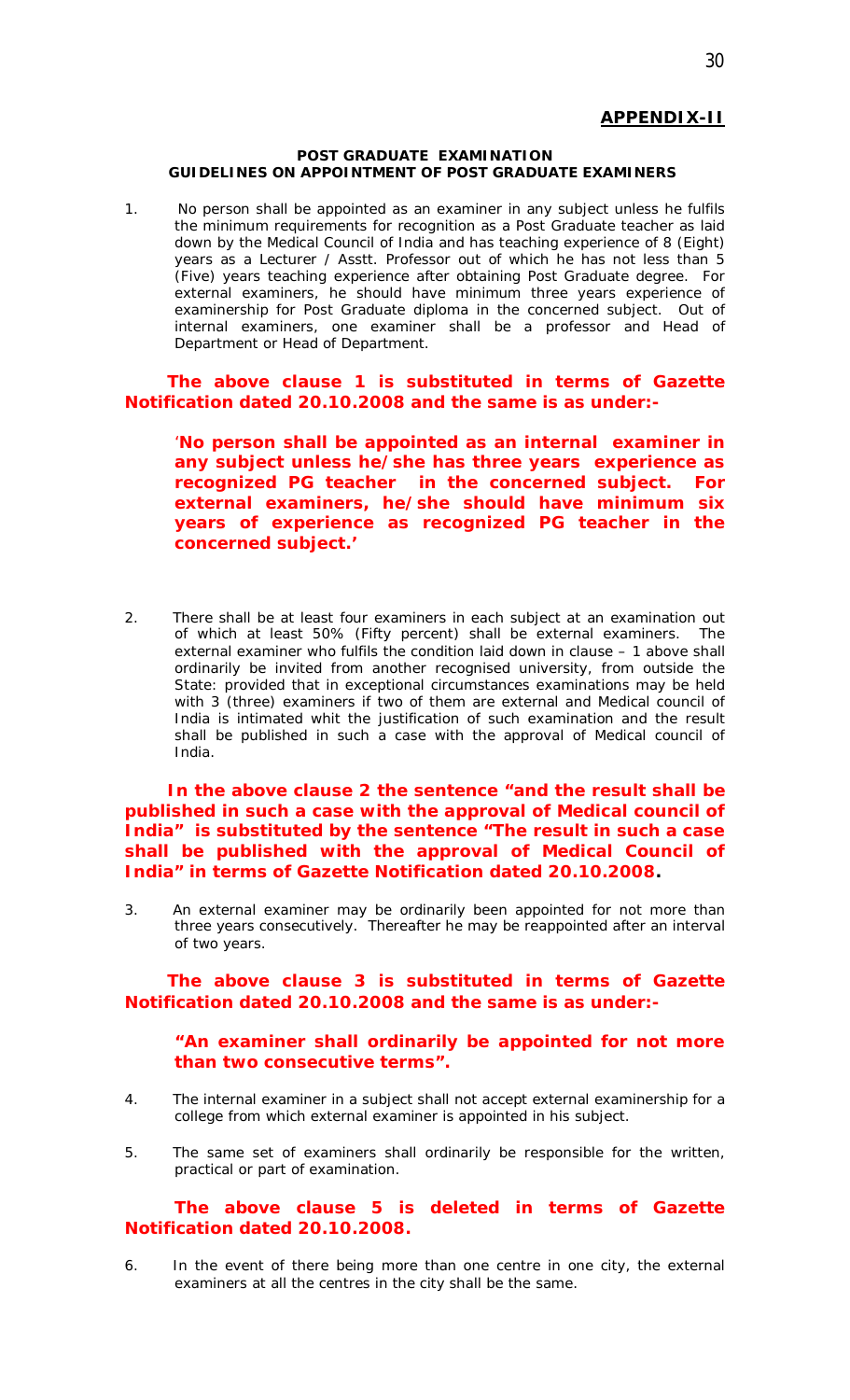# *The above clause 6 is deleted in terms of Gazette Notification dated 20.10.2008 .*

- 7. There shall be a Chairman of the Board of paper setters who shall be an external examiner and shall moderate the question papers.
- 8. Where there is more than one centre of examination, there shall be Coordinator appointed by the University who shall supervise and Co-ordinate the examination on behalf of the University with independent authority.

*The above clause 8 is substituted in terms of Gazette Notification dated 20.10.2008 and the same is as under:-*

*"Where there is more than one centre of examination, there shall be Co-ordinator/Convenor/Chairman who shall be the Seniormost internal Examiner, appointed by the University and shall supervise and Co-ordinate the examination on behalf of the University with independent authority"*

9. The Head of the Department of the institution concerned shall ordinarily be one of the internal examiners and second internal examiner shall rotate after every two year.

*The above clause 9 is deleted in terms of Gazette Notification dated 20.10.2008.*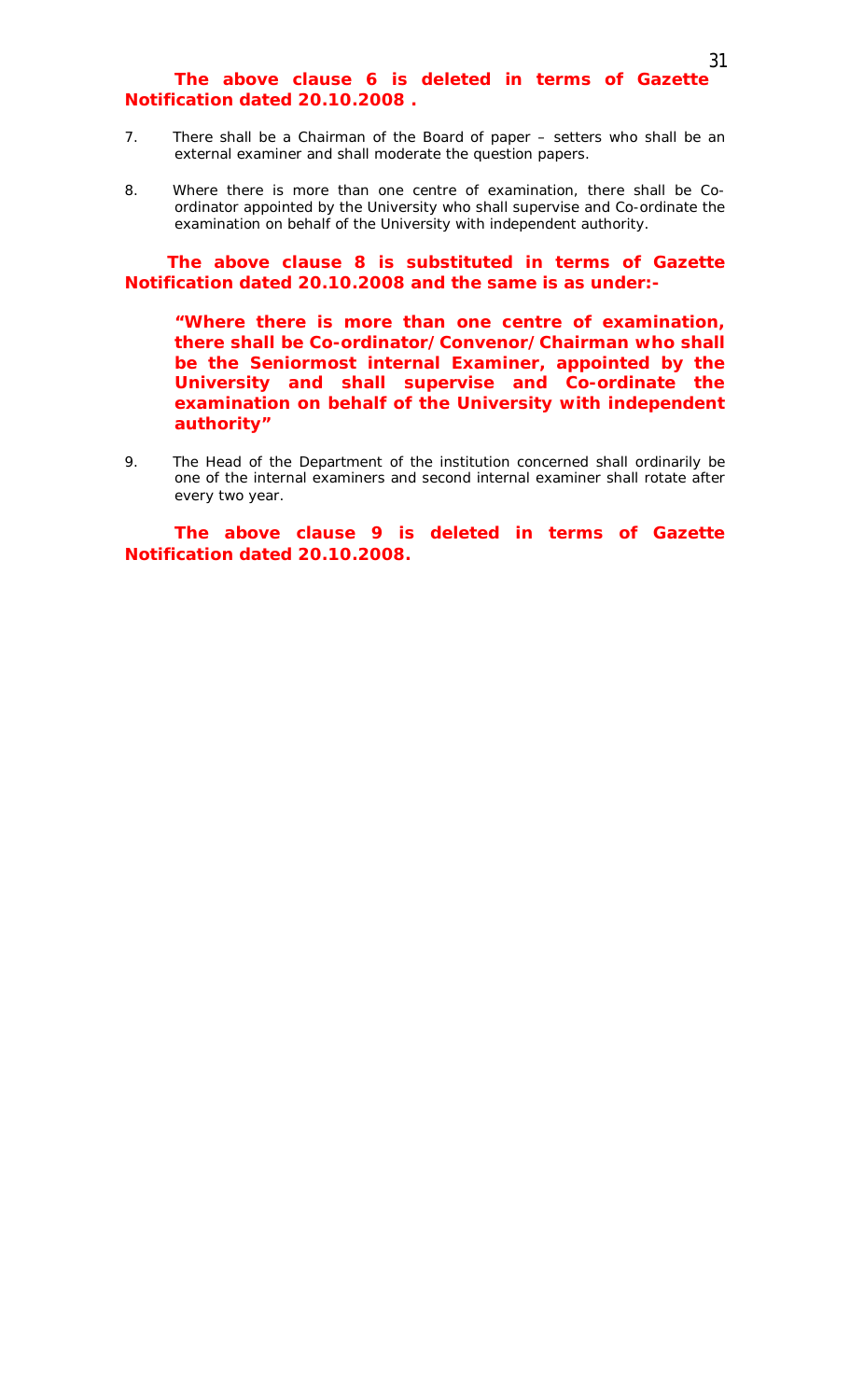# *The following Appendix-II has been included in terms of Notification published in the Gazette of India on 16.3.2005.*

Criteria to be fulfilled by institutions eligible to start postgraduate course(s) under sub-regulation (1A) of regulation 8, which are required to create their own facilities for setting up departments in basic medical sciences:

#### **A. The basic subjects identified for the purpose of creation of facilities shall be:**

- i) Anatomy
- ii) Physiology
- iii) Pharmacology
- iv) Community Medicine with Forensic Medicine being optional.

#### **B. Staff requirements:**

(1)The minimum staff required in each of the departments of Anatomy, Physiology, Pharmacology and Community Medicine shall be:

- 1. Professor or Associate Professor One
- 2. Assistant Professor Two

Provided that the department of Community Medicine shall also have:

- a) Epidemiologist-cum-Lecturer
- b) Statistician-cum-Lecturer
- c) Health Educator-cum-Lecturer

Provided further that the person in charge of a Unit shall not be below the rank of Associate Professor.

(2) The required strength of the teaching personnel shall be in proportion to the number of postgraduate courses started by the institution in a manner that the ultimate upper limit of the requirement shall be on a par with the requirement indicated in the Regulation of the Council titled 'Minimum Requirements for Establishment of Medical College for Annual Intake Capacity of 50'.

#### **C. Infrastructural requirements:**

1) The infrastructural requirements in terms of lecture theatres and demonstration rooms could be common.

2) The research laboratories shall be well-equipped so that the teachers in the departments concerned shall be able to work on solicited research projects.

3) Department of Anatomy: Apart from the common facilities, there shall be placed for dissection with adequate accommodation, along with an embalming room, cold room and also a museum: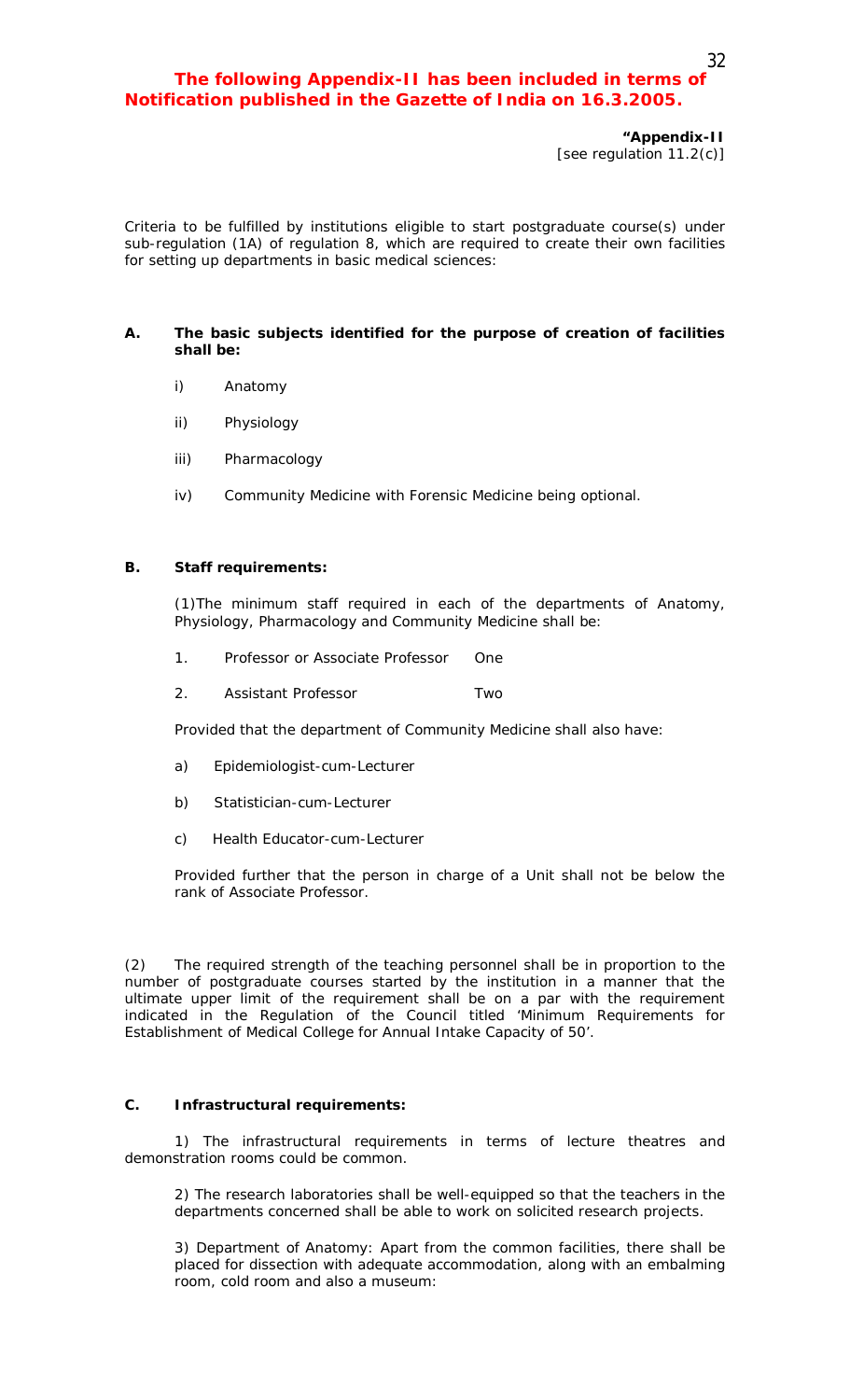Provided that Histology and Research laboratory may be clubbed together.

4) Department of Physiology: There shall be clinical, experimental and animal physiology laboratories along with a museum.

5) Department of Pharmacology: The facilities could be common except for research laboratory, which shall be separate.

6) Department of Community Medicine: There shall be a museum alongwith a wellequipped Rural/Urban Health Centre with necessary staff."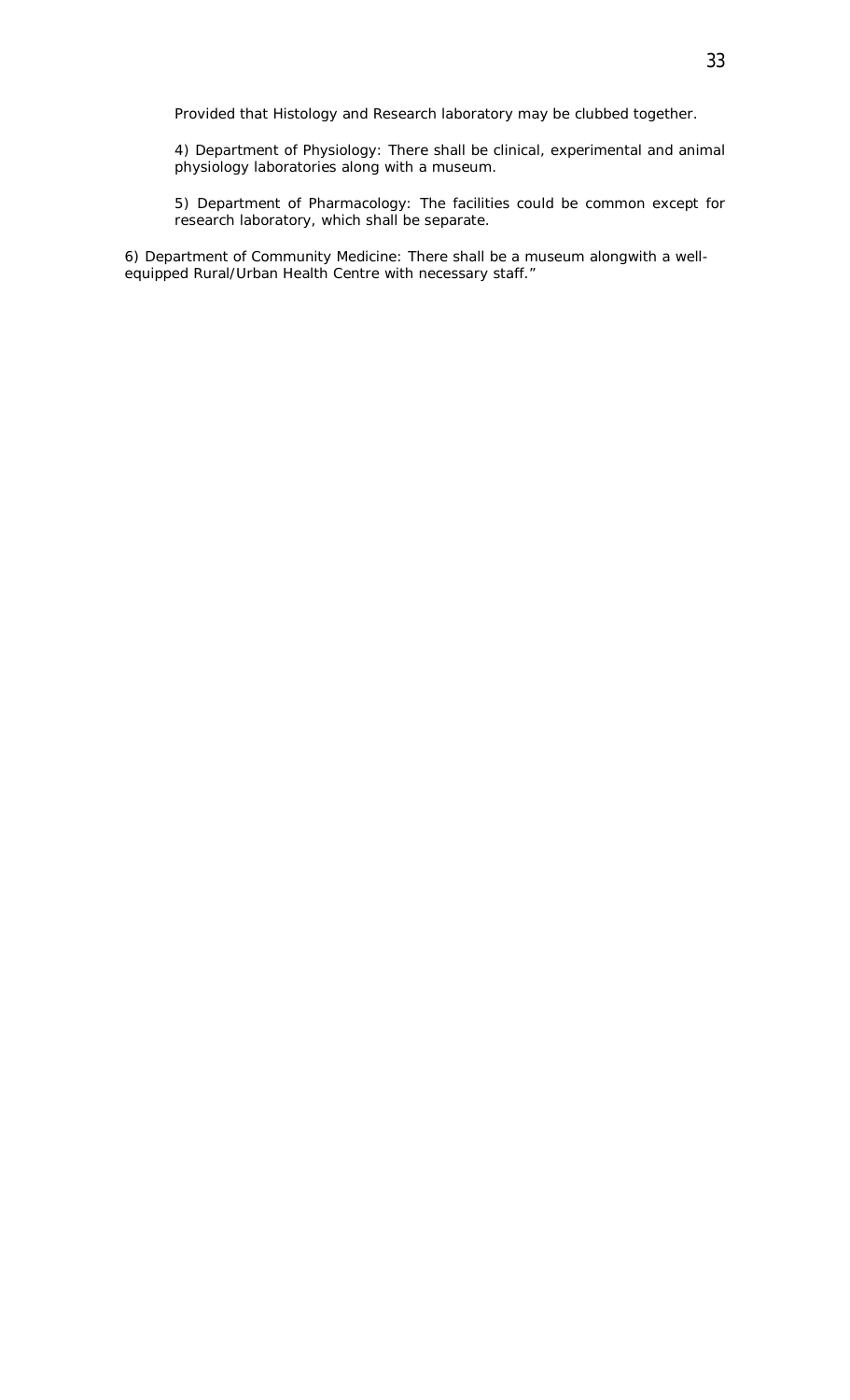*The following Appendix has been included in terms of Notification published in the Gazette of India on 23rd March, 2006 .*

# **APPENDIX**

# *TIME SCHEDULE FOR COMPLETION OF ADMISSION PROCESS FOR POSTGRADUATE MEDICAL COURSES*

| <b>Schedule for</b><br>admission                                                                                               | Postgraduate Courses                         |                                         | <b>Super-Speciality</b><br>Courses     |
|--------------------------------------------------------------------------------------------------------------------------------|----------------------------------------------|-----------------------------------------|----------------------------------------|
|                                                                                                                                | All India<br>Quota                           | <b>State Quota</b>                      |                                        |
| <b>Conduct of entrance</b><br>examination                                                                                      | $2^{nd}$<br>Sunday of<br>January             | Mid-January<br>to End<br>January        | May-June                               |
| <b>Declaration of result</b><br>of qualifying<br>examination/entrance<br>examination                                           | $2^{nd}$ week<br>$\overline{of}$<br>February | By $14^{th}$ Feb.                       | By 15 <sup>th</sup> June               |
| $1st$ round of<br>counseling/<br>admissions                                                                                    | $1st$ March<br>to $15^{th}$<br><b>March</b>  | To be over<br>by 10 <sup>th</sup> April | To be over by 10 <sup>th</sup><br>July |
| Last date for joining<br>the allotted college<br>and course                                                                    | $31st$ March<br>@@                           | $17th$ April                            | $17th$ July                            |
| $2nd$ round of<br>counseling for<br>allotment of seats<br>from waiting list                                                    | By $7^{t\overline{h}}$<br><b>April</b>       | By $24^{th}$ April   By $24^{th}$ July  |                                        |
| Last date for joining<br>for candidates allotted<br>seats in 2 <sup>nd</sup> round of<br>counseling.                           | $14^{th}$ April                              | $30th$ April                            | $31st$ July                            |
| Commencement of<br>academic session                                                                                            | $2^{nd}$ May                                 | $2^{nd}$ May                            | 1 <sup>st</sup> August                 |
| Last date upto which<br>students can be<br>admitted against<br>vacancies arising due<br>to any reason from<br>the waiting list | $31st$ May                                   | $31st$ May                              | 30 <sup>th</sup> September             |

*NOTE:- @@ Head of the Colleges should intimate the vacancies existing after the last date for joining the course by the candidate concerned in respect of the All India Quota of seats to the DGHS within seven days and latest by 6th April for postgraduate courses and 23rd July for super-speciality courses.*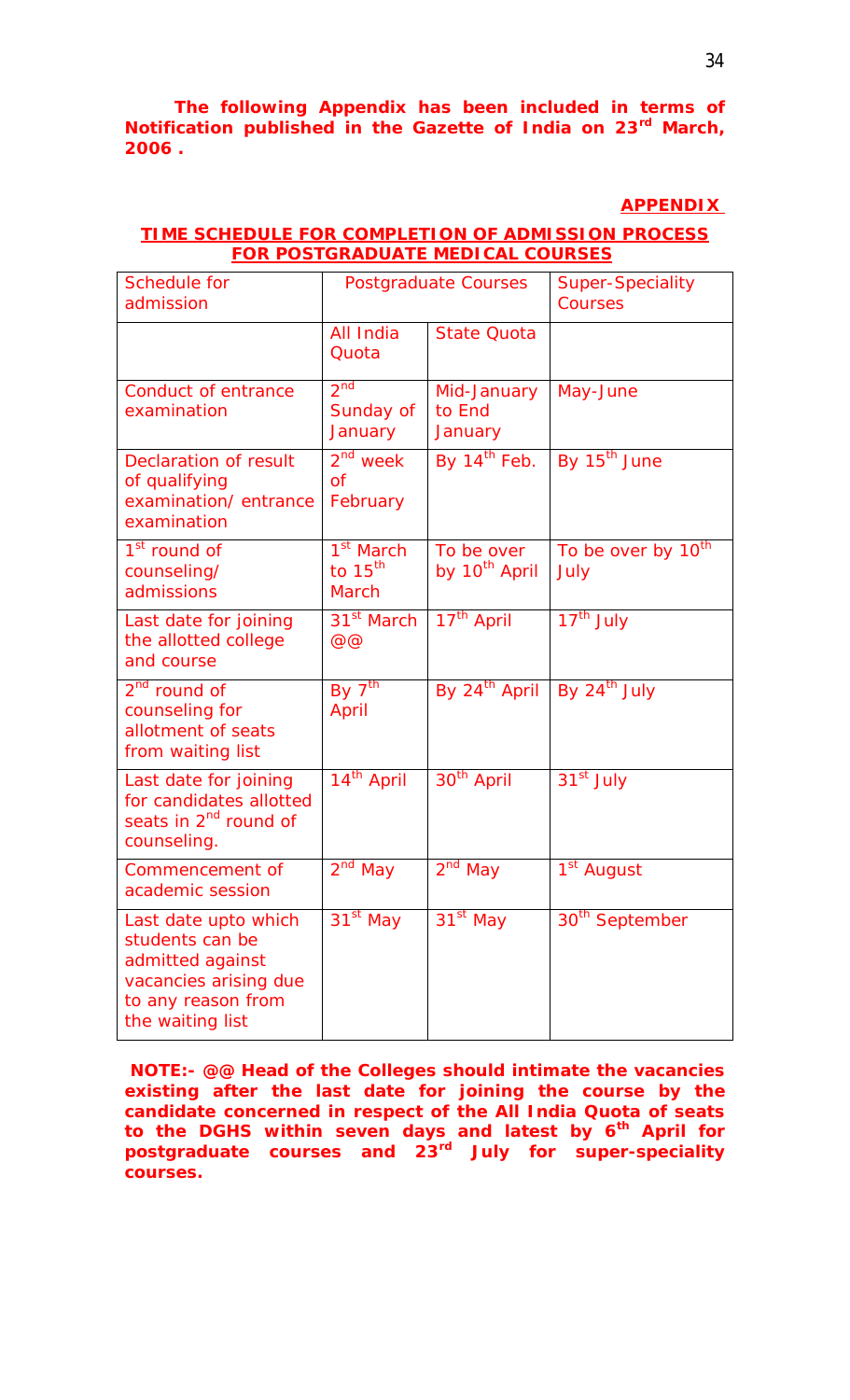*The above Appendix has been substituted with the following in terms of Notification published in the Gazette of India on 14th January, 2016.*

*Time Schedule for completion of Admission Process for PG (Broad Specialty) Medical Courses for All India Quota and State Quota.* 

| S.No.            | <b>Schedule for Admission</b>                  | <b>Broad Speciality</b> |                              |
|------------------|------------------------------------------------|-------------------------|------------------------------|
|                  |                                                | <b>All India Quota</b>  | <b>State Quota</b>           |
| $\mathbf{1}$     | <b>Conduct of Entrance Examination</b>         | Month of                | Month of January             |
|                  |                                                | <b>December</b>         |                              |
| 2.               | Declaration of the result of the               | By 15th of January      | By 15th of                   |
|                  | <b>Qualifying Exam/Entrance Exam.</b>          |                         | February                     |
| 3.               | 1st round of counseling/ admission             | Between 12th            | Between 4th April            |
|                  |                                                | March to 24th           | to 15th April                |
|                  |                                                | <b>March</b>            |                              |
| $\overline{4}$ . | Last date for joining/ reporting the           | By 3rd April            | By 22nd April                |
|                  | allotted college and the course                |                         |                              |
| 5.               | 2 <sup>nd</sup> round of counselling/admission | Between 23rd April      | Between 11 <sup>th</sup> May |
|                  | for vacancies                                  | to 30th April           | to 20 <sup>th</sup> May      |
| 6.               | Last date of joining for the 2nd round         | By 10th May             | By 27th May                  |
|                  | of counselling/admission                       |                         |                              |
| $\overline{Z}$   | Commencement of academic                       | $1st$ May               | $1st$ May                    |
|                  | session/term                                   |                         |                              |
| 8.               | Last date up to which students can be          | u,                      | By 31st May                  |
|                  | admitted/joined against vacancies              |                         |                              |
|                  | arising due to any reason                      |                         |                              |

*Note:*

- *1. All India Quota Seats remaining vacant after last date for joining, i.e. 10th May will be deemed to be converted into state quote.*
- *2. Institute/ college/ courses permitted after 28th February will not be considered for admission/ allotment of seats for current academic year.*
- *3. In any circumstances, last date for admission/ joining will not be extended after 31st May.*

# *Time Schedule for completion of Admission Process for PG (Super specialty) Medical Courses:*

| S.No.            | <b>Schedule for Admission</b>                                                                           | <b>Super Speciality</b>  |
|------------------|---------------------------------------------------------------------------------------------------------|--------------------------|
| $\mathcal{I}$ .  | <b>Conduct of Entrance Examination</b>                                                                  | By 10th July             |
| 2.               | Declaration of the result of the Qualifying<br>Exam/Entrance Exam.                                      | By 15th July             |
| $\overline{3}$ . | 1 <sup>st</sup> round of counselling admission                                                          | By 31 <sup>st</sup> July |
| $\overline{4}$ . | Last date for joining the allotted college and the                                                      | Between 1st to 7th       |
|                  | course                                                                                                  | August                   |
| 5.               | 2 <sup>nd</sup> round of counselling/admission                                                          | By 20th August           |
| 6.               | Last date of joining for the 2nd round of<br>counselling/admission                                      | By 27th August           |
| 7 <sub>1</sub>   | Commencement of academic session/term                                                                   | 1 <sup>st</sup> August   |
| 8.               | Last date up to which students can be<br>admitted/joined against vacancies arising due to any<br>reason | 31st August              |

*Note:*

- *1. Institute/ college/ courses permitted after 31st May will not be considered for admission/ allotment of seats for current academic year.*
- *2. In any circumstances, last date for admission/ joining will not be extended after 31st August.*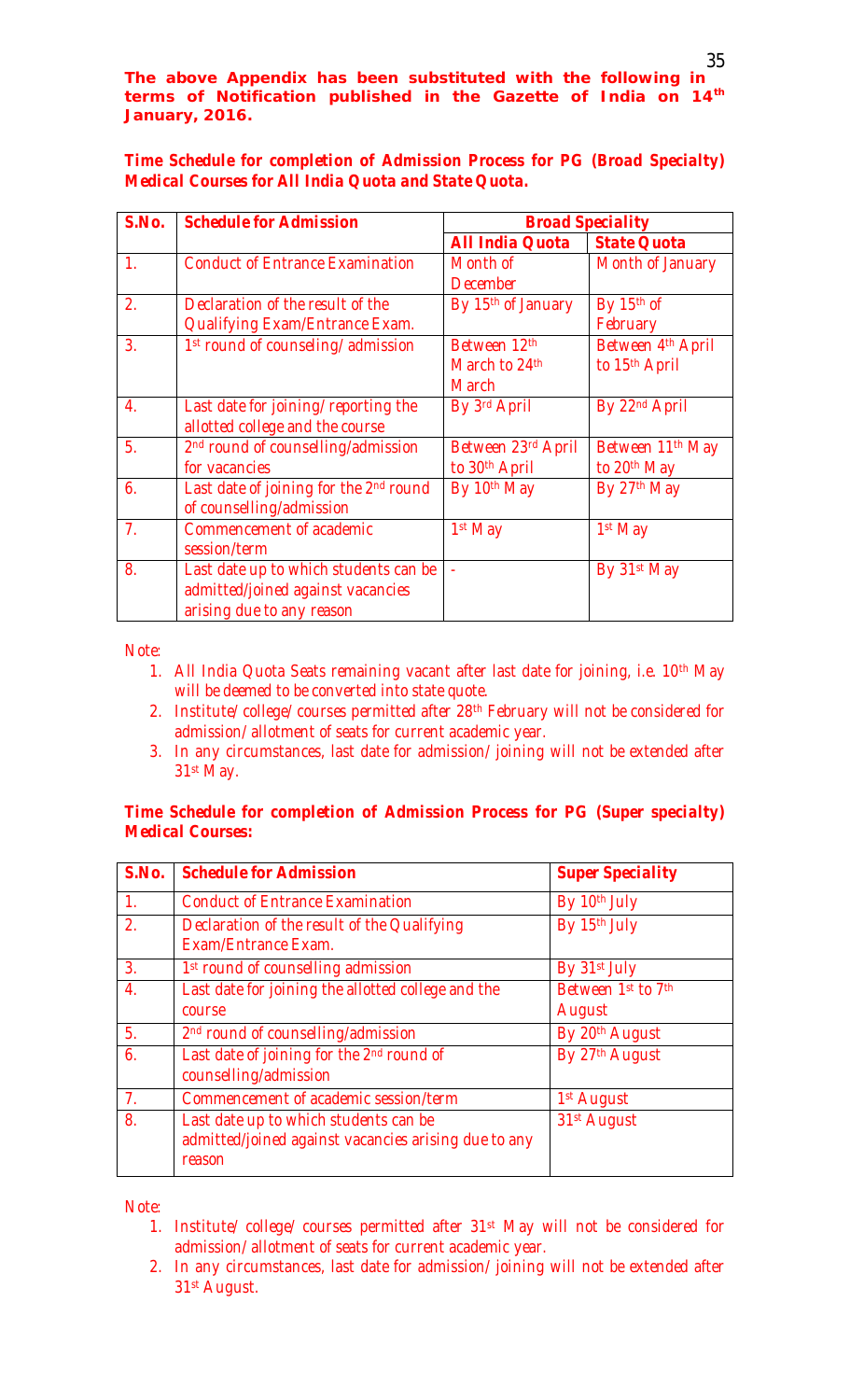#### *SCHEDULE*

**Specialities / Subjects in which Postgraduate Degree and Diploma can be awarded by the Indian Universities and the eligibility requirements of candidates for registration for the same.**

- A. **M.D. (DOCTOR OF MEDICINE)** for which candidates must possess recognised degree of MBBS (or its equivalent recognised degree)
- 1. Anesthesiology
- 2. Aviation Medicine
- 3. Anatomy
- 4. Biochemistry
- 5. Biophysics
- 6. Community Medicine
- 7. Dermatology, Venerology and Leprosy
- 8. Family Medicine
- 9. Forensic Medicine
- 10.General Medicine
- 11.Geriatrics
- 12.Health Administration
- 13.Hospital Administration
- 14. Immuno Haematology and Blood Transfusion
- 15.Medical Genetics
- 16.Microbiology
- 17.Nuclear Medicine
- 18.Pathology
- 19.Paediatrics
- 20.Pharmacology
- 21.Physical Medicine Rehabilitation
- 22.Physiology
- 23.Psychiatry
- 24.Radio-diagnosis
- 25.Radio-therapy
- 26.Rheumatology
- 27.Sports Medicine 28.Tropical Medicine
- 29.Tuberculosis & Respiratory Medicine or Pulmonary Medicine.

*In the above Schedule, the nomenclature of "M.D. (Aviation Medicine)" at Sl.No. 2 is changed to "M.D. (Aerospace Medicine)" in terms of Notification published in the Gazette of India on 21.7.2009.*

*At Sl.No. 26, "MD (Rheumatology) is deleted in terms of Notification published in the Gazette of India on 21.7.2009.*

*At Sl.No. 29, the nomenclature of "Tuberculosis and Respiratory Medicine or Pulmonary Medicine is changed to "MD (Respiratory Medicine)" in terms of Notification published in the Gazette of India on 21.7.2009 .*

*The following are added after Sl.No. 29 in terms of Notification published in the Gazette of India on 21.7.2009.*

- *"30. Emergency Medicine*
- *31. Infectious Diseases."*

*The following are added after Infectious Diseases in terms of Notification published in the Gazette of India on 08.12.2010.*

- *MD(Palliative Medicine)*
- *Master of Public Health (Epidemiology)*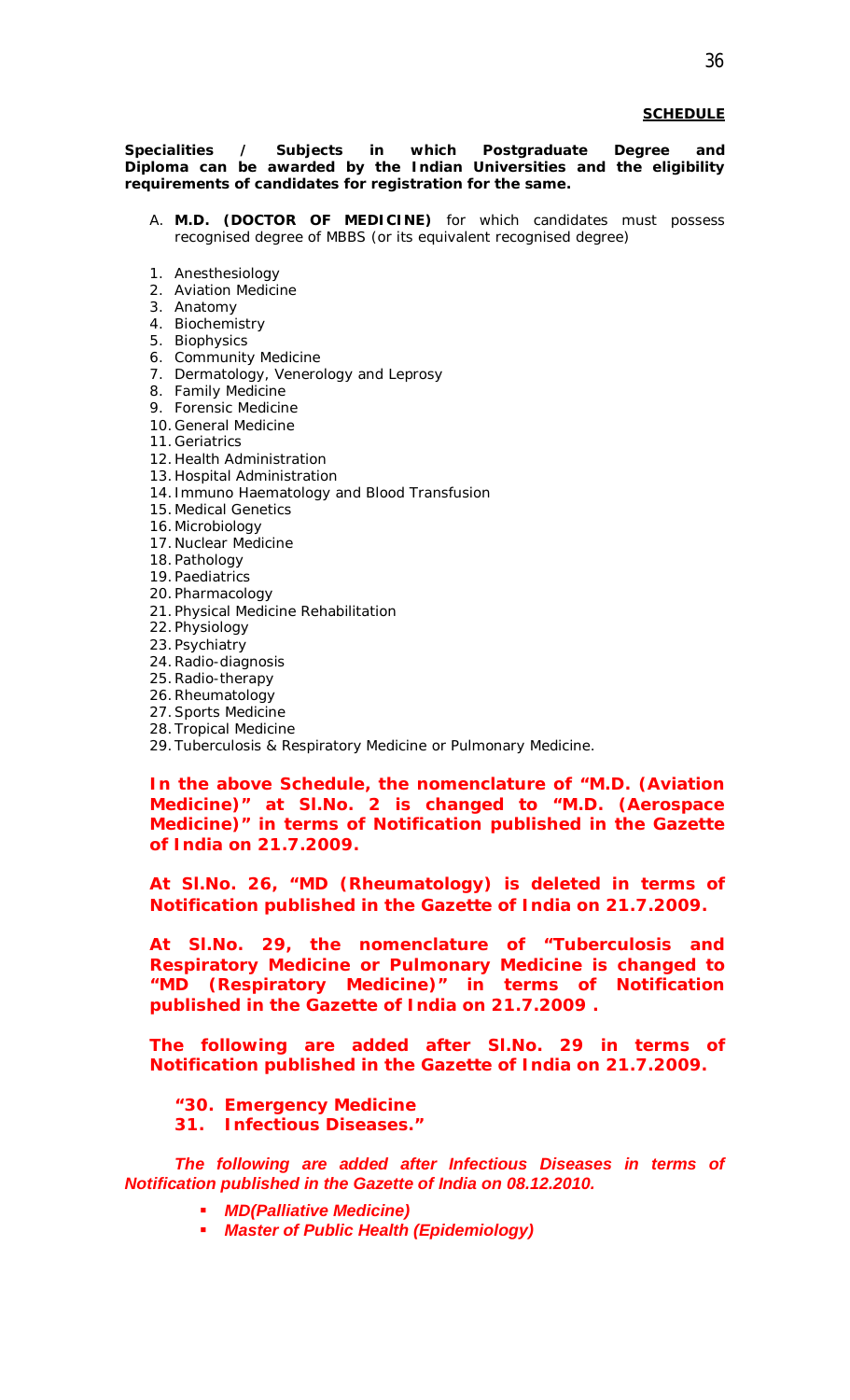*The following shall be added after, Master of Public Health (Epidemiology) in terms of Notification published in the Gazette of India on 06.05.2017 :-*

## *"M.D. (Marine Medicine)"*

- B. **M.S. (MASTER OF SURGERY)** for which candidates must possess recognised degree of MBBS (or its equivalent recognised degree).
- 1. Otorhinolaryngology
- 2. General Surgery
- 3. Ophthalmology
- 4. Orthopedics
- 5. Obstetrics & Gynecology

*The following are added after Obstetric & Gynaecology in terms of Notification published in the Gazette of India on 08.12.2010.*

- *MS (Traumatology & Surgery)*
- C. **D.M. (DOCTOR OF MEDICINE)** for which candidates must possess recognised degree of M.D. (or its equivalent recognised degree) in the subject shown against them.

| SI. No.   Area |                | of   Prior Requirement |            |
|----------------|----------------|------------------------|------------|
|                | Specialisation |                        |            |
|                | Cardiology     | MD                     | (Medicine) |
|                |                | MD (Paediatrics)       |            |

*In the above clause, the following is added in the "Prior Requirement" in terms of Notification published in the Gazette of India on 21.7.2009.*

# *"M.D. (Respiratory Medicine)"*

| SI. No. | Οf<br>Area            | <b>Prior Requirement</b> |
|---------|-----------------------|--------------------------|
|         | <b>Specialisation</b> |                          |
| 2.      | Clinical Haematology  | MD(Medicine)             |
|         |                       | MD(Pathology)            |
|         |                       | MD(Paediatrics)          |
|         |                       | MD (Biochemistry)        |
| 3.      | Clinical Pharmacology | MD (Pharmacology)        |
| 4.      | Endocrinology         | MD(Medicine)             |
|         |                       | MD(Paediatrics)          |
|         |                       | MD (Biochemistry)        |
| 5.      | Immunology            | MD(Medicine)             |
|         |                       | MD(Pathology)            |
|         |                       | MD(Microbiology)         |
|         |                       | MD(Paediatrics)          |
|         |                       | MD(Biochemistry)         |
|         |                       | MD (Physiology)          |
| 6.      | Medical               | MD(Medicine)             |
|         | Gastroenterology      | MD (Paediatrics)         |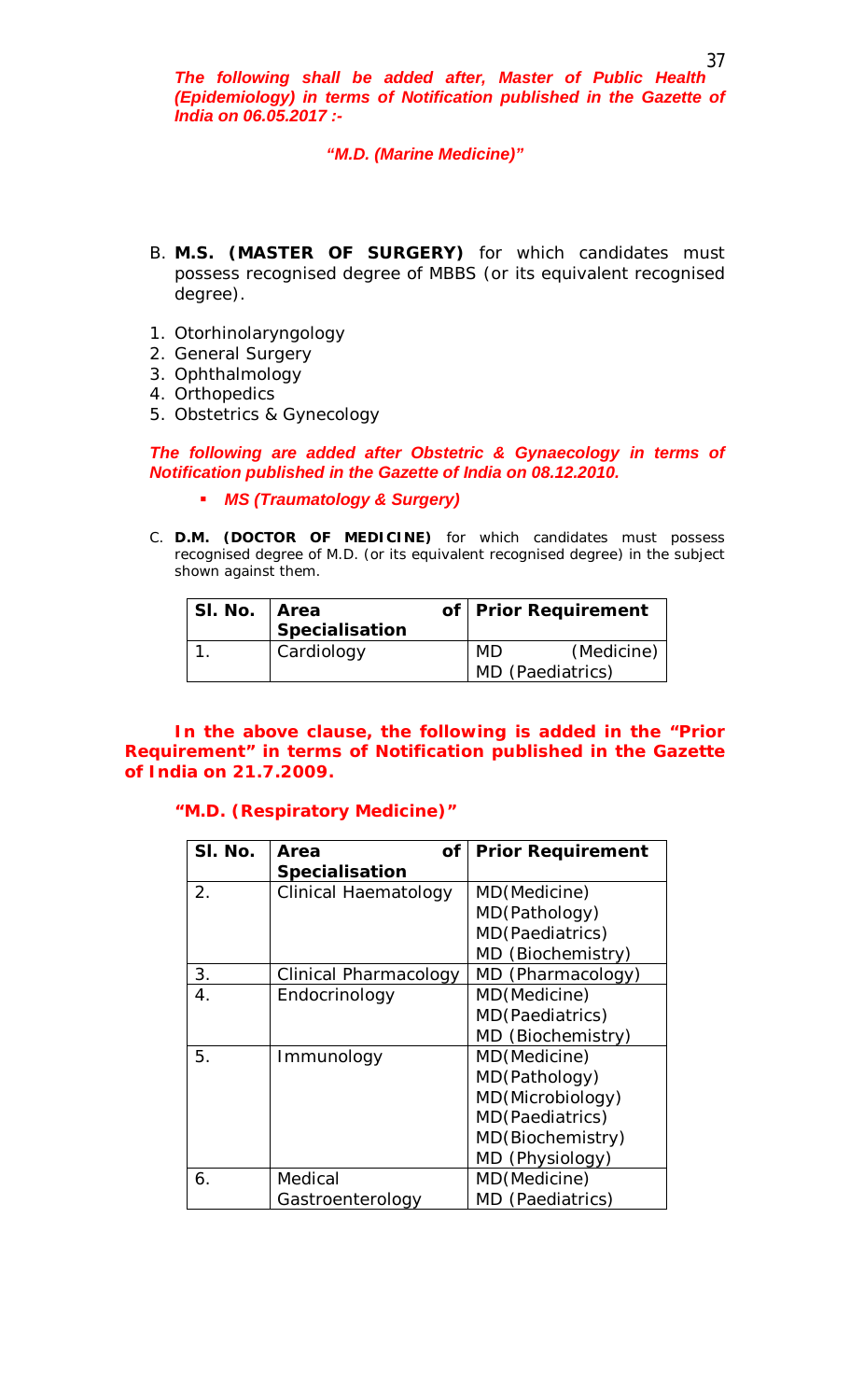*In the above clause, the following is deleted in the Prior Requirements for "Endocrinology" at SL No. 4 in terms of Gazette Notification dated 15.05.2013.*

*"MD (Biochemistry)"*

*In the above clause, the following is deleted in the "Prior Requirement" in terms of Notification published in the Gazette of India on 21.7.2009.*

| SI. No.        | Area<br>Specialisation  | <b>of</b> |           | <b>Prior Requirement</b> |
|----------------|-------------------------|-----------|-----------|--------------------------|
| 7 <sub>1</sub> | <b>Medical Genetics</b> |           | MD/MS     | in in<br>any             |
|                |                         |           | subject   |                          |
| 8.             | Medical Oncology        |           | MD -      | (Medicine)               |
|                |                         |           | MS -      | (Radiotherapy)           |
|                |                         |           |           | MD (Paediatrics)         |
| 9.             | Neonatology             |           |           | MD (Paediatrics)         |
| 10.            | Nephrology              |           | <b>MD</b> | (Medicine)               |
|                |                         |           |           | MD (Paediatrics)         |
| 11.            | Neurology               |           | MD        | (Medicine)               |
|                |                         |           |           | MD (Paediatrics)         |
| 12.            | Neuro-radiology         |           |           | MD (Radio-Diag.)         |

*"M.D. (Paediatrics)"*

*In the above clause, the following is added after Sl.No. 13 in terms of Notification published in the Gazette of India on 21.7.2009.*

| SI. No. | Οf<br>Area<br><b>Specialisation</b>         | <b>Prior Requirement</b>                                                    |
|---------|---------------------------------------------|-----------------------------------------------------------------------------|
| 13.     | <b>Pulmonary</b><br><b>Medicine</b>         | (General<br>MD .<br><b>Medicine</b><br><b>MD (Paediatrics)</b><br><b>MD</b> |
|         |                                             | (Resp.Medicine)                                                             |
| 14.     | <b>Rheumatology</b>                         | (General<br>MD.<br><b>Medicine</b> )<br><b>MD (Paediatrics)</b>             |
| 15.     | <b>Child &amp; Adolescent</b><br>Psychiatry | <b>MD (Psychiatry)</b>                                                      |
| 16.     | <b>Paediatrics</b><br>Gastroenterology      | <b>MD (Paediatrics)</b>                                                     |
| 17.     | <b>Paediatrics</b><br>Cardiology            | <b>MD (Paediatrics)</b>                                                     |
| 18.     | Cardiac<br><b>Anaesthesia</b>               | <b>MD (Anaesthesia)</b>                                                     |

*The following is included in terms of Notification published in the Gazette of India on 9th December 2009.*

| SI. No. | <b>Area</b><br><b>Specialisation</b> | of Prior Requirement                                              |
|---------|--------------------------------------|-------------------------------------------------------------------|
| 19.     | D.M. (Hepatology)                    | <b>MD</b> (General<br><b>Medicine)</b><br><b>MD (Paediatrics)</b> |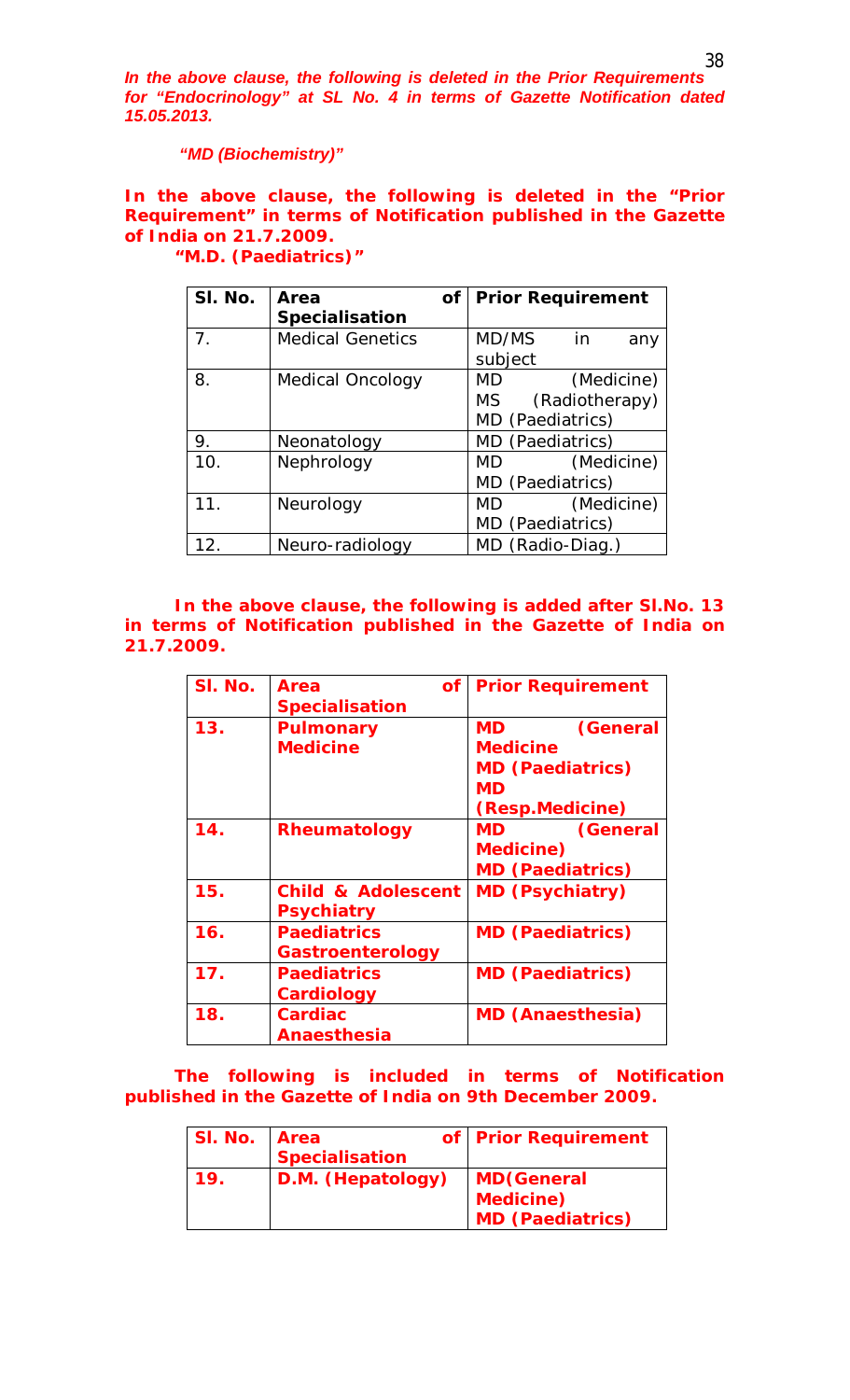*The following are added after Cardiac Anaesthesia under the heading D.M.(Doctor of Medicine) in terms of Notification published in the Gazette of India on 08.12.2010.*

- *DM (Organ Transplant Anaesthesia & Critical Care)*
- *DM(Critical Care Medicine)*
- *DM(Paediatric Hepatology)*
- *DM (Neuro -Anaesthesia)*
- *DM (Paediatric Nephrology)*
- *DM (Reproductive Medicine)*
- *DM (Infectious Disease)*
- *DM (Virology)*
- *DM (Paediatric Oncology)*
- *DM (Geriatric Mental Health)*

*The following shall be added after Geriatric Mental Health under the heading D.M.(Doctor of Medicine) in terms of Notification published in the Gazette of India on 24.04.2012.*

*DM (Paediatrics and Neonatal Anaesthesia)*

*In above Clause 'C' under the heading of D.M.(Doctor of Medicine), "DM(Reproductive Medicine)" shall be deleted in terms of Gazette Notification dated 08.02.2016 & 21.06.2016.*

*The following shall be added after DM (Paediatrics and Neonatal Anaesthesia) under the heading D.M.(Doctor of Medicine) in terms of Notification published in the Gazette of India on 10.08.2016.*

| SL. No. | <b>Area of Specialisation</b>                   | <b>Prior Requirement</b> |
|---------|-------------------------------------------------|--------------------------|
|         | <b>DM</b> (Interventional<br><b>Radiology</b> ) | <b>MD(Radiology)</b>     |

*The following shall be added as prior requirement for D.M. (Infectious Disease) in terms of Notification published in the Gazette of India dated 06.05.2017.*

| SI. No. | <b>Area of Specialisation</b> | <b>Prior Requirement</b> |
|---------|-------------------------------|--------------------------|
| 19.     | <b>D.M.(Infectious</b>        | <b>M.D.</b> (Medicine)   |
|         | Disease)-                     | <b>M.D.(Paediatrics)</b> |
|         |                               | <b>M.D.</b> (Tropical    |
|         |                               | <b>Medicine)</b>         |
|         |                               | $M.D.$ (T.B. & Chest)    |

D. **M.Ch. (MASTER OF CHIRURGIE)** for which candidates must possess recognised degree of M.S. (or its equivalent recognised degree) in the subjects shown against them.

| SI. No. | Area                    | of   Prior Requirement |
|---------|-------------------------|------------------------|
|         | Specialisation          |                        |
|         | Cardio vascular         | &   MS (Surgery)       |
|         | <b>Thoracic Surgery</b> |                        |
| 2.      | Urology                 | MS (Surgery)           |
| 3.      | Neuro-Surgery           | MS (Surgery)           |
| 4.      | Paediatrics Surgery.    | MS (Surgery)           |
| 5.      | Plastic                 | MS (Surgery)           |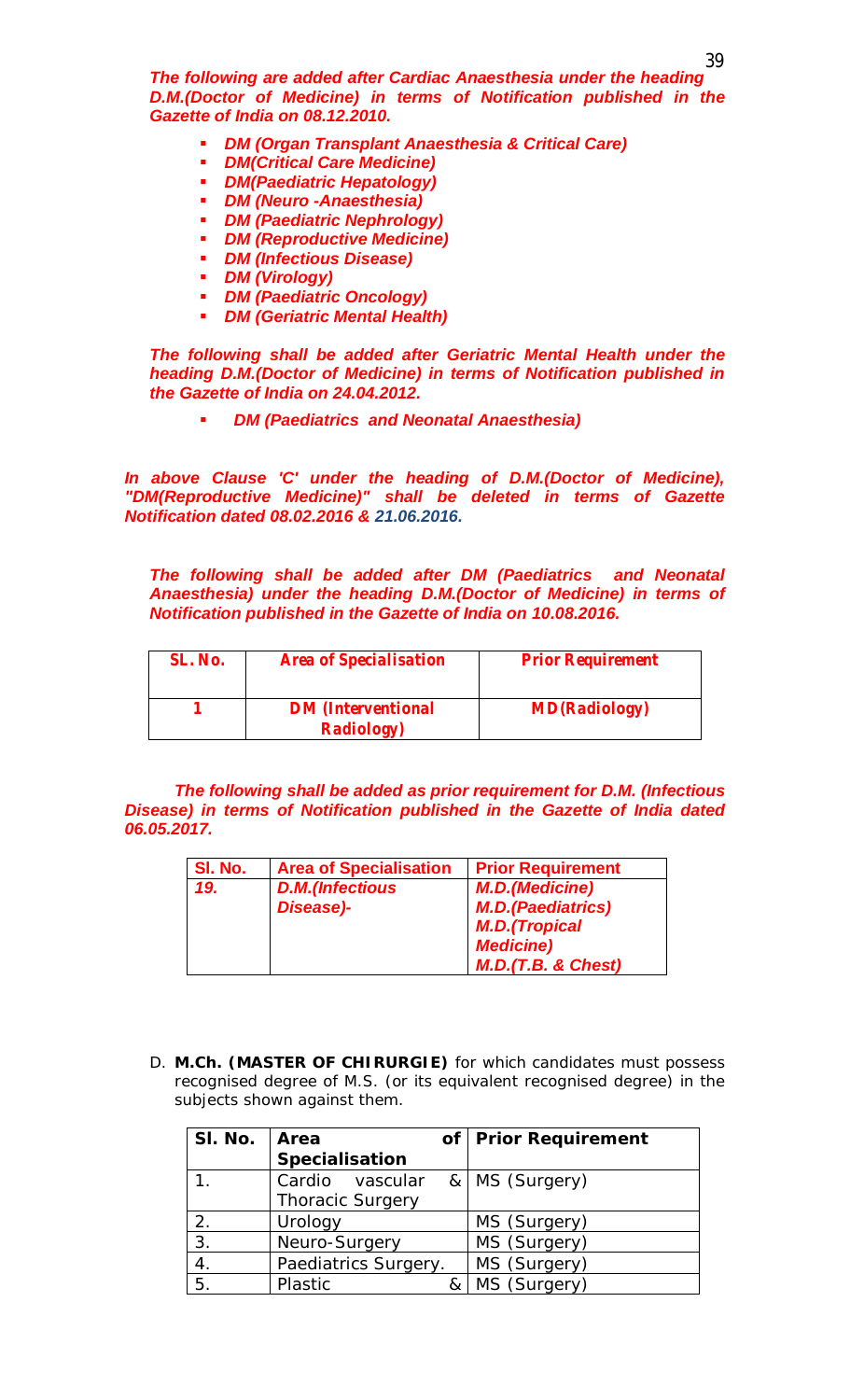|                | Reconstructive           |                       |
|----------------|--------------------------|-----------------------|
|                | Surgery                  |                       |
| 6.             | Surgical                 | MS (Surgery)          |
|                | Gastroenterology         |                       |
| 7 <sub>1</sub> | <b>Surgical Oncology</b> | MS (Surgery)          |
|                |                          | MS (ENT)              |
|                |                          | MS (Orthopaedics)     |
|                |                          | MD (Obst. & Gynae.)   |
| 8.             | <b>Endocrine Surgery</b> | MS (General Surgery)  |
| 9.             | Gynecological            | MD/MS (Obst. & Gynae) |
|                | Oncology                 |                       |

*The following is included in terms of Notification published in the Gazette of India on 6th October, 2001.*

| SI. No. | <b>Area</b>             | of Prior Requirement |
|---------|-------------------------|----------------------|
|         | <b>Specialisation</b>   |                      |
| 10.     | <b>Vascular Surgery</b> | <b>MS (Surgery)</b>  |

*In the above clause, the following is added after Sl.No. 10 in terms of Notification published in the Gazette of India on 21.7.2009.*

| SI. No. | <b>Area</b>                              |                 | of Prior Requirement |
|---------|------------------------------------------|-----------------|----------------------|
|         | <b>Specialisation</b>                    |                 |                      |
| 11.     | Paediatric<br>Thoracic<br><b>Surgery</b> | <b>Vascular</b> | Cardio MS (Surgery)  |

*The following is included in terms of Notification published in the Gazette of India on 9th December 2009.*

| SI. No.         | Area                                                 |             | of Prior Requirement |          |
|-----------------|------------------------------------------------------|-------------|----------------------|----------|
|                 | <b>Specialisation</b>                                |             |                      |          |
| 12 <sub>1</sub> | M.Ch.<br><b>Pancreatto-Billary</b><br><b>Surgery</b> | (Hepato- MS | Surgery)             | (General |

*The following is added after Paediatric Cardio – Thoracic Vascular Surgery under the heading M.Ch.(Master of Chirurgie) in terms of Notification published in the Gazette of India on 08.12.2010.*

*M.Ch.(Hand Surgery)* 

*The following has been added after M.Ch(Hand Surgery) in terms of Notification published in the Gazette of India on 21.02.2012*

| <b>Area of Specialisation</b> | <b>Prior Requirement</b>                   |
|-------------------------------|--------------------------------------------|
| <b>M.Ch.(Head &amp; Neck</b>  | M.S.(E.N.T.)                               |
| <b>Surgery)</b>               | or M.S. (General Surgery)                  |
|                               | or M.Ch.(Plastic & Reconstructive Surgery) |
|                               | or M.Ch. (Surgical Oncology)               |
|                               | or M.Ch. (Neuro Surgery                    |

*In Clause "D' under the heading of M.Ch.(Master of Chirugie), the following shall be added in terms of Notification published in the Gazette of India on 08.02.2016.*

*"M.Ch. (Reproductive Medicine)"*

40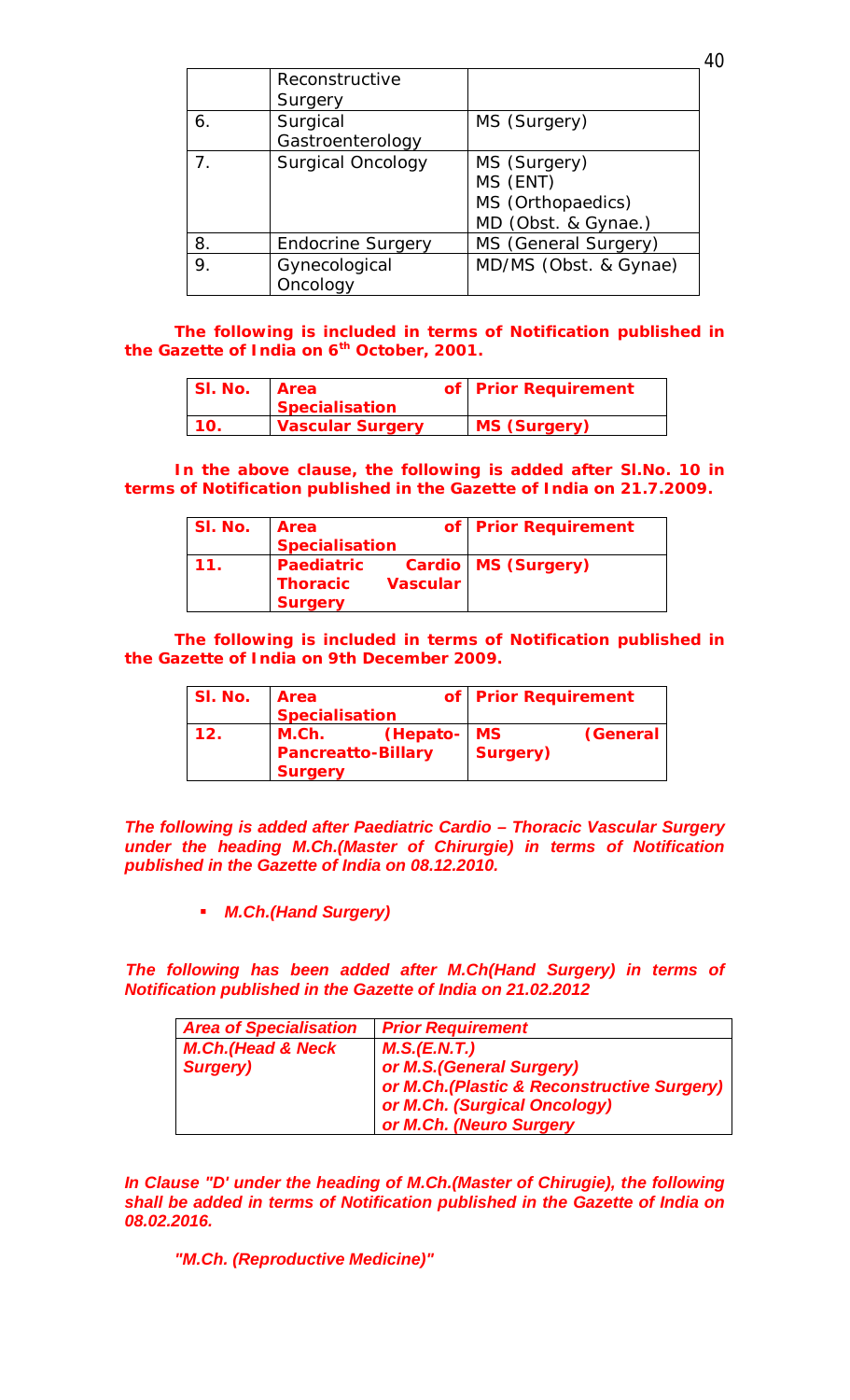*In Clause "D' under the heading of M.Ch.(Master of Chirugie), the*  following shall be added in terms of Notification published in the Gazette of *India on 21.06.2016.*

*"M.Ch. (Reproductive Medicine & Surgery)"*

## **E. Ph.D. (DOCTOR OF PHILOSOPHY)**

Ph.D. Degree may be instituted in all subjects wherever recognised postgraduate qualification in medical subjects are awarded by the concerned Universities subject to fulfillment of the following guidelines:

- 1. Ph.D. shall be awarded only upon completion of M.D. or M.S. or P.G. Diploma or M.Sc. in medical subjects.
- 2. The period of training for Ph.D. shall be two years for candidates who possess M.D./M.S/P.G./ diploma in three years for candidates with M.Sc. (medical subjects).
- 3. For starting Ph.D. course, the institution concerned shall have the following facilities namely :
	- i. Adequate facilities for experimental medicine and experimental surgery ;
	- ii. Ancillary Departments, adequately equipped and well staffed as prescribed for Postgraduate departments;
	- iii. Adequate facilities for advanced research work and laboratory investigations in the departments of Biochemistry, Physiology, Microbiology, Histopathology, Radio-diagnosis etc.
- 4. A guide for the Ph.D. degree shall have not less than fifteen year's teaching and research experience after obtaining his postgraduate qualification and shall also have not less than ten years postgraduate teaching experience as an faculty member
- F. **DIPLOMAS** for which candidates must possess recognised degree of MBBS (or its equivalent recognised degree).
- 1. Anesthesiology (D.A.)
- 2. Clinical Pathology (D.C.P.)
- 3. Community Medicine (D.C.M.)
- 4. Dermatology, Venerology and Leprosy (DDVL)
- 5. Forensic Medicine (D.F.M.)
- 6. Health Education (D.H.E.)
- 7. Health Administration (D.H.A.)
- 8. Immuno-Haematology & Blood Transfusion (D.I.H.B.T.)
- 9. Marine Medicine (Dip. M.M.)
- 10. Microbiology (D.Micro)
- 11. Nutrition (D.N.)
- 12. Obstetrics & Gynecology (D.G.O.)
- 13. Occupational Health (D.O.H.)
- 14. Ophthalmology (D.O.)
- 15. Orthopedics (D.Ortho.)
- 16. Oto-Rhino0Laryngology(D.L.O.)
- 17. Paediatrics( D.C.H.)
- 18. Physical Medicine & Rehabilitation (D.Phy. Med. & R.)
- 19. Psychiatry (D.P.M.)
- 20. Public Health (D.P.H.)
- 21. Radio-diagnosis (D.M.R.D.)
- 22. Radio-therapy (D.M.R.T.)
- 23. Radiological Physics (D.R.P.)
- 24. Sport Medicine (D.S.M.)